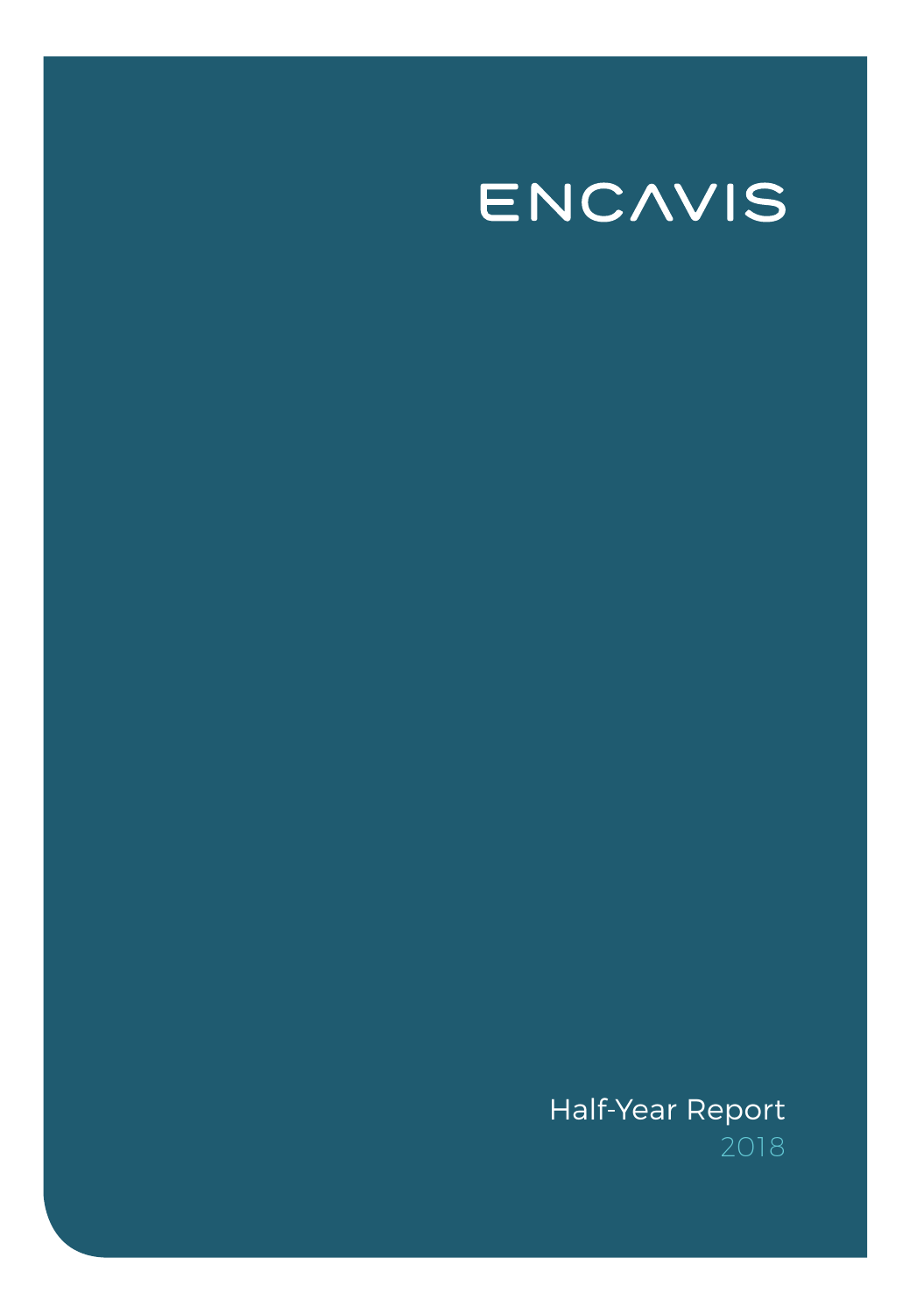# Foreword from the Executive Board

### Dear Shareholders, Ladies and Gentlemen,

We have a good first half of 2018 behind us. During this period, we have succeeded in consolidating our position as one of the leading listed independent power producers (IPPs) in Europe and set the course for the further expansion of our portfolio. We currently operate 171 solar parks and 65 wind parks in nine European countries, with a total generation capacity of more than 1.5 gigawatts (GW).

With the revenue and earnings figures for the first half of 2018, our company is still fully within budget and on track. In the first six months, we again increased our revenue by 8 per cent to almost EUR 123 million. In particular, the increased sunshine in Germany from the beginning of the "summer of the century" from mid April to the reporting date ensured that revenue losses due to meteorological factors from the first quarter of 2018 could be made up for. Operating earnings before interest, taxes and depreciation and amortisation (EBITDA) therefore came to EUR 94.0 million in the first half of 2018 compared to EUR 88.0 million in the previous year. The operating earnings before interest and taxes (EBIT) at some EUR 57.8 million exceeded the level of the same period in 2017 (EUR 55.9 million). Cash flow from operating activities increased significantly in the first half of 2018 by 12 per cent to EUR 78.3 million (2017: EUR 69.9 million).

Encavis's growth in the first half of 2018 was compared with a very strong meteorological performance in the first half of 2017. Adjusted for meteorological effects, revenue in the first half of 2018 would have increased even more by EUR 11.3 million compared to the same period in the previous year, which would have corresponded to an increase in revenue of around 10 per cent. This meteorologically adjusted increase is solely attributable to our focused acquisitions in the previous year and the grid connection in 2017 of solar and wind parks acquired in the reporting period and thus reflects Encavis's organic growth. As such, weather adjusted operating EBITDA came in at EUR 93.3 million (6M 2017: EUR 85.0 million; +10%) and weather adjusted operating EBIT increased from EUR 52.9 million to EUR 57.1 million (+8%).

Furthermore, we were able to acquire parks, which will make their revenue contributions at first in 2019. In mid March 2018, for example, we successfully acquired another ready-to-build solar park in the Netherlands not far from the city of Eindhoven. With a total generation capacity of 43.9 megawatts (MW), this solar park is not only the largest individual park acquired by Encavis to date, but was also developed by our partner, British project developer Solarcentury, marking the successful start of the strategic partnership between Encavis and Solarcentury, which we entered into at the end of 2017. Over a period of three years, the agreement ensures us exclusive access to solar parks with a total generation capacity of around 1.1 GW. Additionally, at the beginning of 2018, we concluded a contract with Irish sovereign development fund Ireland Strategic Investment Fund (ISIF) to make joint investments in a solar park portfolio belonging to Irish project developer Power Capital comprising more than 20 parks with a total generation capacity of 140 MW. Preparations are underway for the implementation of the first projects under this partnership. With these two strategic partnerships, we have already secured access to an attractive acquisition pipeline of more than 1.2 GW over the next three years. This means that we have the potential to almost double our current total generation capacity of 1.5 GW over the next three years.

We will finance this acquisition pipeline and other attractive projects offered to us in the market both by taking on additional growth capital via the financial markets and from our own resources. For example, a green debenture bond with a volume of EUR 50 million through one of our banking partners is currently in the placement phase. Our debenture bond was certified for the first time as a "Green Schuldschein" by the Climate Bond Standard Executive Board and is thus also targeted towards institutional investors who attach particular importance to the sustainability of their investments. With regard to the financing market, our 100 per cent renewable energy portfolio is paying dividends. In addition, we will continue to focus consistently on generating synergy effects and constantly optimising our business. For example, we have succeeded in agreeing with the banks to reduce the deposits of the park companies in so-called reserve accounts. As a result, we will release liquid assets of around EUR 18 million over the coming months, which will be available to us for new investments. In addition to existing investment funds and optimisation measures, however, we will continue to examine and exploit the opportunities offered by a persistently favourable interest rate environment. In doing so, we intend to continue to pursue alternative and equity-preserving financing channels.

Ladies and Gentlemen, with the revenue and earnings figures for the first half of 2018, our company is still fully within budget and on track. We hereby affirm our guidance for the 2018 financial year published in March 2018. This is based solely on the portfolio of solar and wind parks already existing and secured as of mid March 2018 and the assumption of average meteorological conditions without the effects of the "summer of the century". The acquisition of further solar and wind parks and positive meteorological effects have therefore also not been taken into account in our forecast. We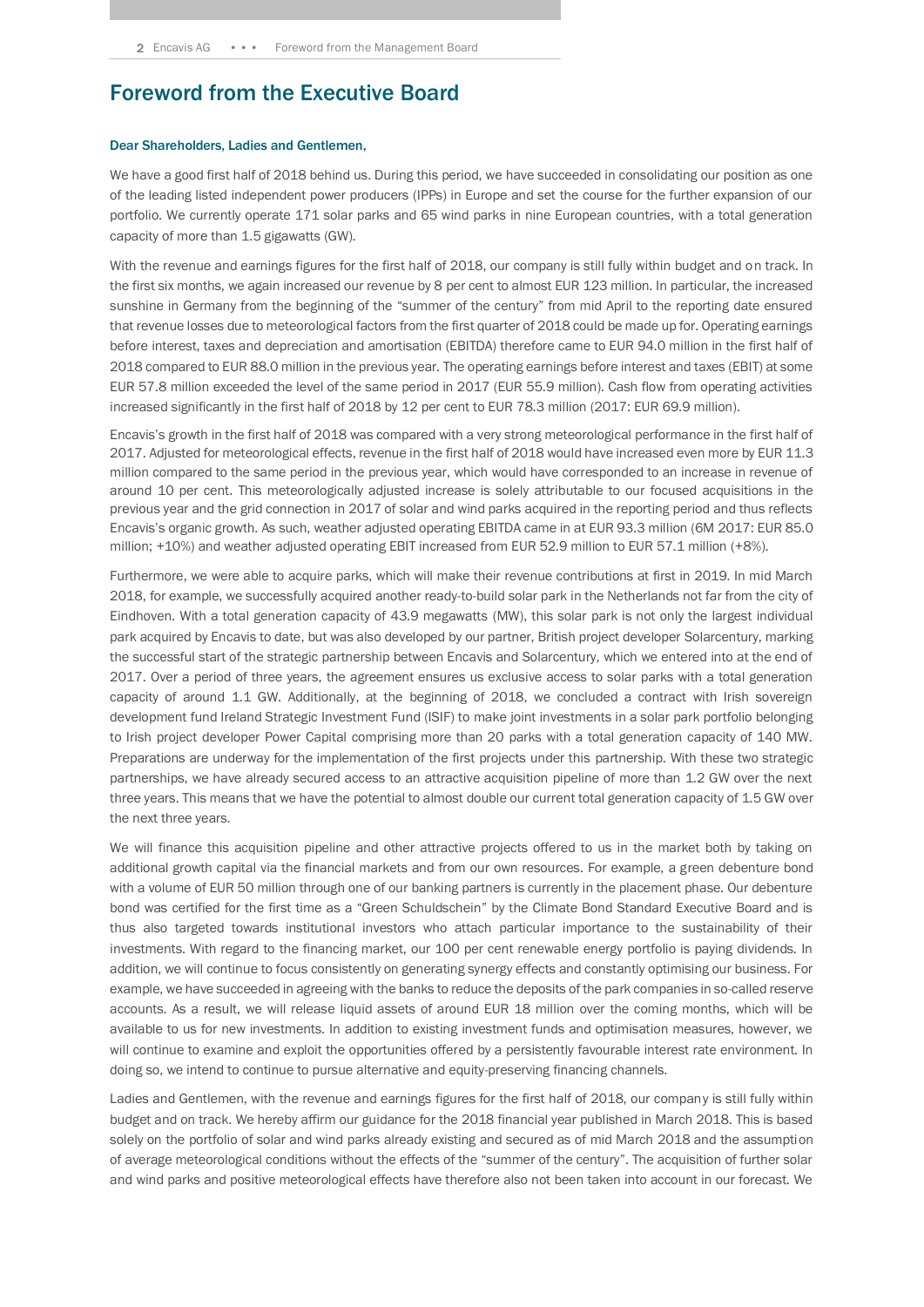are expecting an increase in revenue to more than EUR 240 million for the current 2018 financial year. Furthermore, we expect to achieve an operating EBITDA of more than EUR 175 million. At Group level, we anticipate additional growth in operating EBIT to more than EUR 105 million. We calculate cash flow from operating activities at more than EUR 163 million. Furthermore, we expect to generate operating earnings per share of EUR 0.30.

It goes without saying that we enabled you, our shareholders, to participate in the successful development of our company and distributed a dividend of EUR 0.22 per voting share for the 2017 financial year. For the fifth time in a row, this was paid as an optional dividend. Nearly 40 per cent of you decided against the cash payment in favour of converting your dividend into new shares in Encavis AG. We regard this very good acceptance rate as proof of confidence and confirmation of the growth course we have embarked on. The majority of our major shareholders also decided once again to take their dividend in the form of shares. We will also continue the dividend policy announced in 2017. Accordingly, Ladies and Gentlemen, you can expect a nominally 50 per cent higher dividend until 2021 compared to 2016; this corresponds to a dividend of EUR 0.30. Here, too, we are holding our course and delivering the results promised.

We would therefore be delighted if you were to continue to put your trust in Encavis AG and accompany us on our course of qualitative growth.

Hamburg, August 2018

Vier flump

CEO CFO

 $\sqrt{d}$ 

Dr Dierk Paskert Dr Christoph Husmann



Dr Dierk Paskert Chief Executive Officer (CEO)



Dr Christoph Husmann Chief Financial Officer (CFO)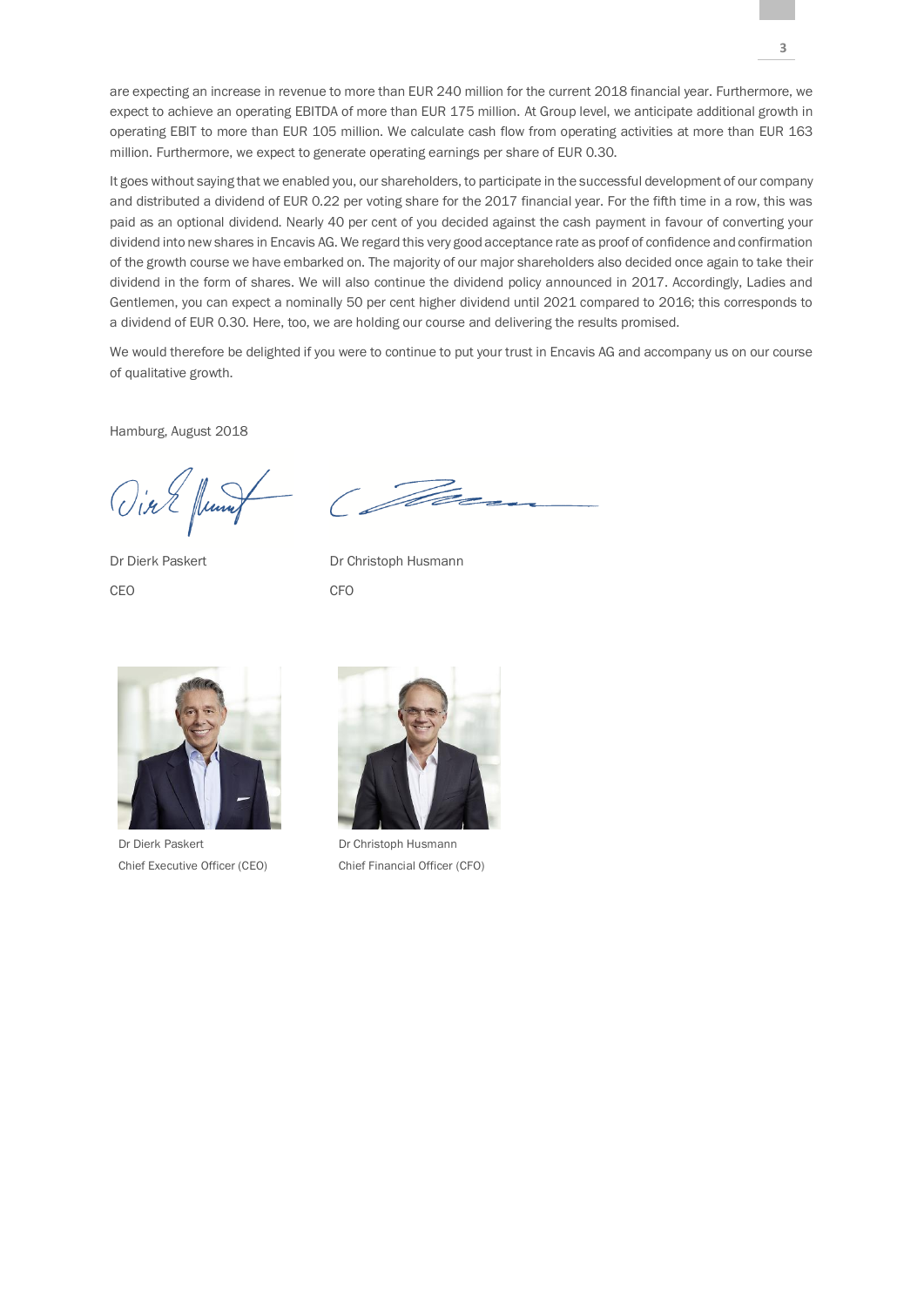# Group operating KPIs\*

| In EUR million                         | 01.01. - 30.06.2018 | 01.01.-30.06.2017** |
|----------------------------------------|---------------------|---------------------|
| Revenue                                | 122.8               | 113.8               |
| <b>EBITDA</b>                          | 94.0                | 88.0                |
| <b>EBIT</b>                            | 57.8                | 55.9                |
| EBT                                    | 31.2                | 29.7                |
| EAT                                    | 27.8                | 25.1                |
| Operating cash flow                    | 78.3                | 69.9                |
| Earnings per share (undiluted, in EUR) | 0.19                | 0.19                |

|                    | 30.06.2018 | 31.12.2017 |
|--------------------|------------|------------|
| Equity             | 695        | 699        |
| Liabilities        | 1.904      | 1,821      |
| Total assets       | 2.599      | 2,520      |
| Equity ratio in %  | 26.7       | 27.7       |
| .<br>$\sim$ $\sim$ | .          |            |

\* The Group operating KPIs are based solely on the company's operating profitability and do not take any IFRS-related valuation effects into account.

\*\* Due to an adjustment of the composition of the operating financial earnings, the previous year's figures have been adjusted and cannot be reconciled with the figures published in the 2017 semi-annual report (see notes in the management report).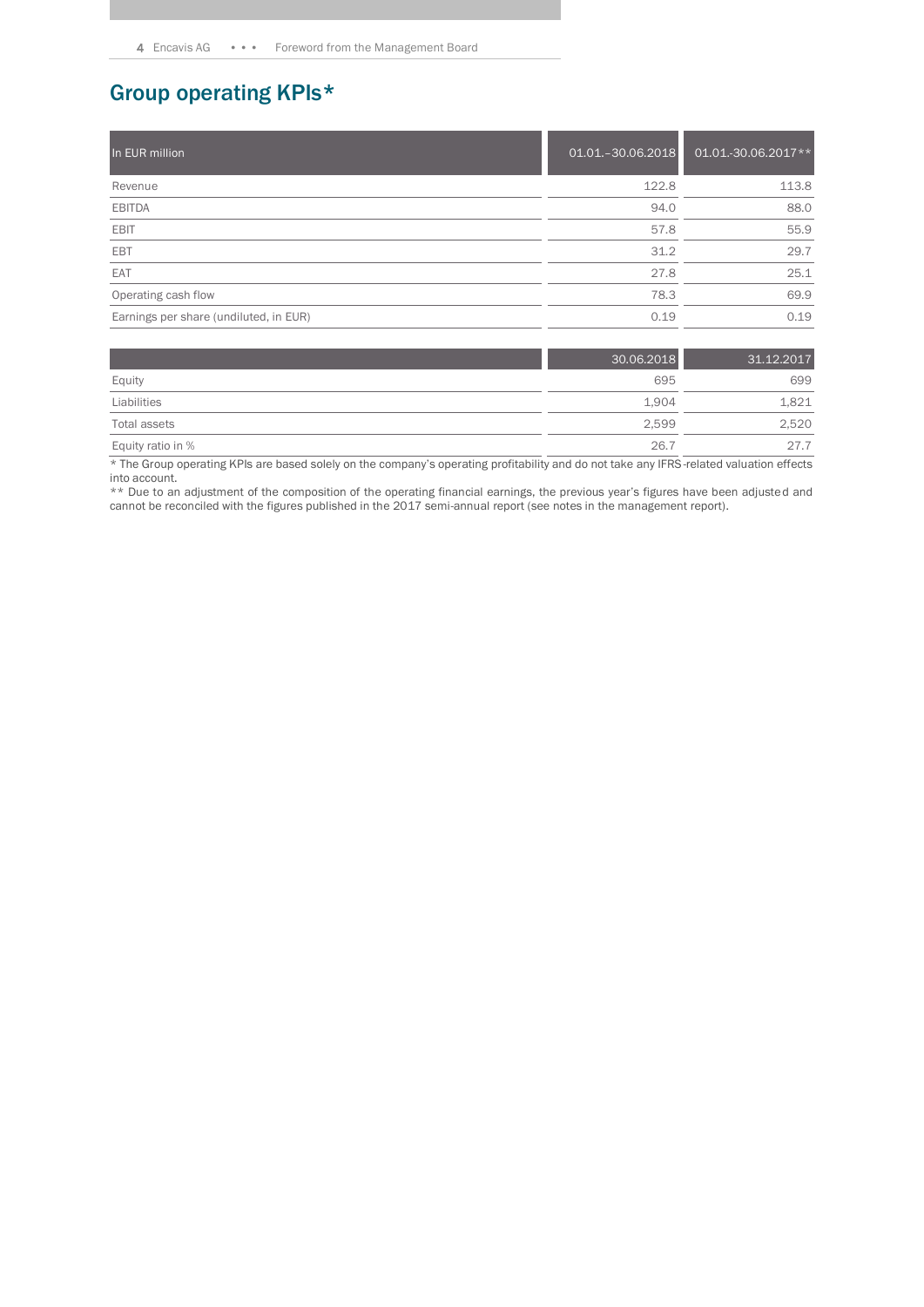# Table of Contents

| Foreword from the Management Board                                 | 2  |
|--------------------------------------------------------------------|----|
| Group operating KPIs*                                              | 4  |
| The Encavis share                                                  | 6  |
| Interim Group management report                                    | 8  |
| General information                                                | 8  |
| <b>Business activities</b>                                         | 8  |
| Economic framework conditions                                      | 8  |
| Framework conditions for renewable energies                        | 9  |
| Course of business                                                 | 11 |
| Segment development                                                | 12 |
| Earnings, net assets and financial position                        | 13 |
| Events after the balance sheet date                                | 17 |
| Opportunities and risks                                            | 17 |
| Forecast                                                           | 17 |
| Dividend policy                                                    | 19 |
| Condensed consolidated statement of comprehensive income (IFRS)    | 20 |
| Condensed consolidated financial statements (IFRS)                 | 21 |
| Condensed consolidated cash flow statement (IFRS)                  | 22 |
| Condensed consolidated statement of changes in equity (IFRS)       | 23 |
| Selected notes and disclosures in the notes                        | 25 |
| General remarks                                                    | 25 |
| The reporting company                                              | 25 |
| Significant accounting policies and consolidation principles       | 25 |
| Additional disclosures related to financial assets and liabilities | 37 |
| Equity                                                             | 42 |
| Related-party disclosures                                          | 43 |
| Other information                                                  | 44 |
| Forward-looking statements and forecasts                           | 44 |
| Contact                                                            | 44 |
| Assurance of the legal representatives                             | 45 |
| Condensed Group segment reporting (IFRS)                           | 46 |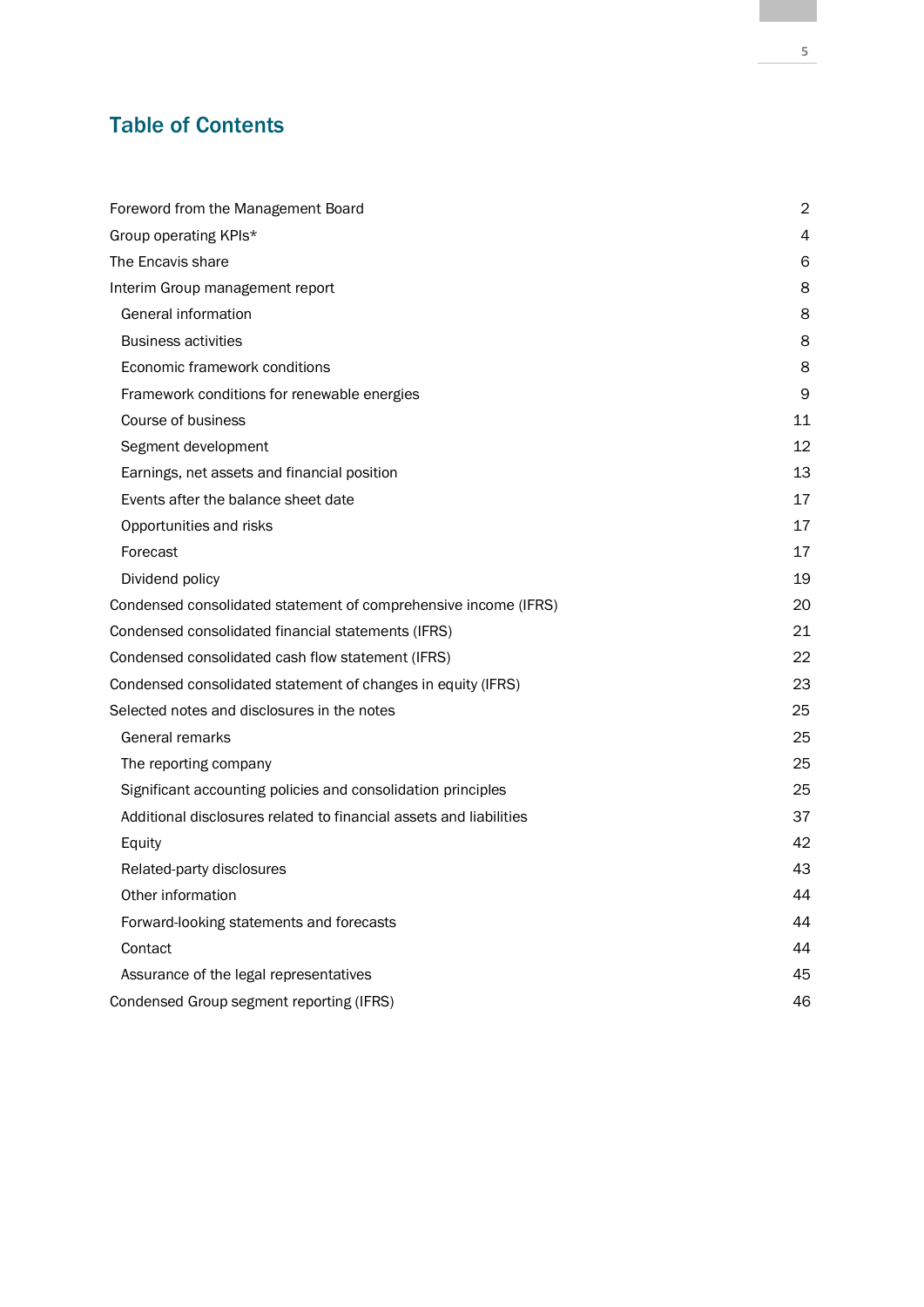# The Encavis share

| Share's key figures                    |                                              |
|----------------------------------------|----------------------------------------------|
| Listed since                           | 28.07.1998                                   |
| Subscribed capital                     | 129,437,340 EUR                              |
| Number of shares                       | 129,437,340                                  |
| Stock exchange segment                 | Prime Standard                               |
| Dividend 2015 per share                | 0.18 EUR                                     |
| Dividend 2016 per share                | 0.20 EUR                                     |
| Dividend 2017 per share                | 0.22 EUR                                     |
| 52-week high                           | 7.09 EUR                                     |
| 52-week low                            | 5.85 EUR                                     |
| Share price (27 August 2018)           | 6.24 EUR                                     |
| Market capitalisation (27 August 2018) | 807.69 Mio. EUR                              |
| Indexes                                | SDAX, HASPAX, PPVX, Solar Energy Stock Index |
| Trading centres                        | Xetra, Frankfurt am Main, Hamburg            |
| <b>ISIN</b>                            | DE 0006095003                                |
| Designated sponsor                     | Oddo Seydler Bank AG                         |

### The first half of 2018 on the stock market

The German stock market underwent mixed development overall in the first half of 2018. On 29 June 2018, Germany's most important share index, the DAX, closed at 12,323 points. The DAX thus lost 4.6 per cent over the reporting period. The SDAX, the index where Encavis shares are listed, closed at 11,885 points on 29 June 2018, almost unchanged from the close of trading in 2017. The high volatility in the stock markets was noteworthy.

Growing uncertainties in the markets contributed to this development. The first half of 2018 was marked by trade and political tensions around the globe. In this regard, the focus was on the conflict between the two largest economies, the United States and China, which weighed on the global capital markets. The conflict over tariffs between the United States and Europe also stood in the way of a more positive development on the capital markets. In contrast, the still very good figures of businesses were able to provide positive momentum.

The Encavis share was also unable to detach itself from the general sentiment. It started at EUR 6.44 on 2 January 2018 and closed at EUR 6.25 on 29 June 2018. The Encavis share reached its half-year high on 23 January 2018 with a closing price for the day of EUR 7.09.

The share's liquidity fell slightly compared to the previous year, but still remains at an average level. On average, 182,775 Encavis shares were traded daily on the electronic trading platform Xetra. January 2018 was the month with the heaviest trading on average, with 240,515 Encavis shares traded daily.

At the end of the first half-year of 2018, Encavis's market capitalisation was more than EUR 800 million. As of 30 June 2018, the share capital of the company was EUR 129,437,340, divided into the equivalent number of bearer shares.

### Coverage – Encavis share considered a "buy" by all covering analysts

In August 2018, analyses of eight financial institutions and analysts assessed the Encavis AG share actively. Among them are Baader Bank, Bankhaus Lampe, Berenberg Equity Research and DZ-Bank, Macquarie, M.M. Warburg & Co., Quirin Privatbank and Oddo Seydler. All analysts recommend the share as a "buy". On average, they see the share with a price target of EUR 8.15, whereby the range of valuations of the price target is between EUR 7.60 and EUR 8.80. Encavis is currently holding discussions with several other renowned institutions interested in analysing the share.

Encavis AG publishes the latest target share prices issued by analysts in the Investor Relations section of its website under "Research".

### Stable shareholder structure

There were slight changes in the shareholder structure of Encavis AG in the reporting period. Most of the major shareholders kept their shares in the company stable. The Büll family increased its shareholding above the threshold of 20 per cent to 20.1 per cent.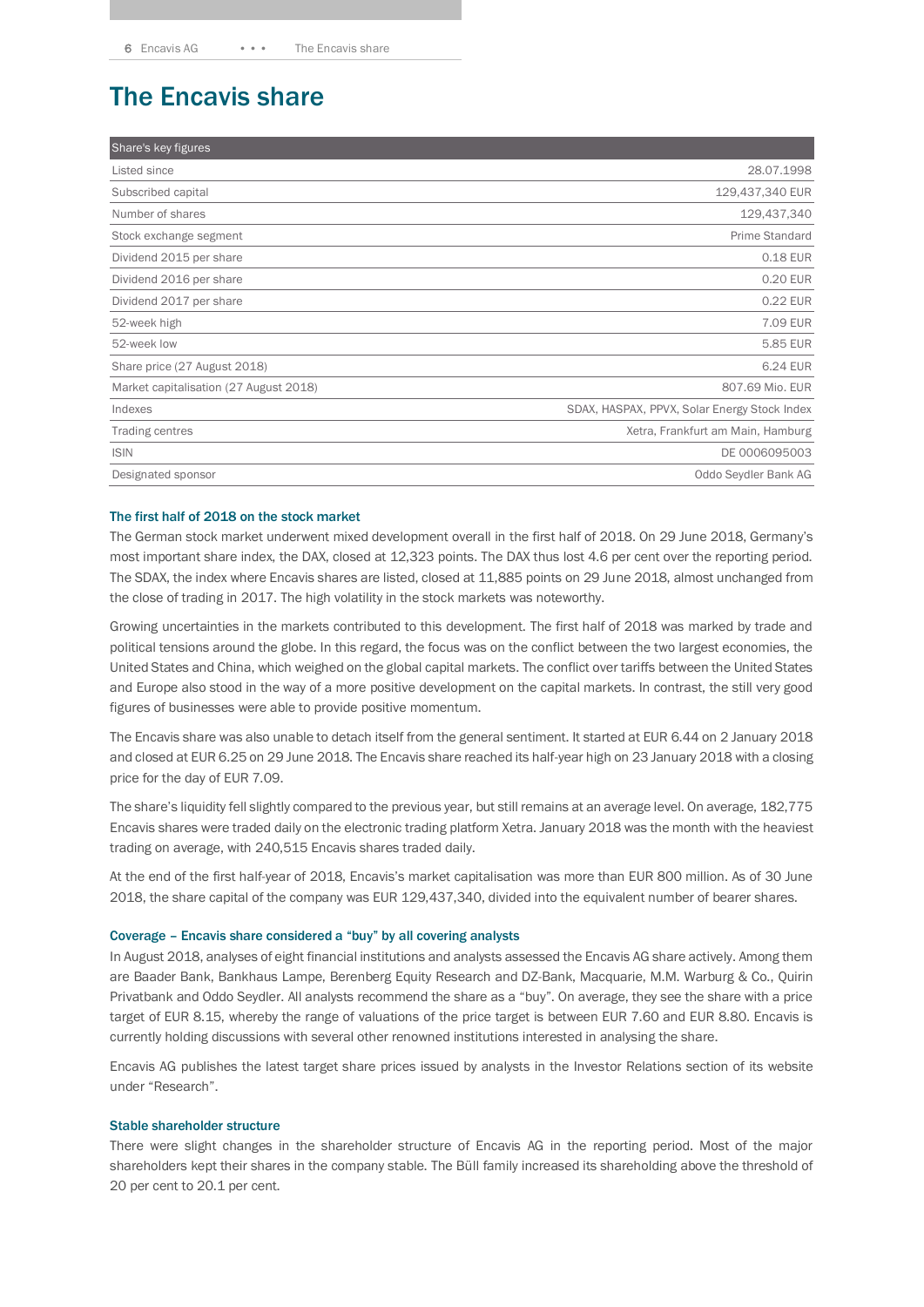As of August 2018, the shareholdings in Encavis AG broke down as follows:

- The Büll family (AMCO Service GmbH) 20.1 per cent
- Dr. Liedtke Vermögensverwaltung GmbH, 7.0 per cent
- Dr Kreke family (founding family of Douglas), 3.6 per cent
- PELABA Anlagenverwaltungs GmbH & Co. KG (Peter Heidecker), 4.6 per cent
- Free float, 64.7 per cent

### Ordinary shareholders' meeting

Encavis AG's annual shareholders' meeting was held on 8 May 2018. The participating shareholders and their representatives corresponded to approximately 56.5 per cent of share capital. This represents a slight year-on-year increase in presence. The shareholders approved all but one of the items on the agenda by a large majority. A countermotion was adopted by a large majority to authorise the issue of warrant/convertible bonds and the creation of conditional capital in 2018.

In addition, the Management Board's proposal to increase the dividend to EUR 0.22 per share met with broad approval. The dividend was again offered as a share dividend. Around 40 per cent of the shareholders preferred to receive the share dividend rather than the cash dividend.

Information on the annual shareholders' meetings of Encavis AG can be found in the Investor Relations section of the company website under "Annual shareholders' meeting".

### Questions and information

In line with our ethos of transparent capital market communication, all relevant information pertaining to Encavis AG is published and made available in the Investor Relations section of the company website www.encavis.com.

In addition, Encavis AG has been actively using the Twitter news channel since June 2015. Furthermore, the Investor Relations division is always happy to receive any further questions and suggestions you may have.

We look forward to hearing from you!

### Encavis AG

Till Gießmann Head of Investor and Public Relations Grosse Elbstrasse 59 22767 Hamburg, Germany Tel.: +49 (0)40 3785 620 Email: ir@encavis.com

| <b>Financial Event</b>                                                  |
|-------------------------------------------------------------------------|
| Commerzbank Sector Conference 2018, Frankfurt/Main                      |
| Semi-annual financial report 2018                                       |
| Analysts' earnings call, first half of 2018                             |
| Non-Deal Roadshow ODDO BHF Zurich                                       |
| Berenberg & Goldman Sachs Seventh German Corporate<br>Conference Munich |
| Macquarie's Alternative/Green Energy Conference 2018 London             |
| German Equity Forum 2018 Frankfurt                                      |
| Interim report for the third quarter of 2018                            |
| Berenberg European Conference London (Pennyhill Park)                   |
|                                                                         |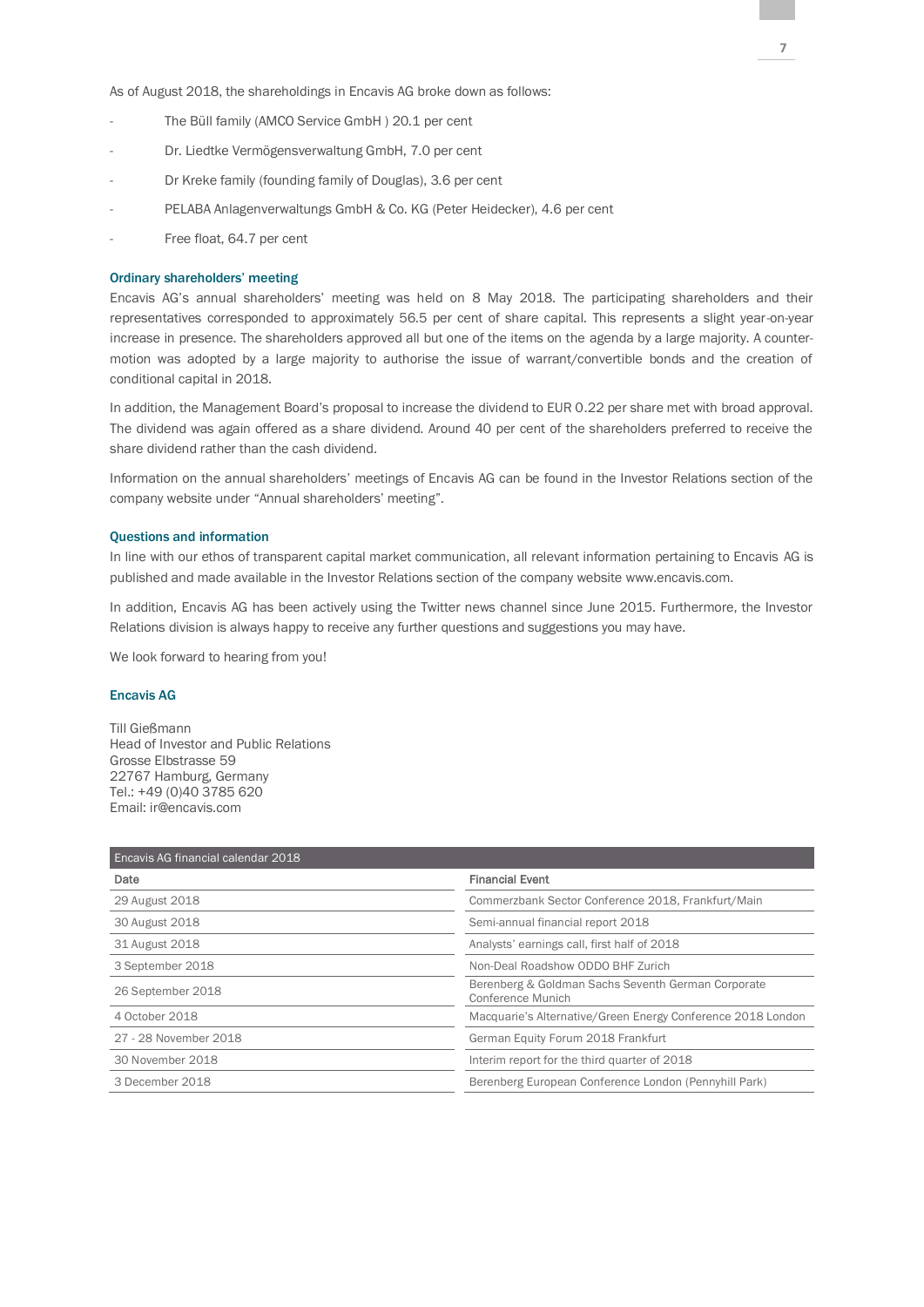# Interim Group management report

# General information

The Encavis Group (hereafter known as "the Group" or "Encavis") prepares its consolidated financial statements in accordance with International Financial Reporting Standards (IFRS). The interim consolidated financial statements were prepared in accordance with IAS 34. The parent company is Encavis AG, whose place of business is Hamburg. It is responsible for corporate strategy, portfolio and risk management and financing. The company's share capital amounts to EUR 129,437,340.00, divided into 129,437,340 shares with no par value.

The average number of shares in circulation (undiluted) in the reporting period was 128,687,085 (previous year: 126,904,431).

# Business activities

### Business model

Encavis AG is listed in the SDAX segment of Deutsche Börse and makes use of the various opportunities offered by the generation of power from renewable energy sources. As an independent operator of environmentally friendly and emission-free power plant capacities, Encavis has continued to expand its generation portfolio since 2009 and is one of Europe's largest independent power producers (IPPs) in the renewable energy sector. The Group's core business is the acquisition and operation of solar parks and onshore wind parks. When acquiring new installations, the Group generally focuses on turnkey projects or existing installations with guaranteed feed-in tariffs or long-term power purchase agreements and which are built in geographical regions that stand out due to a stable economic environment and reliable investment and operating conditions. Solar parks and wind parks can therefore generate reliable returns and predictable cash flows.

Moreover, Encavis – through its subsidiary Encavis Asset Management AG – offers attractive opportunities for institutional investors to invest in facilities for the production of renewable energies. Asset Management includes all services in this business segment – that is, the initiation of funds and/or the individual design and structuring of other investments for professional investors within the renewable energies sector as well as the operation of the facilities owned by these investors.

Encavis currently operates a total of 171 solar parks and 65 wind parks with a capacity of more than 1.5 GW in Germany, Italy, France, the United Kingdom, Austria, Finland, Sweden, Denmark and the Netherlands. Of those, the Group operates eight solar parks and 34 wind parks as part of their third-party Asset Management segment.

### Economic framework conditions

#### Economic areas undergoing inconsistent development

From the perspective of the International Monetary Fund (IMF), the global economy is heading for solid growth of 3.9 per cent in 2018. In its World Economic Outlook from mid July 2018, the IMF reaffirms its forecast for the full year published in April 2018. However, the uncertainties regarding this forecast have increased in the course of the year to date. The reasons for this lie in particular in the current trade tensions between the United States and major economic areas such as the European Union and China, which are expressed in mutual tariff increases. The increasing differences in the monetary policies of major economies with their global effects on currency relations also represent a risk factor.

A look at recent economic developments in individual economic areas reveals a growing imbalance: in the United States, for example, fiscal policy measures and robust household consumption supported the economy. By contrast, economic growth in the eurozone, the United Kingdom and Japan fell short of expectations in the first months of the year. Among the developing countries, oil-exporting countries benefited from the sharp rise in oil prices, while other nations struggled with the devaluation of their local currencies and the resulting inflationary pressure. Meanwhile, China recorded a slight slowdown in growth, which is attributable to politically stimulated restrictions on lending and lower export demand.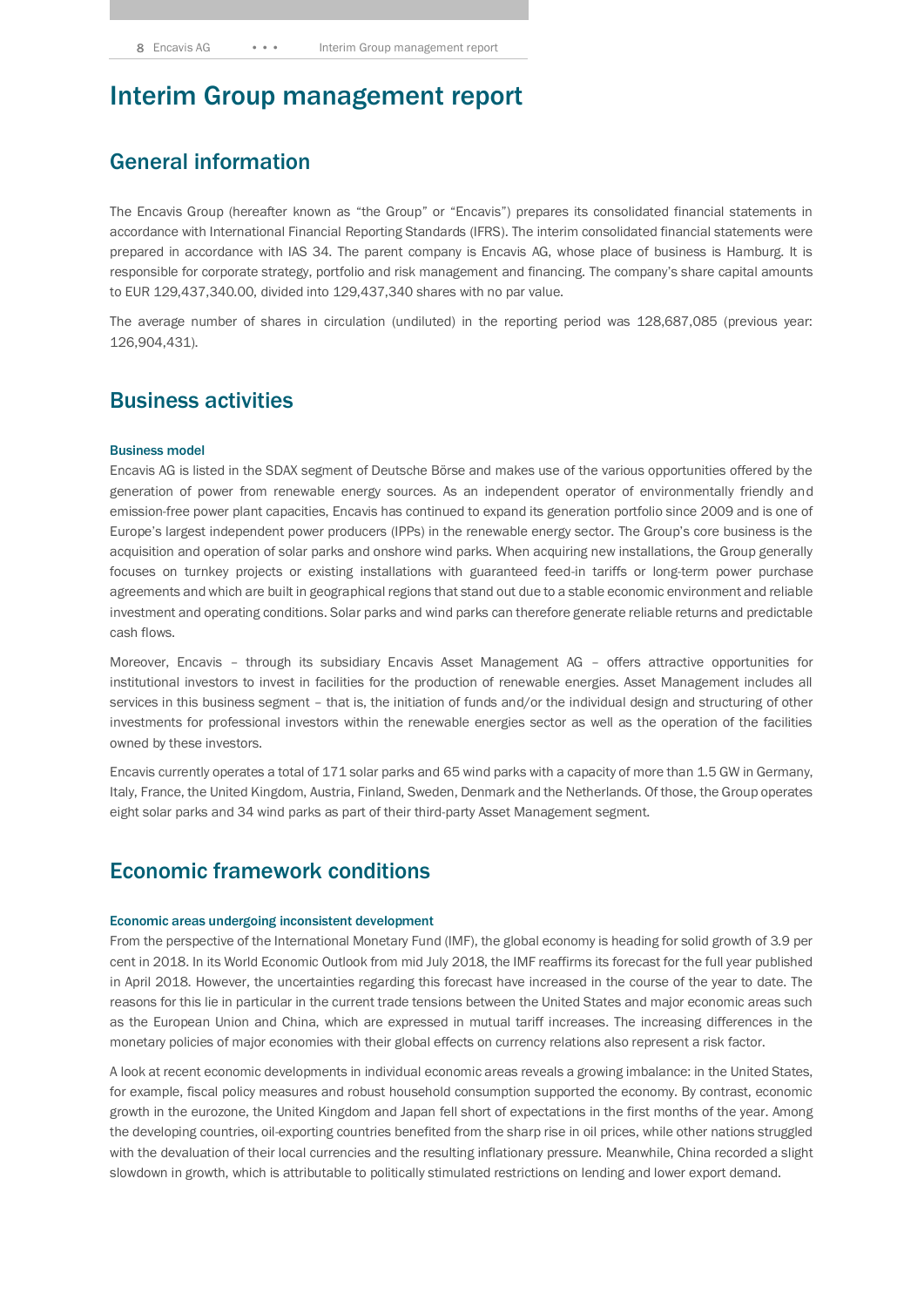Interest rates in the eurozone are expected to remain at their current level of 0 per cent until at least summer 2019. This was announced by the European Central Bank (ECB) at the end of July 2018. The ECB hopes to support the economy and fuel inflation by doing so. In the medium term, the ECB is striving for price stability at an inflation rate of just under 2 per cent. After all, permanently low or even falling prices could cause companies and consumers to postpone investments – which could lead to a significant slowdown in the economy. According to Eurostat, the inflation rate in the eurozone was 2.1 per cent in July 2018.

# Framework conditions for renewable energies

### Consistent growth market

The structural change in the energy industry and climate policy continues. Worldwide, conventional energy sources and fossil fuels are being supplemented or completely replaced by the expansion and use of renewable energy sources. Numerous international and supranational agreements and targets for achieving climate policy goals, such as the United Nations Paris Agreement, also contribute to this.

In the photovoltaic sector, 2017 saw the installation of new facilities around the globe with generation capacity of almost 100 GW according to the German Solar Association. Installed generation capacity therefore almost reached the 400-GW mark.

Based on surveys by the Global Wind Energy Council, new wind installations with a total generation capacity of around 53 GW were installed worldwide in the wind energy sector in 2017. At the end of 2017, the worldwide installed generation capacity in the wind sector therefore amounted to some 540 GW (2016: 487 GW).

The global expansion of renewable energies continued unabated in the first six months of the current financial year and reached a significant milestone: total installed capacity worldwide exceeded one terawatt. In the same period, Germany also generated more electricity from renewable energy sources than from brown and black coal for the first time.

The political environment also continues to create good conditions for a sustained growth market; for example, the European Union revised its Renewable Energy Directive in the first half of 2018 and raised its target of achieving a 27 per cent share of renewable energies in final energy consumption by 2030 to a 32 per cent share.

### Developments in core markets: Germany, Denmark, France, the United Kingdom, Italy, the Netherlands and Austria

During the reporting period, there were no material changes to the legislative framework for renewable energies that adversely affect the business model of Encavis AG.

When acquiring new installations, Encavis generally focuses on ready-to-build or turnkey projects, or existing installations with guaranteed feed-in tariffs or long-term power purchase agreements. Additionally, Encavis does not subject itself to project planning risks. Any changes to the future structuring of subsidy systems and mechanisms for renewable energies are accounted for within the return calculations for new investments and have no influence on the company's existing portfolio. Furthermore, as part of its Asset Management segment, Encavis offers institutional investors – both via various investment vehicles as well as direct investments – the opportunity to invest in attractive renewable energy installations. Encavis Asset Management AG, a wholly owned subsidiary of Encavis AG, is responsible for business with institutional investors within the Encavis Group.

### **Germany**

In Germany, the 2017 Renewable Energy Sources Act (EEG 2017) has been in effect since 1 January 2017. The objective, among other things, is to increase the share of renewable energies in the gross electricity consumption from 30 to 45 per cent by the year 2025. In particular, the new EEG will rely on more competition to accomplish this; for all significant technologies in the renewable energies sector, the subsidy amounts will be determined through tendering processes in future.

Since 1 January 2018, the utilisation and the amount of a state-guaranteed feed-in tariff for electricity from newly commissioned solar installations of 750 kilowatts peak (kWp) or more has thus only been determined by successful participation in tenders. So far in 2018, two tender rounds have taken place in February and June. The lowest value of a bid that was accepted was EUR 0.0389 per kilowatt-hour (kWh) in June. In the last bidding round of the previous year, in October 2017, this value was still EUR 0.0429 per kWh. The falling remuneration is above all an expression of the continuing decline in module prices.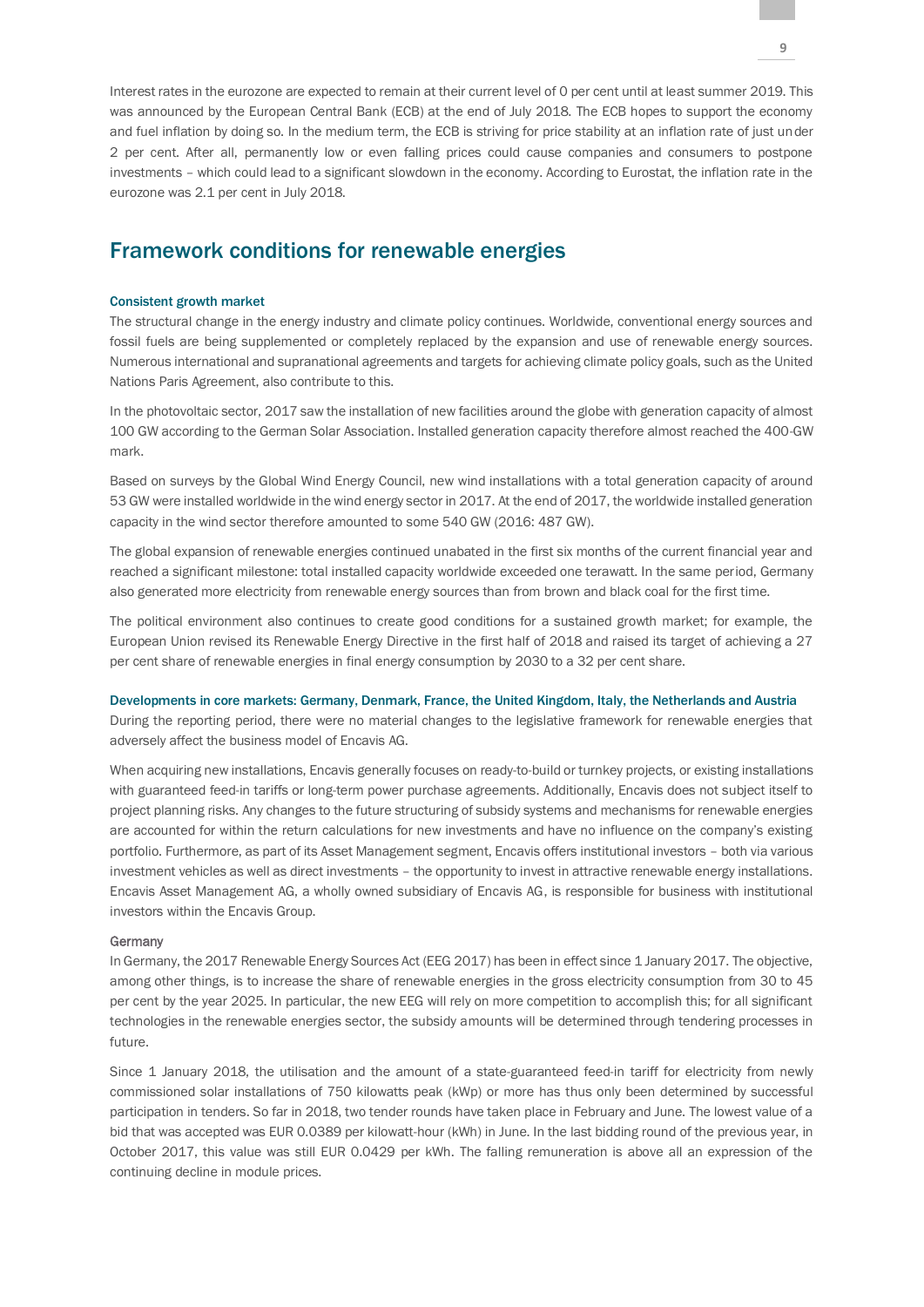Since 1 May 2017, the German Federal Network Agency has also been organising tender rounds for onshore wind energy in Germany. Three tender rounds took place in 2017, and a total of four tender rounds are planned for 2018. The first two tender rounds were conducted in February and May 2018. At the last tender round in May 2018, the lowest tender was EUR 0.0465 per kWh compared to EUR 0.038 per kWh in February 2018. For the first time, the tendered amount of 670 MW was signed; tenders of around 604 MW were received. The increase in the feed-in tariff for onshore wind parks can also be attributed to, among other things, the suspension of the EEG special rules for public wind parks. The special rules for public wind parks had led to significant price declines in the first tender rounds. In June 2018, the legislature stopped this distortion by suspending the special rule until 1 June 2020.

### Denmark

The Danish government is pursuing the long-term strategic objective of Denmark's independence from fossil fuels by 2050. To this end, it last raised its expansion target for renewable energies by five percentage points by 2030. The share of renewable energies in the overall energy mix is to be increased to 55 per cent by then. Denmark hopes to have a complete supply of renewable energies by 2050.

Similar to the German EEG, the Denmark grants a fixed feed-in tariff for onshore wind parks of EUR 0.0335 (converted from DKK 0.25) per kWh. What is more, all revenue generated beyond EUR 0.0335 per kWh by electricity sold in the open market represents additional revenue. Unlike with the German EEG, the feed-in tariff is not valid for a fixed period, but rather for the first 22,000 full-load hours per MW.

Last year, the Danish government decided to gradually phase out the Public Service Obligation, which is comparable to the German EEG levy, by 2021. Instead, the energy transition is to be financed by public budgets.

#### France

French President Emmanuel Macron is sticking to the transition of France's environmental and energy policies to more environmentally friendly and sustainable models. To do so, he is primarily relying on continuity with the laws relating to the energy transformation which came into effect under President François Hollande. Additionally, Macron has announced his intention to make investments of some EUR 15 billion available for the transition in the energy sector. By the year 2020, his goal is to increase the share of renewable energies in France to 30 per cent and to completely move away from coal within the next five years. The framework conditions for renewable energies in France are therefore very attractive on the whole.

#### United Kingdom

After a moment of stagnation following the United Kingdom's decision to leave the EU, the renewable energy sector is also beginning to move again. In 2018, the United Kingdom decided to phase out coal by 2025. Furthermore, wind and solar together supplied more energy in 2017 than all nuclear power plants in the country for the first time. The share of renewable energies in electricity production thus rose to 29.4 per cent in 2017, whereas the share of nuclear energy was around 21 per cent. The aim is to decarbonise the economy, which is why the United Kingdom continues to rely on lowcarbon energy sources, including nuclear energy. In this respect, the United Kingdom remains officially committed to the completion of the new Hinkley Point C nuclear power plant, which is scheduled to be connected to the grid in 2023. Nevertheless, there have already been considerable delays in this regard. In addition, the British government intends to continue driving the expansion of renewable energies. What is more, the United Kingdom is apparently planning to build up a comprehensive network of battery storage facilities in the coming years, with the goal of establishing a national network of battery storage facilities with an output of more than 2 GW. The continuing weakness of the British pound makes the British energy market particularly appealing for foreign investors.

#### Italy

In November 2017, Italy's government at the time presented the national energy strategy "SEN 2017". Among other things, this provides for a share of renewable energies in energy consumption of 28 per cent by 2030. Around EUR 35 billion are planned for the expansion of renewable energies. By the year 2025, the country hopes to no longer be reliant upon coal for its electricity supply.

New Italian Prime Minister Giuseppe Conte, who was sworn in on 1 June 2018, spoke out in favour of increased investment in the field of renewable energies when presenting his government programme.

### **Netherlands**

The Netherlands has committed itself to more climate protection as part of a cross-party initiative. The climate law adopted at the end of June provides for greenhouse gas emissions to be reduced by 49 per cent by 2030 and 95 per cent by 2050 compared to the reference year 1990. All coal power plants in the Netherlands are to be closed by 2030.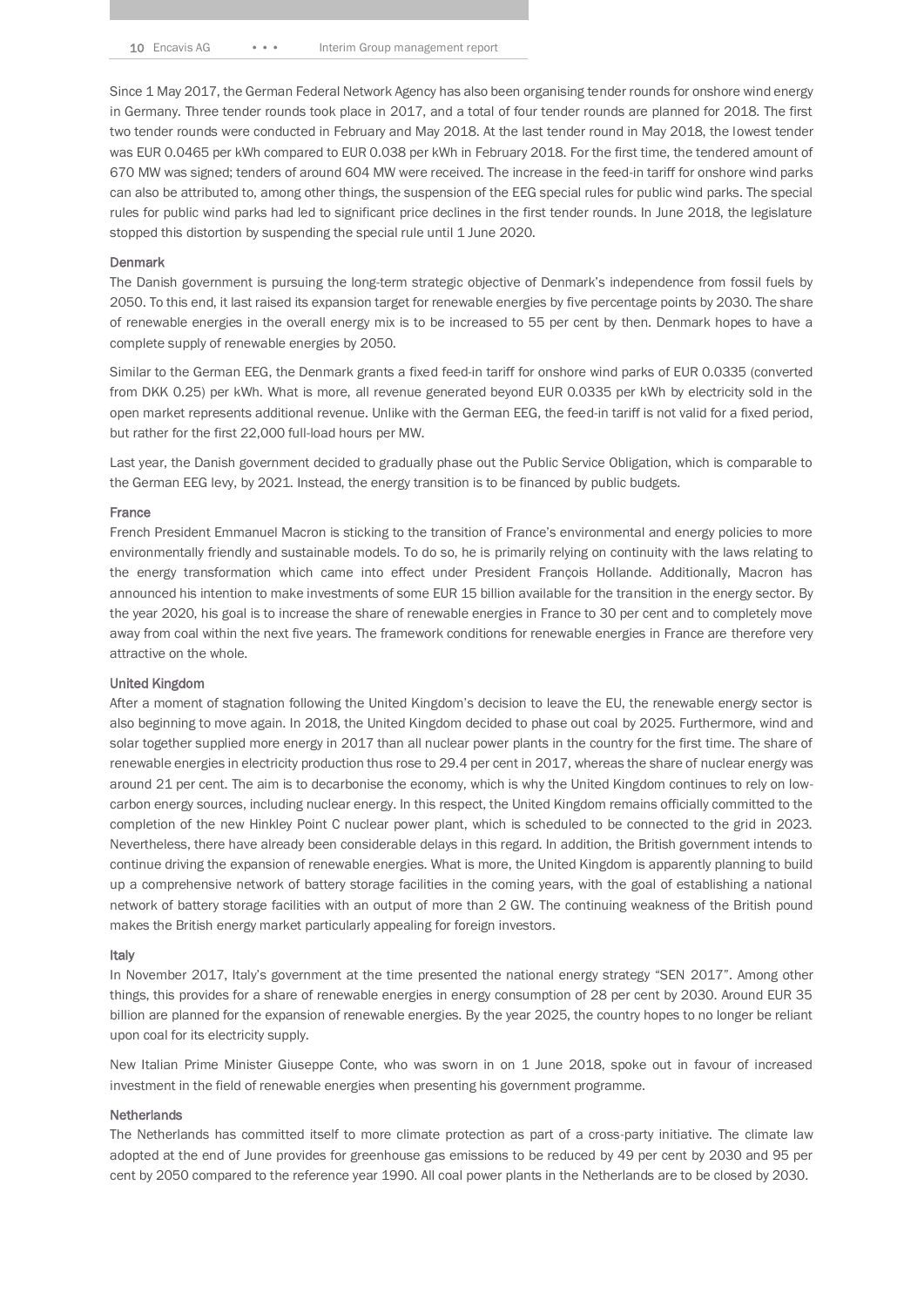In the Netherlands, tendering procedures for large solar installations have also been used for several years. Under the name SDE+ ("Stimulering Duurzame Energieproductie"), subsidies for renewable energies are set annually in two rounds. Funding is granted for a period of 15 years, most recently between EUR 0.09 and 0.13 kWh.

### Austria

The government programme in Austria has set a target of 100 per cent electricity from renewable energy sources by 2030. In 2016, Austria also ratified the Paris Agreement on climate protection. For the implementation of the ambitious targets, a climate and energy strategy was drawn up which provides for a "consistent decarbonisation path" for Austria through to 2050.

A new funding model for wind parks is currently being discussed in Austria, also in consideration of the fact that the expansion of wind power in the Alpine republic has continued to decline.

### Asset Management segment

With its Asset Management segment, the Encavis Group offers institutional investors the opportunity to invest in assets in the renewable energy sector through various investment vehicles. In addition to funds and bespoke direct investments, Asset Management enables institutional investors – through the use of funds structured in accordance with Luxembourg law – to invest in a highly diversified portfolio of wind and solar parks.

Renewable energy installations provide institutional investors with attractive returns on investment and stable cash flows which are in large part government-guaranteed. With their long terms and a low correlation to other asset classes or to economic fluctuations, these types of investment are particularly suited for pension funds and insurance products, for example, which invest over the long term and must diversify very large portfolios. According to the Renewable Global Status Report, institutional investors invested approximately USD 9.9 billion in renewable energies in 2017, which is an increase of around 42 per cent compared to the previous year.

# Course of business

### Encavis and Irish sovereign development fund ISIF conclude partnership in order to make joint investments in the Irish solar market via projects of Irish project developer Power Capital

On 18 January 2018, Encavis AG concluded a partnership with Irish sovereign development fund Ireland Strategic Investment Fund (ISIF) in order to make joint investments in a solar park portfolio belonging to Irish project developer Power Capital comprising more than 20 parks with a total generation capacity in excess of 140 MW. By virtue of the partnership, the Irish sovereign development fund will be investing in the solar energy sector in Ireland for the first time, thus developing the country's solar market in conjunction with Encavis. The partnership envisages that ISIF, as a silent partner, will acquire 25 per cent of the equity for each of the projects in which Encavis AG invests in Ireland.

It is planned to build solar parks on the east and south-west coasts of Ireland, from the region of Louth to the region of West Cork. The individual parks will measure between 5 megawatts and 25 MW in scale. All necessary permits were obtained at the end of 2017 for parks with a generation capacity totalling 110 MW.

The Irish government has set a target of meeting some 40 per cent of Irish electricity demand with renewable energies by 2020. In order to meet this target, it is expected that Ireland will soon introduce a new system of government subsidies for renewable energies. A study published by consultancy firm KPMG estimates that generation capacity of more than 3,750 MW would have to be installed by 2030 in order to meet the demand and potential within the Irish solar market.

### Renaming to "Encavis"

On 27 February 2018, the company announced its new name of "Encavis AG". Following the merger of Capital Stage AG (as was) and CHORUS Clean Energy AG in 2016, both companies are now publicly pooling their strength and expertise in the renewable energy sector under a new name. Our new brand, "Encavis", symbolises the three pillars on which our company is built. It stands for "energy" and thus the product that is the focus of our investments and operating activities. It also stands for "capital" and thus for the financial part of our business model. And finally it stands for "vision" – after all, we are committed to the energy system of the future and we make renewable energies economically viable. The name change also affects the companies Encavis Asset Management AG (formerly: CHORUS Clean Energy AG) and Encavis Technical Services GmbH (formerly: Capital Stage Solar Service GmbH).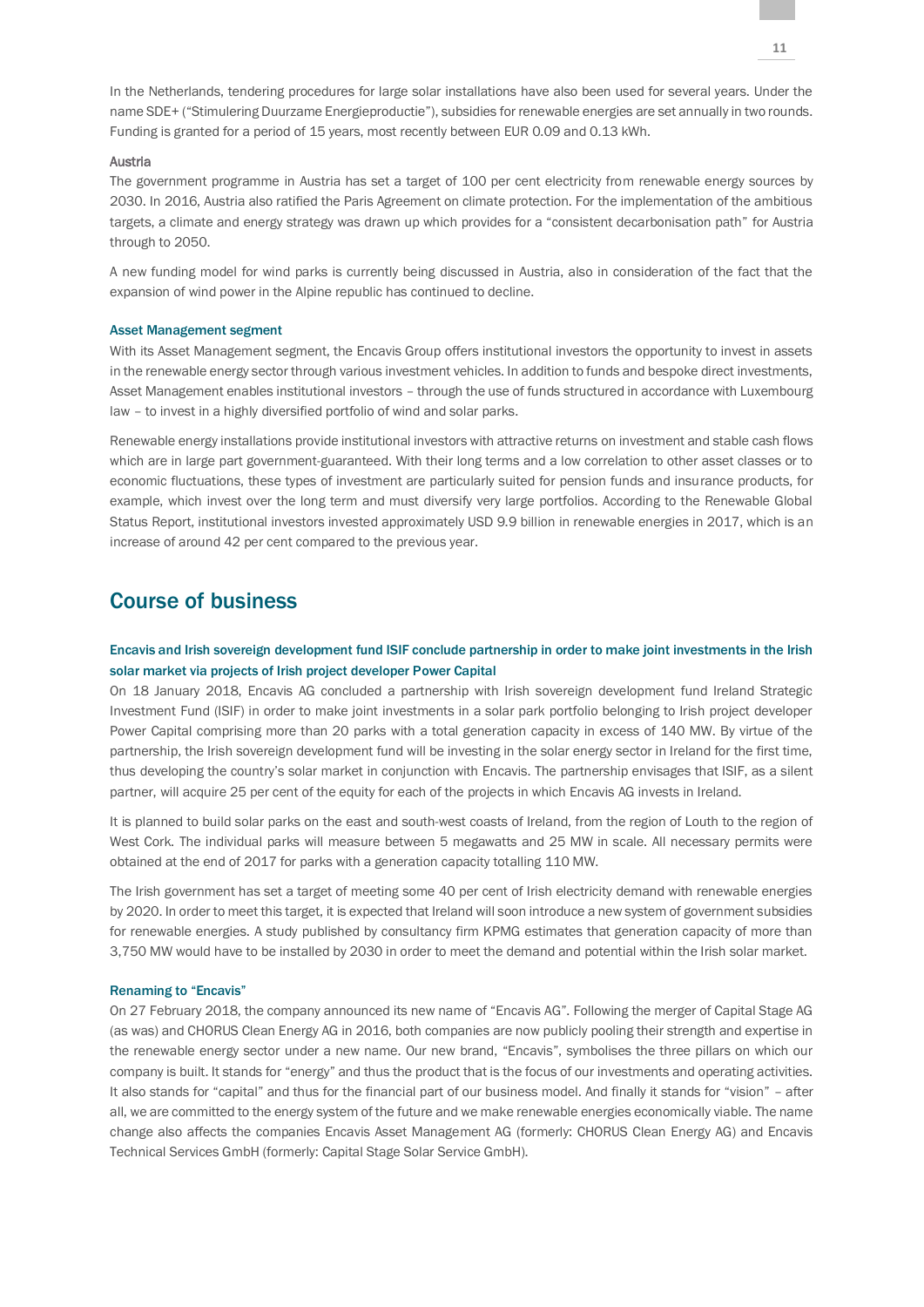### Encavis AG acquires solar park with capacity of 43.9 MW in the Netherlands, thus implementing first project with **Solarcentury**

On 12 March 2018, Encavis announced the acquisition of a ready-to-build solar park with a total generation capacity of 43.9 MW close to the Dutch city of Eindhoven, in the province of North Brabant. The project developer for the park is British company Solarcentury, with whom Encavis AG entered into a strategic partnership in December 2017. This partnership concerns access to solar parks with a total generation capacity of some 1.1 GW over the next three years. Grid connection is planned for the fourth quarter of 2018. The total investment volume, including project-related debt financing, is around EUR 44 million. Solarcentury will provide almost 20 per cent of the equity share of the investment. A guaranteed feed-in tariff of EUR 0.104 per kWh has been secured for the first 15 years following grid connection as part of an auction process. The company expects the solar park to generate annual revenue of almost EUR 4.5 million from the first year of full operation onwards. Commercial and technical operation will be handled by Solarcentury.

### Changes in the Management Board of Encavis AG

On 27 April 2018, Encavis AG announced that Holger Götze had, by mutual and amicable agreement, stepped down from the Management Board as of 26 April 2018.

Due to the acquisition of CHORUS Clean Energy AG, Holger Götze had served on the Management Board of Encavis AG since October 2016. During this period, he played, for example, a crucial role in the successful integration of CHORUS, now Encavis Asset Management AG, within Encavis AG. In this regard, he was particularly influential in developing the asset management business for institutional investors and establishing it as an independent business segment within the Encavis Group.

Once CHORUS had been integrated within Encavis AG, Holger Götze and the Supervisory Board agreed that he would terminate his Management Board contract early, which was due to run until 18 October 2019. Dr Dierk Paskert, CEO of Encavis AG since 1 September 2017, and Dr Christoph Husmann, CFO of Encavis AG since 1 October 2014, will take over the duties of Holger Götze.

### Segment development

### PV Parks segment

As of 30 June 2018, the solar parks in the portfolio of Encavis comprised a total of 163 solar parks with a total generation capacity of 830 MW, with parks located in the countries of Germany, Italy, France, the United Kingdom and the Netherlands.

The business activities of the Group are subject to seasonal influences, leading to fluctuations in revenue and results throughout the course of the year. In terms of the PV Parks segment, which comprises all solar parks in the Group's own portfolio, the months from April to September tend to generate more revenue than the autumn and winter months.

While the German solar park portfolio exceeded its targets in the first half of 2018, the French, British and Italian portfolios were all below forecast. Actual fed-in power in the first half of 2018 came to 432,808 MWh (previous year: 391,885 MWh). The solar parks in Germany accounted for around 35 per cent of the feed-in power (previous year: 36 per cent), those in Italy for 24 per cent (previous year: 29 per cent), those in the United Kingdom for 15 per cent (previous year: 11 per cent) and those in the France for 26 per cent (previous year: 24 per cent).

In almost all cases, operation of the installations ran smoothly. In the United Kingdom, the cables at some solar parks were renewed.

Solar parks acquired in the first half of the 2018 financial year:

• Zonnepark Budel B.V., Netherlands, Group share: 80.01 per cent

#### Wind Parks segment

As of 30 June 2018, the wind parks in the portfolio of Encavis comprised a total of 31 wind parks with a total generation capacity of 318 MW, with parks located in the countries of Germany, Italy, France, Austria and Denmark.

Due to weather conditions, the wind parks generate more revenue in the autumn and winter months than they do in summer.

The wind park portfolio was below plan in the first half of 2018 due to low wind.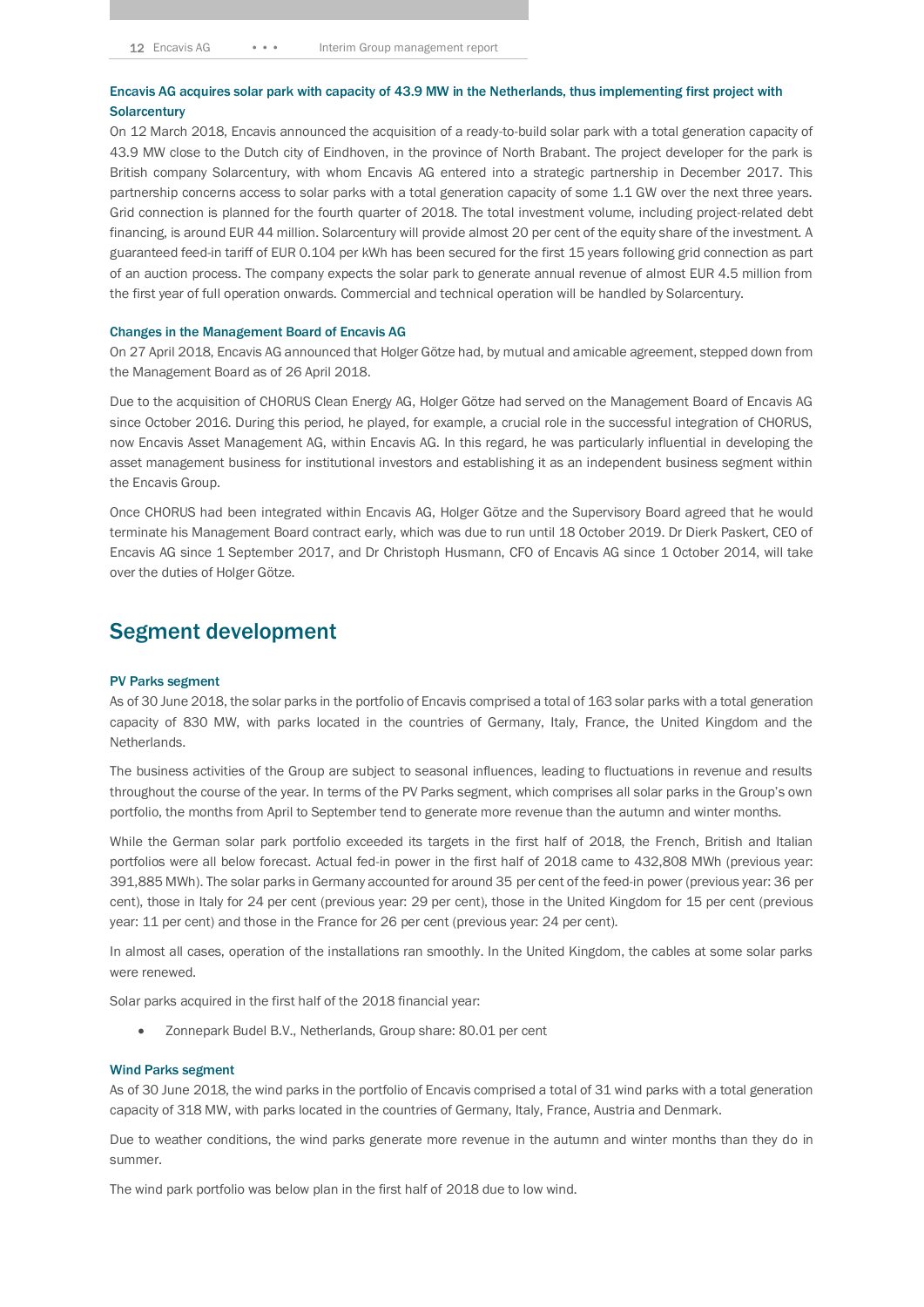In almost all cases, operation of the installations ran smoothly.

Wind parks acquired in the first half of the 2018 financial year:

- Energiepark Hürth-Barbarahof WP HB GmbH & Co. KG (5 MWp), Germany, Group share: 100 per cent
- Energiepark Odisheim GmbH & Co. WP ODI KG (10 MWp), Germany, Group share: 100 per cent
- Windenergieanlagen Rindum Enge 1 and 5 (6 MWp), Denmark, Group share: 100 per cent

### PV Service segment

### Encavis Technical Services GmbH, Group share: 100 per cent

The company has assumed responsibility for the technical management of many German and Italian solar parks of the Encavis Group. The volume of Group assets under management amounts to 209 MWp as of 30 June 2018.

From 2012 onwards, Encavis Technical Services GmbH also took over contracts for the technical operation of parks not belonging to the Encavis Group. The parks in question are located in Saxony-Anhalt, Thuringia, Brandenburg and northern Italy. The volume of non-Group assets under management comes to around 13 MWp.

Earnings after taxes came in at TEUR 737 in the first half of the 2018 financial year and were therefore TEUR 22 above the previous year's level (TEUR 715). While revenue and other income recorded an increase of TEUR 326, depreciation and amortisation as well as expenses for materials and personnel and other expenses also increased in total by TEUR 315. Due to the complete repayment of a loan in financial year 2017, the financial result in the first half of 2018 was TEUR 0 (previous year: TEUR –11).

### Asset Management segment

Asset Management includes all services for third-party investors – that is, the initiation of funds and/or the individual design and structuring of other investments for professional investors within the renewable energies sector as well as the operation of the facilities owned by these investors. As of 30 June 2018, the portfolio comprises a total of eight solar parks and 34 wind parks in the countries of Germany, Italy, France, the United Kingdom, Finland and Sweden.

### Earnings, net assets and financial position

### Adjustment to the previous year's figures

In the 2017 consolidated financial statements, Encavis adjusted the composition of its operating financial earnings to also include an appropriate consideration of non-controlling interests in private companies in its operating key financial figures. This adjustment had not yet been taken into account in the financial statements of the 2017 semi-annual financial report. As a result, this adjustment has now also been applied to the comparative figures for the previous year, which is why there has been a change in some key figures for the previous year compared with the figures published in the 2017 semi-annual financial report, although each figure is below EUR 1 million. In the following, all information that deviates from the figures published in the 2017 semi-annual financial report due to this adjustment have been marked with a "1". In tables, the "1" has been placed next to the year (column heading); in text blocks, the "1" has been placed directly behind the corresponding figure.

Encavis has also adjusted the composition of individual items in the cash flow statement. Please refer to the notes to the interim consolidated financial statements for further details. On an aggregated level, this resulted in an adjustment of TEUR 19 in cash flow from operating activities. In the following, all information that deviates from the figures published in the 2017 semi-annual financial report due to this adjustment have been marked with a "2". In tables, the "2" has been placed next to the year (column heading); in text blocks, the "2" has been placed directly behind the corresponding figure.

#### Operating earnings (non-IFRS)

In the first half of the 2018 financial year, the Group generated revenue of TEUR 122,757 (previous year: TEUR 113,775). This represents an increase of some 8 %. Growth was driven both by the expansion of the wind park portfolio and by the expansion of the solar park portfolio, and was achieved overall compared with a very strong meteorological performance in the first half of 2017. Without these exceptionally strong meteorological effects, revenue in the first half of 2018 would have risen by EUR 11.3 million compared to the same period of the previous year, an even more significant increase. This would have represented a revenue increase of some 10 per cent. The increased sunshine in Germany since mid April up to the reporting date ensured that revenue losses due to meteorological factors from the first quarter of the 2018 financial year could be made up for.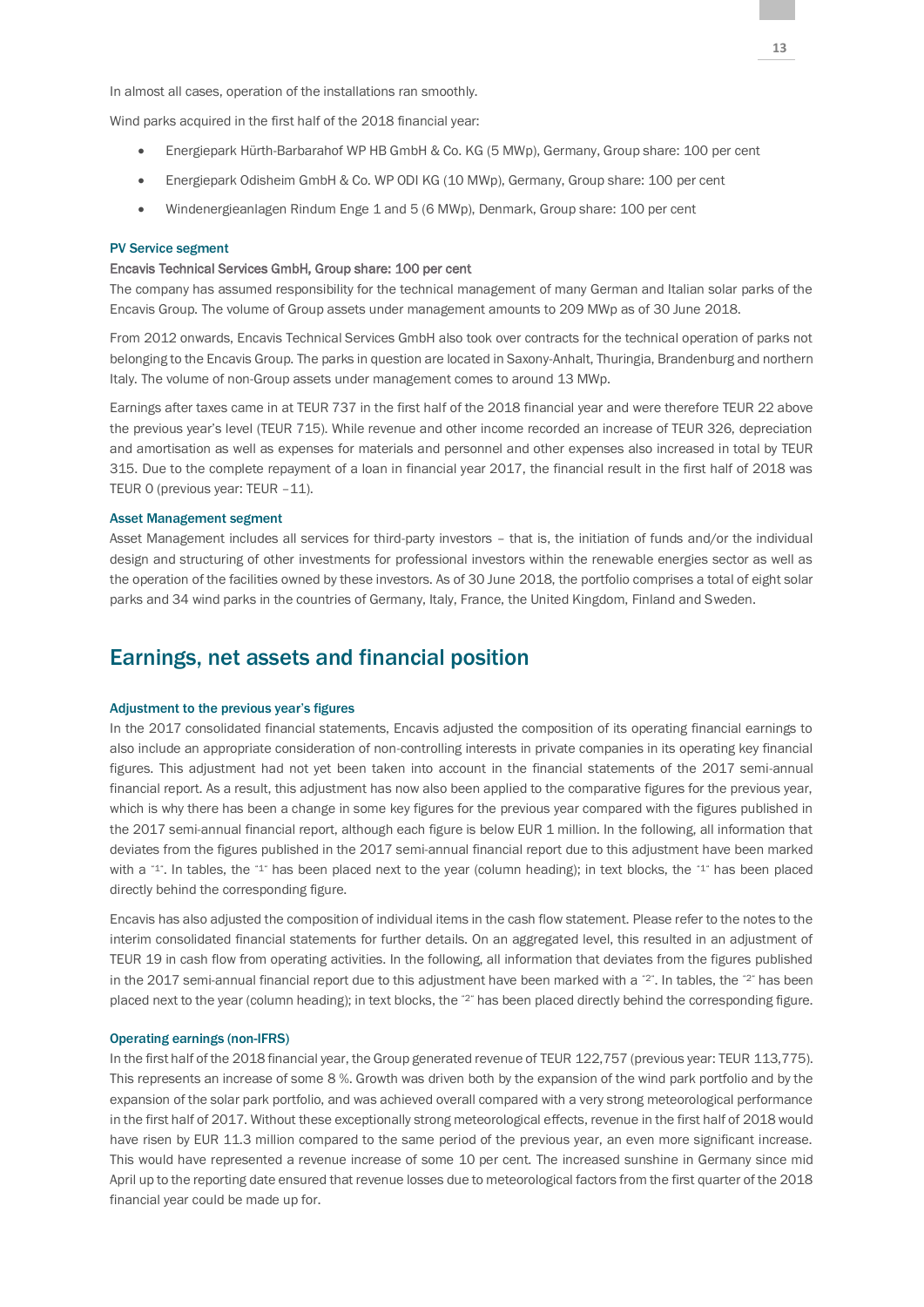The Group generated other operating income of TEUR 4,756 (previous year: TEUR 3,035). This includes non-recurring income in the amount of TEUR 2,096 from the derecognition of previously recognised liabilities for potential repayment claims of grid operators, which are no longer expected to be realised, as well as non-period income in the amount of TEUR 1,428 (previous year: TEUR 2,081).

Operating personnel expenses came to TEUR 6,449 (previous year: TEUR 4,542). On the one hand, the increase is due to the expansion of the team at Encavis AG. On the other hand, the number of members of the Management Board of Encavis AG has increased to three since 1 September 2017 with the addition of Dr Dierk Paskert as CEO of Encavis AG. With the departure of Holger Götze on 26 April 2018, one-time personnel expenses were incurred in this context in the reporting period.

Other operating expenses of TEUR 26,210 were incurred (previous year: TEUR 23,613). This mainly consists of costs of TEUR 19,267 for operating solar parks and wind parks (previous year: TEUR 18,315). Other expenses also include TEUR 6,794 in costs of current operations (previous year: TEUR 5,237). The increase in costs is based on the growth of the existing portfolio and the associated higher expenses from start-up costs in connection with the announced expansion of business activities to include the solar parks still under construction in the Netherlands and from various consulting costs.

Operating earnings before interest, taxes, depreciation and amortisation (EBITDA) were TEUR 93,986 in the first half of the 2018 financial year (previous year: TEUR 87,951). This represents an increase of some 7 %. The EBITDA margin was around 77 per cent. The increase in EBITDA was limited by the start-up costs for solar parks still under construction, which will only be offset in the future by revenue. The weather adjusted operating EBITDA would have increased by 10 % to EUR 93.3 million in the first half of the 2018 financial year (previous year: TEUR 85.0).

The depreciation and amortisation of TEUR 36,172 (previous year: TEUR 32,076) chiefly comprises scheduled depreciation of the photovoltaic and wind power installations. The increase in depreciation and amortisation stems primarily from the solar and wind parks acquired or newly constructed in 2017 and in the first half of 2018.

Operating earnings before interest and taxes (EBIT) amounts to TEUR 57,814 and thus increased by a good 3 per cent, or TEUR 1,939, compared to the previous year (previous year: TEUR 55,875). The only moderate increase in EBIT is mainly due to the particularly strong comparative period and various non-recurring cost effects. The EBIT margin was 47 per cent. The weather adjusted operating EBIT would have increased by 8 % to EUR 57.1 million in the first half of the 2018 financial year (previous year: TEUR 52.9).

Operating financial earnings amount to TEUR -26,580 (previous year: TEUR -26,195) <sup>1</sup>. This includes in particular the interest expenses for the non-recourse loans to finance installations in the park companies and interest expenses in connection with the mezzanine capital of Gothaer Versicherungen.

Operating earnings before taxes (EBT) therefore came to TEUR 31,234 (previous year: TEUR 29,681) <sup>1</sup>. The EBT margin was around 25 per cent.

The consolidated statement of comprehensive income shows operating tax expenses for the first half of the 2018 financial year of TEUR 3,422 (previous year: TEUR 4,592), mainly for effective tax payments in connection with solar and wind parks.

Altogether, this resulted in consolidated operating earnings of TEUR 27,811 (previous year: TEUR 25,089) <sup>1</sup>. The EAT margin was approximately 23 per cent.

Operating cash flow came in at TEUR 78,258 in the first half of 2018, compared with TEUR 69,908<sup>2</sup> in the first half of 2017. The increase in the revenue, in particular, is responsible for this rise.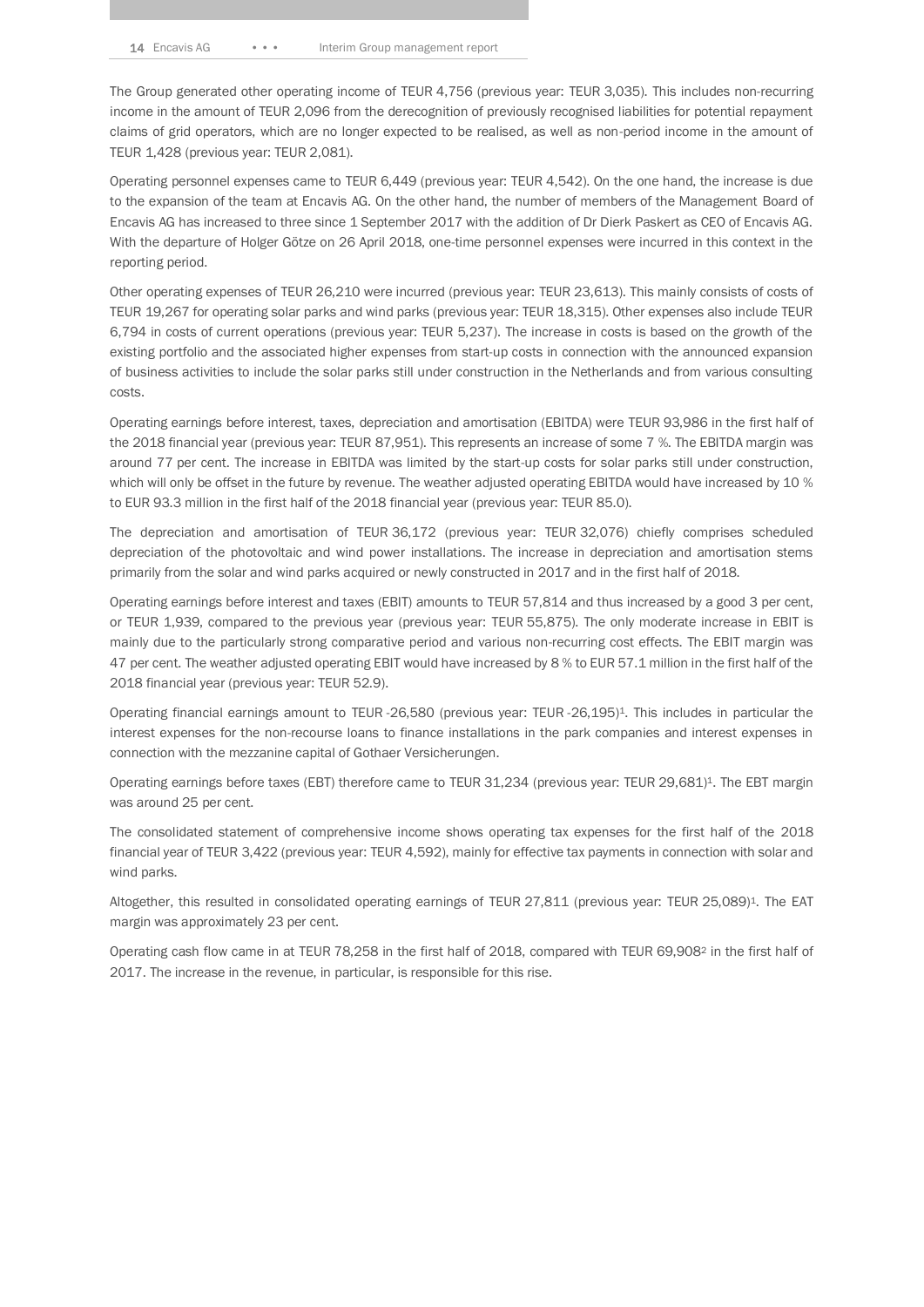### Determining the operating KPIs (adjusted for IFRS effects)

As outlined in the "Internal management system at Encavis" section of the 2017 annual report, Group IFRS accounting is influenced by non-cash measurement effects and the resulting depreciation and amortisation. In addition, non-cash interest effects and deferred taxes impair a transparent view of the operating earnings situation as per IFRS.

| In TEUR                                                                                                                                                                                                                                 | 01.01. - 30.06.2018 | 01.01. - 30.06.20171 |
|-----------------------------------------------------------------------------------------------------------------------------------------------------------------------------------------------------------------------------------------|---------------------|----------------------|
| Revenue                                                                                                                                                                                                                                 | 122.757             | 113.775              |
| Other income                                                                                                                                                                                                                            | 10.669              | 17,309               |
| Cost of materials                                                                                                                                                                                                                       | $-870$              | $-703$               |
| Personnel expenses, of which TEUR -245 (previous year: TEUR -67) in share-<br>based remuneration                                                                                                                                        | $-6.512$            | $-4.609$             |
| Other expenses                                                                                                                                                                                                                          | $-26,414$           | $-24.011$            |
| Adjusted for the following effects:                                                                                                                                                                                                     |                     |                      |
| Income from the disposal of financial investments and other non-operating<br>income                                                                                                                                                     | $\overline{O}$      | $-12$                |
| Other non-cash income (primarily profit from business combinations [badwill] and<br>the reversal of interest rate advantages from subsidised loans [government]<br>grants] as well as non-cash non-period income)                       | $-5.913$            | $-14.262$            |
| Other non-operating expenses                                                                                                                                                                                                            | 205                 | 399                  |
| Share-based remuneration (non-cash)                                                                                                                                                                                                     | 63                  | 67                   |
| <b>Adjusted operating EBITDA</b>                                                                                                                                                                                                        | 93,986              | 87,951               |
| Depreciation and amortisation                                                                                                                                                                                                           | $-54,949$           | $-49.776$            |
| Adjusted for the following effects:                                                                                                                                                                                                     |                     |                      |
| Amortisation of intangible assets (electricity feed-in contracts) acquired as part of<br>business combinations                                                                                                                          | 22,224              | 21,212               |
| Subsequent measurement of uncovered hidden reserves and liabilities on step-<br>ups for property, plant and equipment acquired as part of business combinations                                                                         | $-3.447$            | $-3.512$             |
| <b>Adjusted operating EBIT</b>                                                                                                                                                                                                          | 57,814              | 55,875               |
| <b>Financial result</b>                                                                                                                                                                                                                 | $-24.161$           | $-23.364$            |
| Adjusted for the following effects:                                                                                                                                                                                                     |                     |                      |
| Other non-cash interest and similar expenses and income (primarily arising from<br>effects of currency translation, effective interest rate calculation, swap valuation<br>and interest cost from subsidised loans [government grants]) | $-2.419$            | $-2,831$             |
| <b>Adjusted operating EBT</b>                                                                                                                                                                                                           | 31,234              | 29,681               |
| Tax expenses                                                                                                                                                                                                                            | $-2,326$            | $-8,396$             |
| Adjusted for the following effects:                                                                                                                                                                                                     |                     |                      |
| Deferred taxes (non-cash)                                                                                                                                                                                                               | $-1.096$            | 3.804                |
| <b>Adjusted operating EAT</b>                                                                                                                                                                                                           | 27,811              | 25,089               |

The following IFRS KPIs deviate from the operating earnings position:

The Group generated other income of TEUR 10,669 (previous year: TEUR 17,309). In relation to the provisional purchase price allocations pursuant to IFRS 3, a difference was recognised in the amount of TEUR 4,838 (previous year: TEUR 12,579) through profit or loss in the reporting period.

Earnings before interest, taxes, depreciation and amortisation (EBITDA) were TEUR 99,631 in the first half of the 2018 financial year (previous year: TEUR 101,760). The EBITDA margin was around 81 per cent.

Depreciation and amortisation of TEUR 54,949 (previous year: TEUR 49,776) mainly comprises depreciation of the photovoltaic plants and wind power installations as well as amortisation of intangible assets (electricity feed-in contracts and exclusive licences). The increase stems mainly from the newly acquired solar and wind parks and those only consolidated pro rata temporis in the previous year.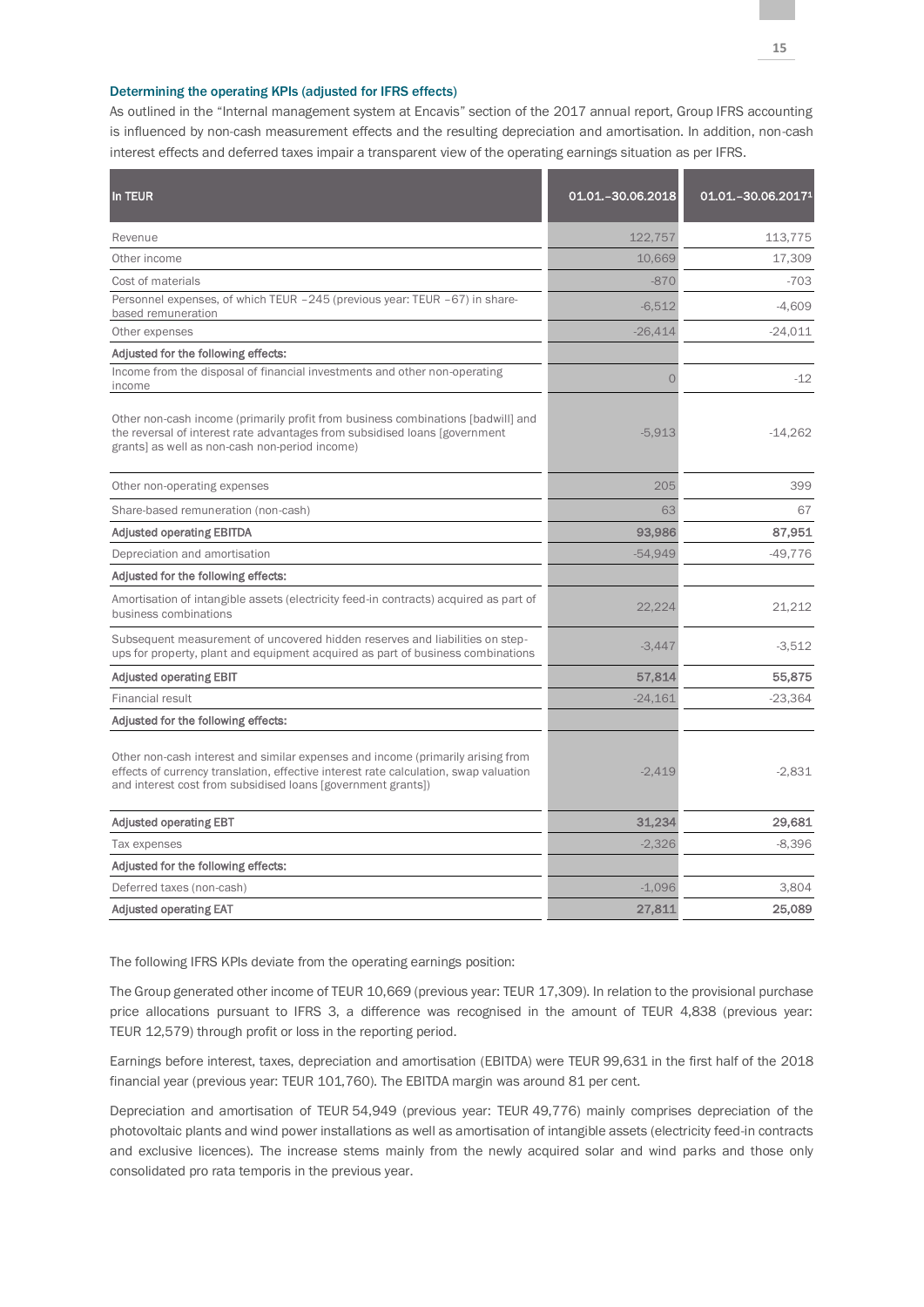Earnings before interest and tax (EBIT) totalled TEUR 44,681 (previous year: TEUR 51,984). The EBIT margin was around 36 per cent.

Operating financial result totalled TEUR -24,161 (previous year: TEUR -23,364). Financial income amounts to TEUR 7,732 (previous year: TEUR 5,204). With income of TEUR 4,569 (previous year: TEUR 2,891), this interest income stems from the reversal of step-ups on bank loans and leasing liabilities. In the same period of the previous year, some of this income was still shown net within financial expenses. Income of TEUR 1,822 is included (previous year: TEUR 2,249) in connection with the changes in the market values of the interest rate swaps as well as income from currency translation in the amount of TEUR 1,072 relating to the shareholder loans granted to the British subsidiaries in foreign currencies. Financial expenses of TEUR 31,893 were incurred (previous year: TEUR 28,567). This includes in particular the interest expenses for the non-recourse loans to finance installations in the park companies and interest expenses in connection with the mezzanine capital of Gothaer Versicherungen, as well as various non-cash expenses.

Earnings before taxes (EBT) therefore came to TEUR 20,520 (previous year: TEUR 28,621).

The consolidated statement of comprehensive income shows tax expenses for the first half of the 2018 financial year of TEUR 2,326 (previous year: TEUR 8,396) and is comprised of effective tax payments and deferred taxes. Quarterly taxes are calculated in accordance with IAS 34.

Altogether, this resulted in consolidated earnings of TEUR 18,194 (previous year: TEUR 20,225).

Consolidated earnings are made up of earnings attributable to shareholders of the parent company of TEUR 15,209 (previous year: TEUR 19,551), earnings attributable to non-controlling interests of TEUR 445 (previous year: TEUR 674) and earnings attributable to the hybrid bondholders of TEUR 2,540 (previous year: TEUR 0). Comprehensive income for the Group of TEUR 19,592 (previous year: TEUR 22,401) is made up of consolidated earnings and changes in other reserves shown in equity. In addition to the currency translation reserve in the amount of TEUR 149 (previous year: TEUR 153), other reserves also contain hedge reserves in the amount of TEUR 1,695 (previous year: TEUR 3,028), which also contain amounts to be recognised in profit or loss in future over the remaining term of the respective underlying items for interest rate swaps previously held in a hedging relationship, the cost of hedging in the amount of TEUR -42 (previous year: TEUR 0) as well as the effects from the valuation of available-for-sale financial assets with no effect on profit or loss in the amount of TEUR 0 (previous year: TEUR –176). Corresponding deferred tax effects of TEUR –404 (previous year: TEUR –829) have a contrasting effect. Undiluted earnings per share (after non-controlling interests) were 0.12 Euro (previous year: EUR 0.15). The average number of shares in circulation in the reporting period was 128,687,085 (previous year: 126,904,431). Diluted earnings per share were 0.12 Euro (previous year: EUR 0.15).

#### Financial position and cash flow

The change in cash and cash equivalents in the first half of 2018 came to TEUR 8,154 (previous year: TEUR -12,063)<sup>2</sup>. This broke down as follows:

Cash flow from operating activities amounts to TEUR 78,258 (previous year: TEUR 69,908) <sup>2</sup>. This consists largely of cash inflows from the operating business of the solar and wind parks and the resulting proceeds. Also included here are changes in assets and liabilities not attributable to investing or financing activities.

Cash flow from investing activities of TEUR -54,047 (previous year: TEUR -41,987) <sup>2</sup> was mainly for payments for the acquisition of a solar park in the Netherlands and wind parks in Germany and Denmark, as well as payments related to investments in property, plant and equipment for the construction of solar and wind parks in France, the Netherlands and Austria.

Cash flow from financing activities of TEUR -16,057 (previous year: TEUR -39,984) <sup>2</sup> results primarily from the regular loan repayments and interest paid less the loans for newly acquired solar and wind parks paid out after the dates of initial consolidation. Also included are the payment of the dividend for 2017 financial year in the amount of TEUR 20,838, the dividend payment to hybrid bondholders in the amount of TEUR 2,554 and the taking out of a money market loan in the amount of TEUR 28,000. In the first half of 2017, a working capital loan of TEUR 20,000 continued to have an effect on the cash flow from financing activities.

As of 30 June 2018, the Group has cash and cash equivalents amounting to TEUR 128,142 (30 June 2017: TEUR 113,537), under consideration of the current account liabilities in the amount of TEUR 1,065 (previous year: TEUR 4,299).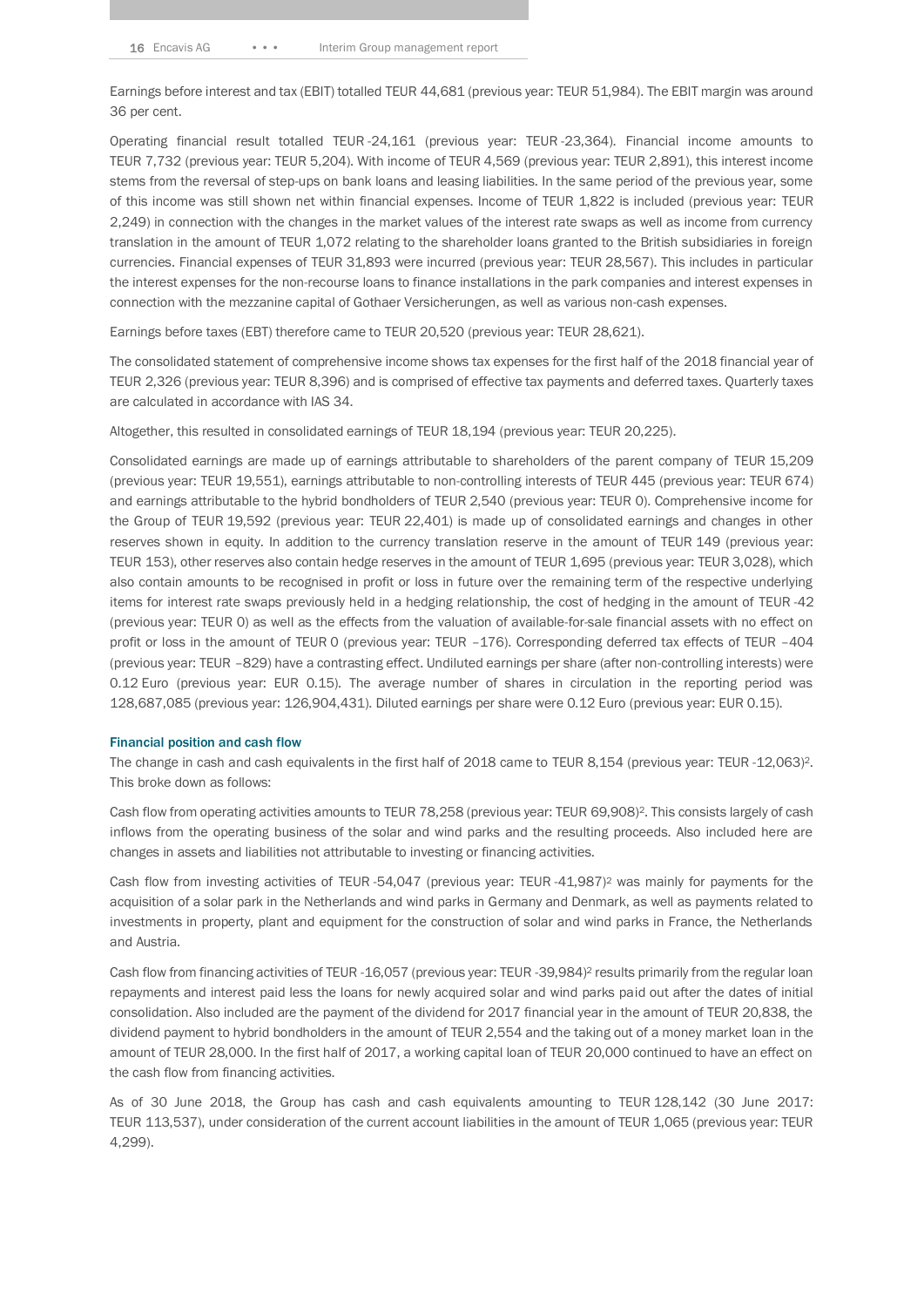### Assets position

As of 30 June 2018, equity amounted to TEUR 694,981 (31 December 2017: TEUR 698,594). The decrease in the amount of TEUR 3,613, or 0.5 per cent, results primarily from the payment of the dividends. The issue of new shares and the positive earnings for the period had an opposite effect. Share capital increased by TEUR 1,185 through contributions in kind. The equity ratio is 26.7 per cent (31 December 2017: 27.7 per cent).

Total assets increased from TEUR 2,519,698 as of 31 December 2017 to TEUR 2,599,068.

Goodwill stood at TEUR 32,419 as of 30 June 2018 (31 December 2017: TEUR 32,405).

As of 30 June 2018, the Group has bank and leasing liabilities amounting to TEUR 1,556,047 (31 December 2017: TEUR 1,487,365). These loans and leases relate to funding for solar parks and wind parks and the mezzanine capital provided by Gothaer Versicherungen in November 2014. This also includes liabilities from listed notes for the Grid Essence portfolio including accrued interest in the amount of TEUR 40,415 as well as liabilities from debenture bonds in the amount of TEUR 23,000. This does not include amounts recognised under other liabilities totalling TEUR 10,572 (31 December 2017: TEUR 10,678), which comprises interest advantages from low-interest government loans (KfW) and is to be accounted for in accordance with IAS 20 and shown separately. Non-current liabilities from the mezzanine capital amounted to TEUR 150,000 as of 30 June 2018 and as of 31 December 2017. Liability for almost all debt related to the parks is limited (non-recourse financing).

### Events after the balance sheet date

There were no significant events after the conclusion of the balance sheet date.

### Opportunities and risks

There were no material changes in the reporting period to the opportunities and risks outlined in the consolidated financial statements for the 2017 financial year.

Furthermore, the Management Board of Encavis AG is, at the time of preparing the 2018 semi-annual financial report, not aware of any risks that would jeopardise the continued existence of the company or the Group.

### Forecast

The following statements include forecasts and assumptions that are not certain to materialise. If one or more of these forecasts or assumptions do not materialise, actual results and developments may differ substantially from those outlined.

### Underlying economic conditions

### Global economy continues to grow

The IMF does not expect any additional momentum in global economic growth for the coming year, but the positive growth trend continues. At 3.9 per cent, global economic growth in 2019 should thus reach roughly the level of the current year.

The European Central Bank will continue its expansive monetary policy over the medium term. The prime interest rate has been at a record low of 0.0 per cent since March 2016. Lending in the eurozone has recently picked up again, so that the ECB is likely to stop acquiring government and corporate bonds at the end of the year. The volume of these transactions is expected to have grown to over EUR 2.5 trillion by then. In the United States, the Fed initially did not raise interest rates any further at the beginning of August 2018, leaving them in a range of 1.75 to 2.0 per cent. The Fed wants to make further interest rate hikes dependent on the further dynamics of economic development. Experts expect an interest rate hike in September 2018.

While the US dollar is gaining ground on the euro thanks to the increasing interest rate gap and the more dynamic economic momentum in the United States, uncertainty is still high with regard to the British pound. Over the medium term, stability in this regard should not be expected until the terms of the Brexit deal have been determined by the official exit date, 29 March 2019.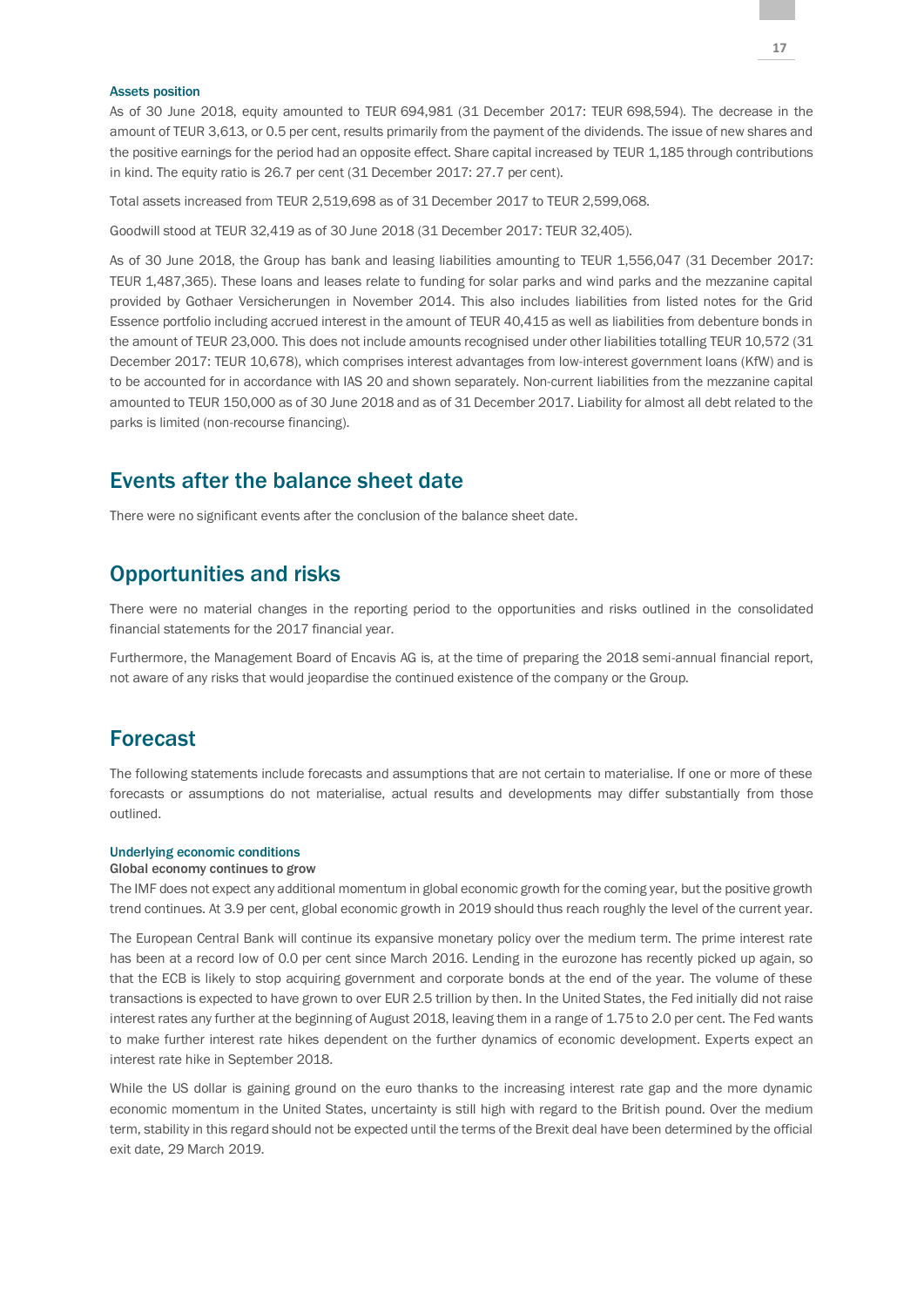### Underlying conditions for renewable energies The global success story continues

The expansion of renewable energies is continuing with great dynamism around the world. In addition to political climate goals such as those agreed in the UN's Paris climate agreement, more and more companies are actively advocating restructuring and expanding their energy supply to renewable energy sources. As a result, long-term private power purchase agreements between companies and electricity producers in the renewable energies sector with a total capacity of around 5.4 GW were concluded in 2017 (2016: 4.3 GW).

Renewable energies are also likely to benefit from the constant technical development of battery storage technology. By coupling photovoltaics or wind power, for example, to a modern storage system, electricity from these renewable energy sources can be fed into the grid in a more demand-oriented manner and is less dependent on meteorological conditions. The combination of storage technologies and the key technologies of renewable energies will contribute significantly to a further structural change in the energy markets in favour of renewable energies in the coming years.

In the technology fields of solar and wind energy where Encavis Group is active, significant growth rates are expected to continue in the coming years.

SolarPower Europe (SPE), the association of Europe's solar industry, has published its most recent expectations of capacity expansion in the photovoltaic sector under the title "Global Market Outlook 2017–2021". In the optimistic scenario in its report, SPE expects that global photovoltaic generation capacity will climb to more than 900 GW by 2021; in its pessimistic scenario, it predicts that this figure will rise to more than 600 GW.

The wind power sector will also witness significant expansion over the next few years. According to the forecasts of the Global Wind Energy Council ("Market Forecast for 2018–2022"), generation capacities in the wind energy sector could rise to nearly 840 GW by the year 2022.

### Overview of expected development

Both the existing and future expectations surrounding the underlying economic and sociopolitical conditions as well as the consistently low interest rates continue to provide Encavis with the ideal environment for further qualitative growth.

Encavis has also secured long-term access to an attractive acquisition pipeline through strategic partnerships with leading project developers and financing partners. To this end, Encavis will increasingly, and earlier than before, enter the construction phase of the projects. However, Encavis will generally not assume project planning risks in the future either. In addition, all installations acquired by Encavis continue to have long-term feed-in tariffs or private power purchase agreements. By diversifying according to technology and country, the company also consciously and actively contributes to a further reduction of potential risks from operating activities. In addition, long-term financing at the project level, which does not permit recourse to Encavis AG, rounds off the company's conservative business model.

Encavis is particularly appreciated in the market for its expertise, reliability, ability to close deals and complete acquisition processes swiftly. The company therefore has a very well-filled acquisition pipeline; many projects are also offered to the company off-market and exclusively.

With the strategic partnerships concluded in 2017 and at the beginning of the current year, the company has secured additional exclusive access to solar projects with a total generation capacity of around 1.2 GW over the next three years. Strategic partners include the British project developer Solarcentury, the Irish project developer Power Capital and the Irish sovereign development fund Ireland Strategic Investment Fund (ISIF).

The conclusion of strategic partnerships with an exclusive acquisition pipeline results in significantly greater transparency and planning reliability for Encavis's future growth course, and the further expansion of the portfolio can be managed and scheduled in a more targeted manner.

Encavis makes renewable energies economical and sees the future of the energy market in decentralised energy supply from solar and wind power plants combined with state-of-the-art storage technology. Encavis intends to make greater and consistent use of the significantly improved efficiency and competitiveness of electricity generation from renewable energies in the future in order to position itself among companies as an electricity supplier within the framework of longterm private power purchase agreements and to offer them individual and attractive service and supply contracts.

Encavis also makes its many years of experience and market knowledge in the field of renewable energies available to institutional investors. Encavis Asset Management AG is the specialist for institutional investors within the Encavis Group. Encavis Asset Management plans and builds a portfolio of renewable energy assets tailored to the needs of its clients. This can be done individually or as part of fund solutions based on Luxembourg special funds (SICAV/SICAF).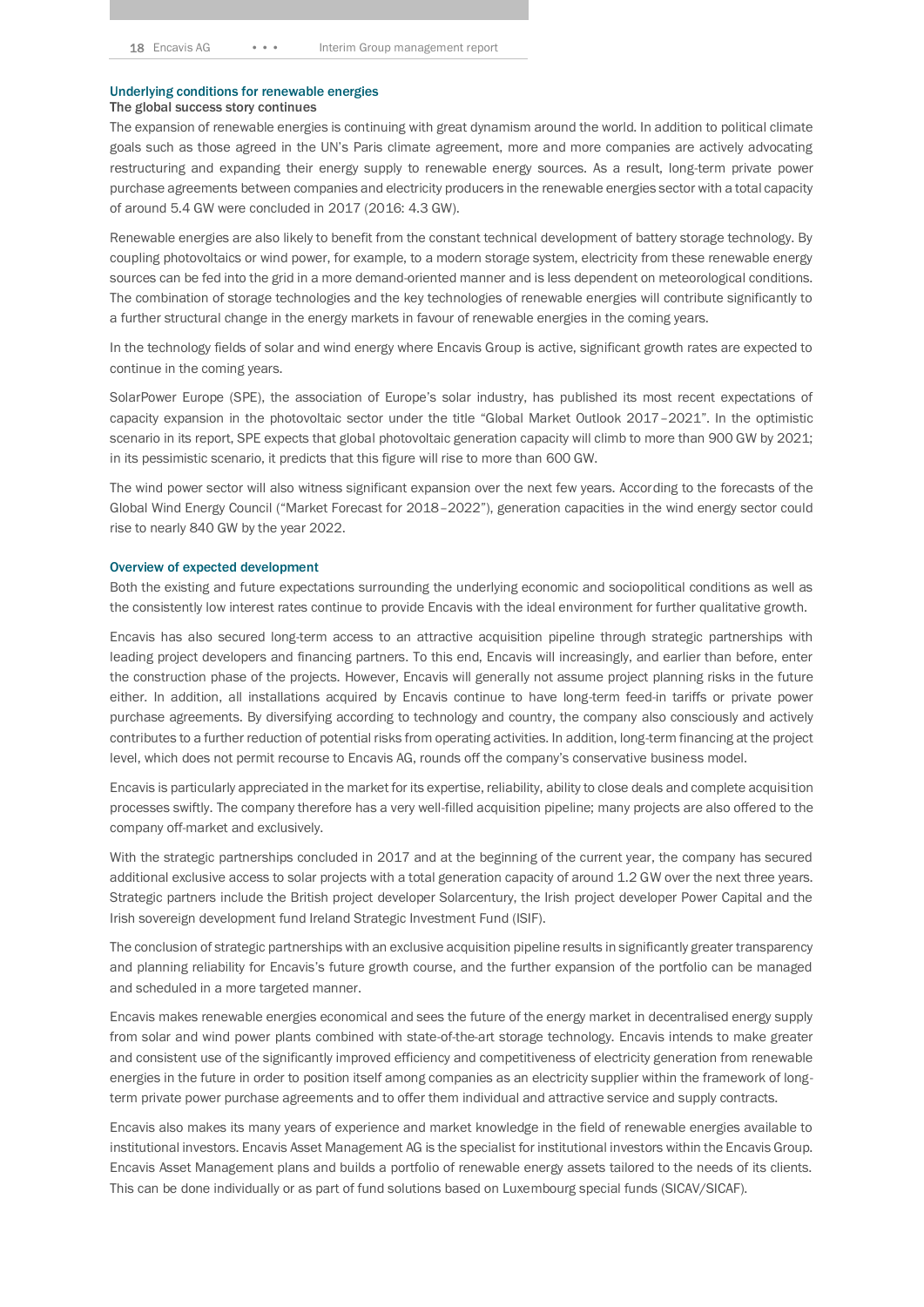### Guidance 2018 – Encavis AG fully on target after first half-year

Encavis AG is fully on target and on track with its results for the first half of 2018. The Management Board of Encavis AG therefore once again confirms its guidance for the 2018 financial year published in March 2018. This is based solely on the portfolio of solar and wind parks as of 16 March 2018 and the assumption of average meteorological conditions. Growth in the current 2018 financial year has been achieved even in comparison to strong growth in the previous 2017 financial year, which benefited in particular from above-average meteorological conditions.

| In EUR million         | 2018  |
|------------------------|-------|
| Revenue                | >240  |
| Operating EBITDA*      | >175  |
| Operating EBIT*        | >105  |
| Operating cash flow*   | >163  |
| Operating EPS in TEUR* | >0.30 |

\* Operating; contains no IFRS-related, non-cash valuation effects

# Dividend policy

The Management and Supervisory Boards of Encavis AG want the shareholders to share in the success of the company to an appropriate extent. At the annual shareholders' meeting on 08 May 2018, they therefore proposed the payment of a dividend in the amount of EUR 0.22 for each dividend-entitled share. The Annual General Meeting approved the recommendation of the company by a large majority. The dividend was also once again offered as an optional dividend which provides the shareholders with the greatest possible freedom to choose. A portion of the balance sheet profit of EUR 34,388,583.44 for the 2017 financial year was used to pay out the cash dividend – which was carried out on 11 June 2018 – in accordance with the resolution passed at the Annual General Meeting of Encavis AG. With an acceptance rate of nearly 40 per cent, the optional dividend was once again well received. In total, 1,185,126 new bearer shares were issued.

Hamburg, August 2018

Vin L flump (Faith

Dr Dierk Paskert Dr Christoph Husmann CEO CFO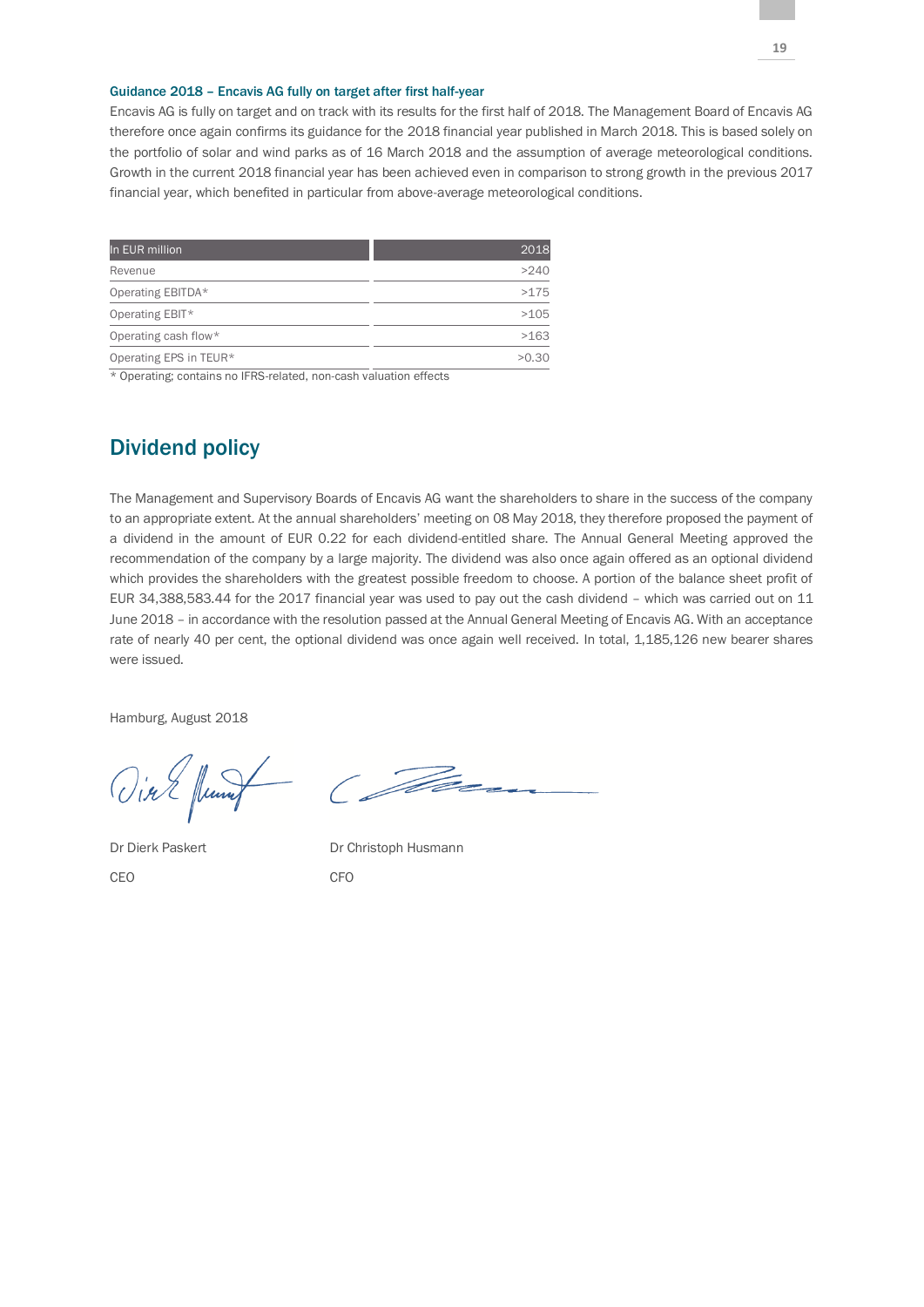# Condensed consolidated statement of comprehensive income (IFRS)

| In TEUR                                                                       | 01.01. - 30.06.2018 | 01.01.-30.06.2017 | Q2/2018       | Q2/2017     |
|-------------------------------------------------------------------------------|---------------------|-------------------|---------------|-------------|
| Revenue                                                                       | 122,757             | 113,775           | 76,876        | 71,836      |
| Other income                                                                  | 10,669              | 17,309            | 7,359         | 4,520       |
| Cost of materials                                                             | $-870$              | $-703$            | $-421$        | -420        |
| Personnel expenses                                                            | $-6,512$            | $-4,609$          | $-3,737$      | $-2,875$    |
| of which in share-based remuneration                                          | $-245$              | $-67$             | $-124$        | $-33$       |
| Other expenses                                                                | $-26,414$           | $-24,011$         | $-13,733$     | $-13,945$   |
| Earnings before interest, taxes, depreciation<br>and amortisation (EBITDA)    | 99,631              | 101,760           | 66,344        | 59,116      |
| Depreciation and amortisation                                                 | $-54,949$           | $-49,776$         | $-27,564$     | $-25,108$   |
| Earnings before interest and taxes (EBIT)                                     | 44,681              | 51,984            | 38,781        | 34,007      |
| Financial income                                                              | 7,732               | 5,204             | 2,990         | 2,637       |
| Financial expenses                                                            | $-31,893$           | $-28,567$         | $-17,437$     | $-14,901$   |
| Earnings before taxes on income (EBT)                                         | 20,520              | 28,621            | 24,334        | 21,744      |
| Taxes on income                                                               | $-2,326$            | $-8,396$          | $-1,434$      | $-6,012$    |
| <b>Consolidated earnings</b>                                                  | 18,194              | 20,225            | 22,900        | 15,732      |
| Items which can be reclassified to profit or<br>loss                          |                     |                   |               |             |
| Currency translation differences                                              | 149                 | 153               | $-155$        | 189         |
| Hedging of cash flows - effective part of<br>the change in fair value         | 1,695               | 3,028             | 889           | 1,860       |
| Cost of hedging measures                                                      | $-42$               | 0                 | 8             | $\circ$     |
| Change in the market value of available-for-<br>sale financial assets         | $\overline{O}$      | $-176$            | $\Omega$      | $-194$      |
| Income taxes relating to items which can<br>be reclassified to profit or loss | $-404$              | $-829$            | $-216$        | -461        |
| Consolidated comprehensive income                                             | 19,592              | 22,401            | 23,426        | 17,125      |
| Consolidated comprehensive income for<br>the period attributable to           |                     |                   |               |             |
| Shareholders of Encavis AG                                                    | 15,209              | 19,551            | 21,040        | 14,781      |
| Non-controlling interests                                                     | 445                 | 674               | 587           | 950         |
| Hybrid capital investors                                                      | 2,540               | 0                 | 1,274         | 0           |
| Consolidated comprehensive income for<br>the period attributable to           |                     |                   |               |             |
| Shareholders of Encavis AG                                                    | 16,606              | 21,727            | 21,566        | 16,175      |
| Non-controlling interests                                                     | 445                 | 674               | 587           | 950         |
| Hybrid capital investors                                                      | 2,540               | 0                 | 1,274         | 0           |
| Earnings per share                                                            |                     |                   |               |             |
| Average number of shares in circulation in<br>the reporting period            |                     |                   |               |             |
| Undiluted                                                                     | 128,687,085         | 126,904,431       | 129, 117, 177 | 127,340,449 |
| Diluted                                                                       | 128,748,420         | 126,924,654       | 129, 174, 384 | 127,360,529 |
| Earnings per share (undiluted, in EUR)                                        | 0.12                | 0.15              | 0.16          | 0.12        |
| Earnings per share (diluted, in EUR)                                          | 0.12                | 0.15              | 0.16          | 0.12        |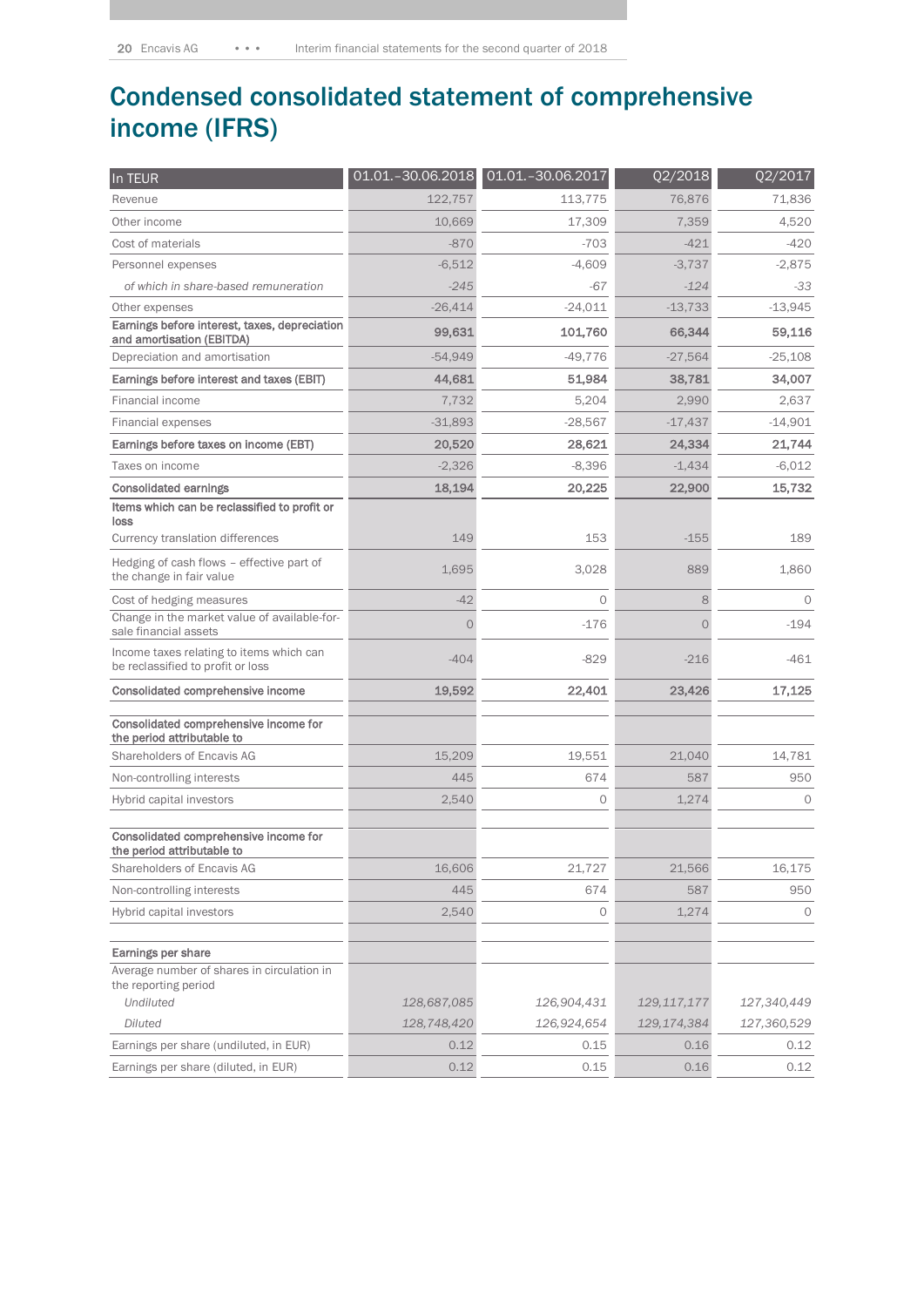# Condensed consolidated financial statements (IFRS)

| Assets in TEUR                                         | 30.06.2018 | 31.12.2017 |
|--------------------------------------------------------|------------|------------|
| Intangible assets                                      | 592,005    | 609,482    |
| Goodwill                                               | 32,419     | 32.405     |
| Property, plant and equipment                          | 1,527,172  | 1,455,168  |
| Financial assets accounted for using the equity method | 690        | 690        |
| <b>Financial assets</b>                                | 7,029      | 11,071     |
| Other receivables                                      | 14,649     | 14,558     |
| Deferred tax assets                                    | 113,958    | 118,896    |
| <b>Total long-term assets</b>                          | 2,287,922  | 2,242,271  |
| Inventories                                            | 324        | 339        |
| Trade receivables                                      | 50,114     | 40,146     |
| Non-financial assets                                   | 12,260     | 8,585      |
| Income tax receivables                                 | 19,222     | 21,471     |
| Other current receivables                              | 19,289     | 11,311     |
| Liquid assets                                          | 209,937    | 195,577    |
| Cash and cash equivalents                              | 129,208    | 124,388    |
| Restricted cash and cash equivalents                   | 80,729     | 71,188     |
| Total short-term assets                                | 311,146    | 277,428    |
| <b>Total assets</b>                                    | 2,599,068  | 2,519,698  |
|                                                        |            |            |
| Equity and liabilities in TEUR                         | 30.06.2018 | 31.12.2017 |
| Subscribed capital                                     | 129,437    | 128,252    |
| Capital reserve                                        | 412,927    | 406,834    |
| Reserve for equity-based employee remuneration         | 521        | 458        |
| Other reserves                                         | $-1,057$   | $-2,753$   |
| Net retained profit                                    | 50,274     | 63,737     |
| Equity attributable to Encavis AG shareholders         | 592,102    | 596,528    |
| Equity attributable to non-controlling interests       | 7,437      | 6,582      |
| Equity attributable to hybrid capital investors        | 95,442     | 95,484     |
| <b>Total equity</b>                                    | 694,981    | 698,594    |
| Long-term liabilities to non-controlling interests     | 5,142      | 2,791      |
| Long-term financial liabilities                        | 1,345,676  | 1,284,199  |
| Long-term leasing liabilities                          | 77,223     | 80,578     |
| Provisions for restoration obligations                 | 37,425     | 26,089     |
| Other long-term liabilities                            | 11,113     | 11,078     |
| Deferred tax liabilities                               | 229,601    | 233,548    |
| <b>Total long-term liabilities</b>                     | 1,706,180  | 1,638,283  |
| Short-term liabilities to non-controlling Interests    | 18,093     | 17,705     |
| Income tax payable                                     | 4,680      | 7,027      |
| Short-term financial liabilities                       | 127,266    | 117,996    |
| Short-term lease liabilities                           | 6,683      | 6,612      |
| Trade payables                                         | 26,946     | 20,261     |
| Other current liabilities                              | 8,857      | 6,689      |
| Current accruals                                       | 5,383      | 6,532      |
| <b>Total short-term liabilities</b>                    | 197,907    | 182,821    |
| <b>Total equity and liabilities</b>                    | 2,599,068  | 2,519,698  |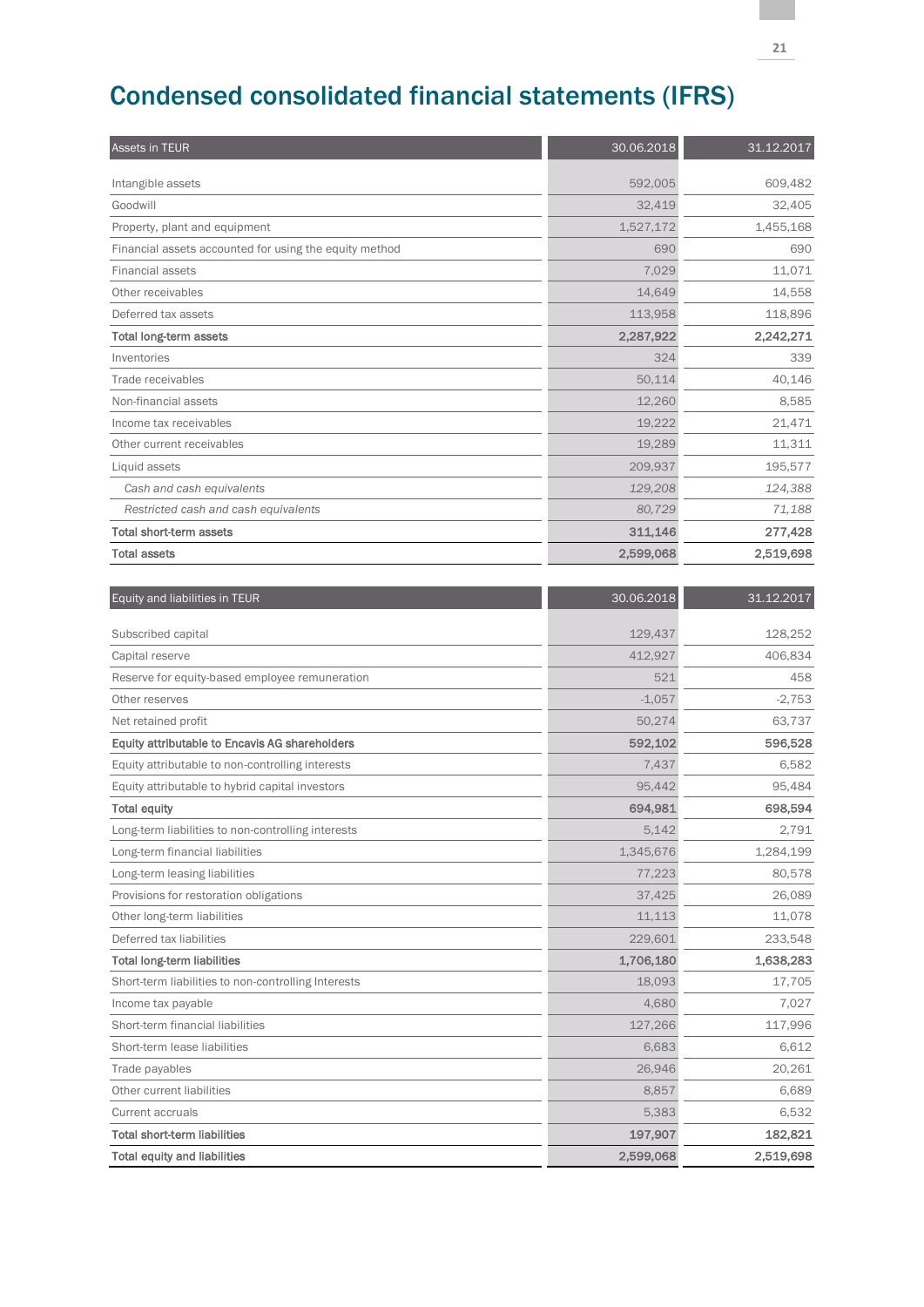# Condensed consolidated cash flow statement (IFRS)

| in TEUR                                                                                                                                   | 01.01.-30.06.2018 | 01.01-30.06.20172 |
|-------------------------------------------------------------------------------------------------------------------------------------------|-------------------|-------------------|
| Net profit/loss for the period                                                                                                            | 18,194            | 20,225            |
| Depreciation and amortisation of fixed assets                                                                                             | 54,949            | 49,776            |
| Profit/loss from the disposal of fixed assets                                                                                             |                   | $\Omega$          |
| Other non-cash income and expenses                                                                                                        | $-5,476$          | $-13,357$         |
| Financial income/financial expenses                                                                                                       | 24.157            | 23,364            |
| Taxes on income                                                                                                                           | $-1,208$          | 4,109             |
| Increase/decrease in other assets/liabilities not attributable to investment or<br>financing activities                                   | $-12,362$         | $-14,209$         |
| Cash flow from operating activities                                                                                                       | 78,258            | 69,908            |
| Payments made for acquisition of consolidated companies less acquired<br>cash/proceeds from the sale of consolidated companies            | $-12,623$         | $-10,718$         |
| Payments related to investments in property, plant and equipment/proceeds<br>from the disposal of assets in property, plant and equipment | $-41,236$         | $-29,964$         |
| Payments for investments in intangible assets                                                                                             | $-219$            | $-420$            |
| Payments related to investments in financial assets/proceeds from the sale of<br>financial assets                                         | 24                | $-993$            |
| Dividends received                                                                                                                        |                   | 109               |
| Cash flow from investing activities                                                                                                       | $-54,047$         | $-41,987$         |
| Loans proceeds and repayments                                                                                                             | 42,441            | 5.044             |
| Interest received/paid (cash items)                                                                                                       | $-25,173$         | $-23,949$         |
| Proceeds from capital increases/payment for issue costs                                                                                   | $-119$            | $-72$             |
| Change in restricted cash and cash equivalents                                                                                            | $-9,555$          | $-2,970$          |
| Dividends paid                                                                                                                            | $-20,838$         | $-18,037$         |
| Dividend payments to hybrid capital investors                                                                                             | $-2,554$          | O                 |
| Payments to non-controlling interests                                                                                                     | $-259$            | $\Omega$          |
| Cash flow from financing activities                                                                                                       | $-16,057$         | $-39,984$         |
| Change in cash and cash equivalents                                                                                                       | 8,154             | $-12,063$         |
| Changes in cash due to exchange rate changes                                                                                              | 5                 | $-98$             |
| Cash and cash equivalents                                                                                                                 |                   |                   |
| As at 01.01.2018 (01.01.2017)                                                                                                             | 119,984           | 125,698           |
| As at 30.06.2018 (30.06.2017)                                                                                                             | 128,142           | 113,537           |

2) Some of the previous-year figures have been adjusted (see explanation in the notes to the interim consolidated financial statements).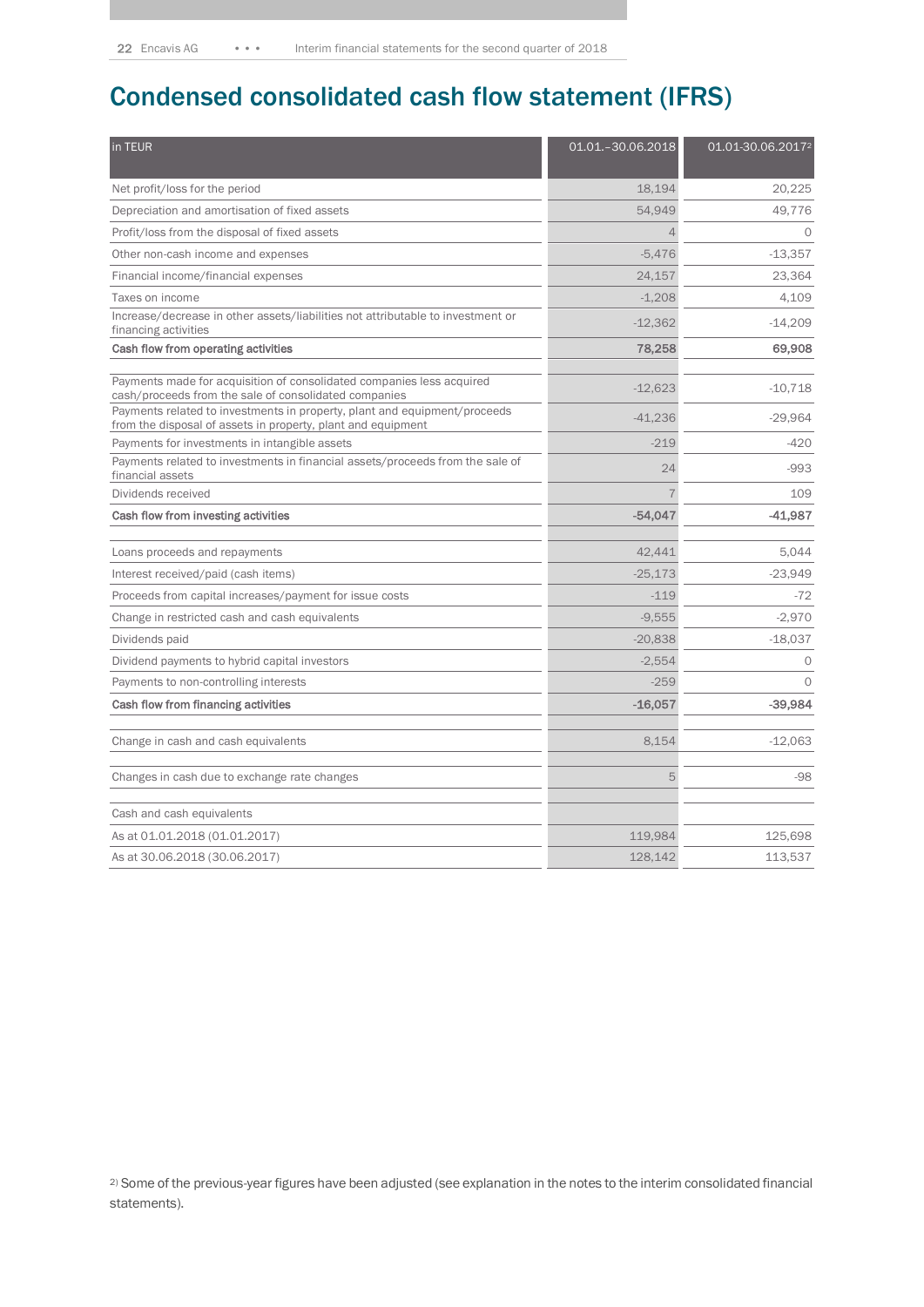# Condensed consolidated statement of changes in equity (IFRS)

| In TEUR                                                         | Sub-<br>scribed<br>capital | Capital<br>reserve | Currency<br>trans-<br>lation<br>reserve | Hedge<br>reserve | Cost of<br>hedging<br>measures | Reserve<br>from<br>changes<br>in fair<br>value |
|-----------------------------------------------------------------|----------------------------|--------------------|-----------------------------------------|------------------|--------------------------------|------------------------------------------------|
| As at 01.01.2017                                                | 126,432                    | 399,559            | 1,062                                   | $-4,887$         |                                | $-142$                                         |
| Consolidated earnings                                           |                            |                    |                                         |                  |                                |                                                |
| Other comprehensive income                                      |                            |                    | 153                                     | 2,153            |                                | $-131$                                         |
| Consolidated comprehensive income<br>for the period             |                            |                    | 153                                     | 2,153            |                                | $-131$                                         |
| Dividend                                                        |                            |                    |                                         |                  |                                |                                                |
| Income and expenses recognised<br>directly in equity            |                            |                    |                                         |                  |                                |                                                |
| Changes from capitalisation measures                            | 1,820                      | 8,973              |                                         |                  |                                |                                                |
| Transactions with shareholders<br>recognised directly in equity |                            | $-248$             |                                         |                  |                                |                                                |
| Issuance costs                                                  |                            | $-72$              |                                         |                  |                                |                                                |
| Acquisition of shares from non-<br>controlling interests        |                            |                    |                                         |                  |                                |                                                |
| As at 30,06,2017                                                | 128,252                    | 408,212            | 1,215                                   | $-2,733$         |                                | $-273$                                         |
| As at 01.01.2018                                                | 128,252                    | 406,834            | 1,176                                   | $-3,630$         |                                | $-298$                                         |
| Effect from the first-time application of<br>IFRS 9             |                            |                    |                                         |                  |                                | 298                                            |
| As of 01.01.2018 (adjusted for IFRS 9)                          | 128,252                    | 406,834            | 1,176                                   | $-3,630$         |                                |                                                |
| Consolidated earnings                                           |                            |                    |                                         |                  |                                |                                                |
| Other comprehensive income                                      |                            |                    | 149                                     | 1,284            | $-35$                          |                                                |
| Consolidated comprehensive income<br>for the period             |                            |                    | 149                                     | 1,284            | $-35$                          |                                                |
| Dividend                                                        |                            |                    |                                         |                  |                                |                                                |
| Income and expenses recognised<br>directly in equity            |                            |                    |                                         |                  |                                |                                                |
| Changes from capitalisation measures                            | 1,185                      | 6,192              |                                         |                  |                                |                                                |
| Transactions with shareholders<br>recognised directly in equity |                            | 22                 |                                         |                  |                                |                                                |
| Issuance costs                                                  |                            | $-121$             |                                         |                  |                                |                                                |
| Acquisition of shares from non-<br>controlling interests        |                            |                    |                                         |                  |                                |                                                |
| As at 30.06.2018                                                | 129,437                    | 412,927            | 1,324                                   | $-2,346$         | $-35$                          |                                                |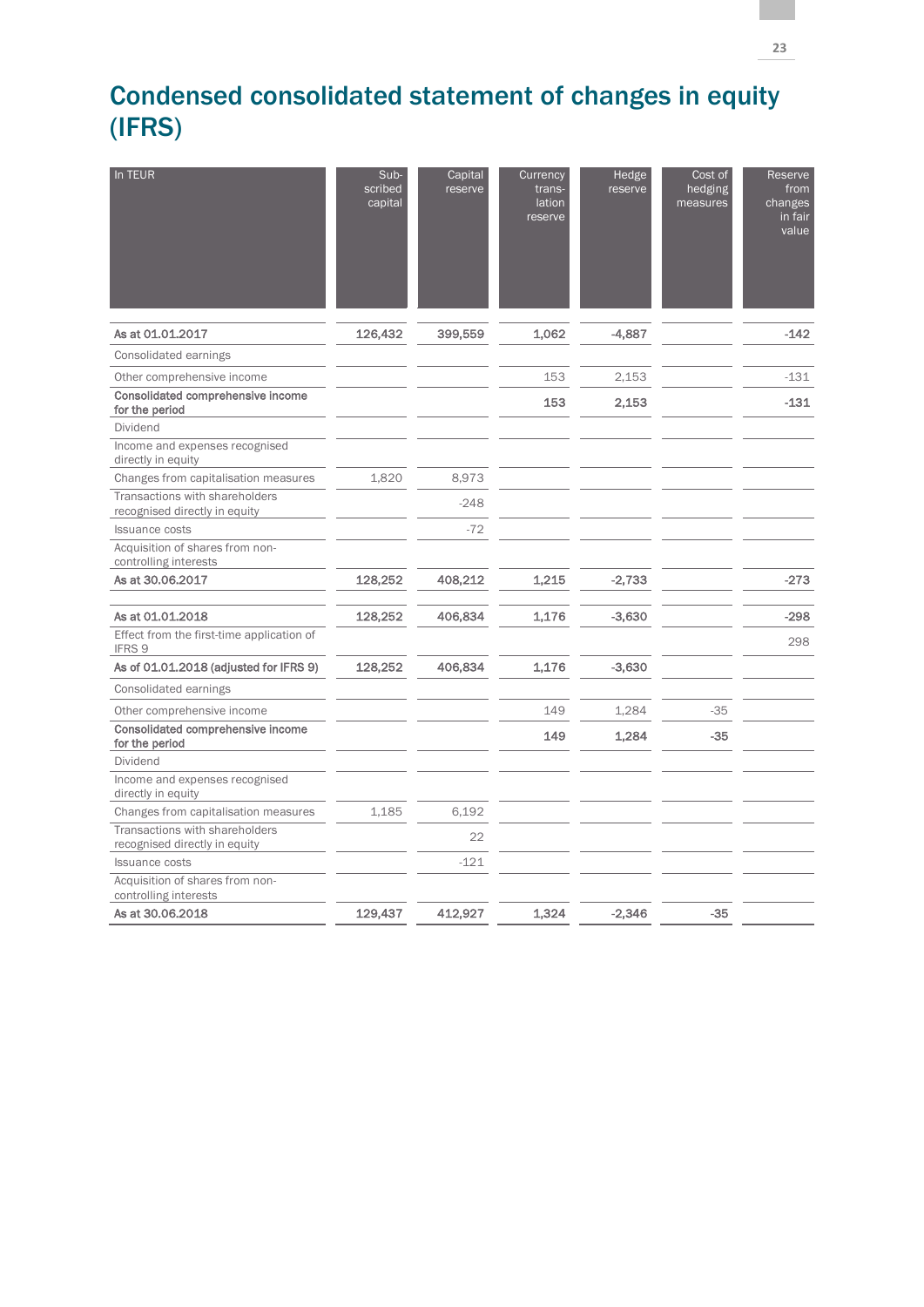| In TEUR                                                         | Reserve<br>for equity-<br>based<br>employee<br>remuner-<br>ation | <b>Net</b><br>retained<br>profit | Equity<br>attributable<br>to Encavis AG<br>shareholders | Equity<br>attributable<br>to non-<br>controlling<br>interests | Equity<br>attri-<br>butable<br>to hybrid<br>capital<br>investors | Total     |
|-----------------------------------------------------------------|------------------------------------------------------------------|----------------------------------|---------------------------------------------------------|---------------------------------------------------------------|------------------------------------------------------------------|-----------|
| As at 01.01.2017                                                | 344                                                              | 63,342                           | 585,710                                                 | 22,846                                                        |                                                                  | 608,556   |
| Consolidated earnings                                           |                                                                  | 19,551                           | 19,551                                                  | 674                                                           |                                                                  | 20,225    |
| Other comprehensive income                                      |                                                                  |                                  | 2,175                                                   |                                                               |                                                                  | 2,175     |
| Consolidated comprehensive income<br>for the period             |                                                                  | 19,551                           | 21,726                                                  | 674                                                           |                                                                  | 22,401    |
| Dividend                                                        |                                                                  | $-25,286$                        | $-25,286$                                               |                                                               |                                                                  | $-25,286$ |
| Income and expenses recognised<br>directly in equity            | 67                                                               |                                  | 67                                                      |                                                               |                                                                  | 67        |
| Changes from capitalisation measures                            |                                                                  |                                  | 10,793                                                  |                                                               |                                                                  | 10,793    |
| Transactions with shareholders<br>recognised directly in equity |                                                                  |                                  | $-248$                                                  |                                                               |                                                                  | $-248$    |
| <b>Issuance costs</b>                                           |                                                                  |                                  | $-72$                                                   |                                                               |                                                                  | $-72$     |
| Acquisition of shares from non-<br>controlling interests        |                                                                  |                                  |                                                         | $-966$                                                        |                                                                  | $-966$    |
| As at 30.06.2017                                                | 410                                                              | 57,607                           | 592,690                                                 | 22,554                                                        |                                                                  | 615,243   |
| As at 01.01.2018                                                | 458                                                              | 63,737                           | 596,528                                                 | 6,582                                                         | 95,484                                                           | 698,594   |
| Effect from the first-time application of<br>IFRS 9             |                                                                  | $-456$                           | $-158$                                                  |                                                               |                                                                  | $-158$    |
| As of 01.01.2018 (adjusted for IFRS 9)                          | 458                                                              | 63,281                           | 596,370                                                 | 6,582                                                         | 95,484                                                           | 698,436   |
| Consolidated earnings                                           |                                                                  | 15,209                           | 15,209                                                  | 445                                                           | 2.540                                                            | 18.194    |
| Other comprehensive income                                      |                                                                  |                                  | 1,398                                                   |                                                               |                                                                  | 1,398     |
| Consolidated comprehensive income<br>for the period             |                                                                  | 15,209                           | 16,607                                                  | 445                                                           | 2,540                                                            | 19,592    |
| Dividend                                                        |                                                                  | $-28,215$                        | $-28,215$                                               |                                                               | $-2,554$                                                         | $-30,769$ |
| Income and expenses recognised<br>directly in equity            | 63                                                               |                                  | 63                                                      |                                                               |                                                                  | 63        |
| Changes from capitalisation measures                            |                                                                  |                                  | 7,377                                                   | 30                                                            |                                                                  | 7,407     |
| Transactions with shareholders<br>recognised directly in equity |                                                                  |                                  | 22                                                      | $-22$                                                         |                                                                  |           |
| Issuance costs                                                  |                                                                  |                                  | $-121$                                                  |                                                               | $-28$                                                            | $-149$    |
| Acquisition of shares from non-<br>controlling interests        |                                                                  |                                  |                                                         | 401                                                           |                                                                  | 401       |
| As at 30,06,2018                                                | 521                                                              | 50,274                           | 592,102                                                 | 7,437                                                         | 95,442                                                           | 694,981   |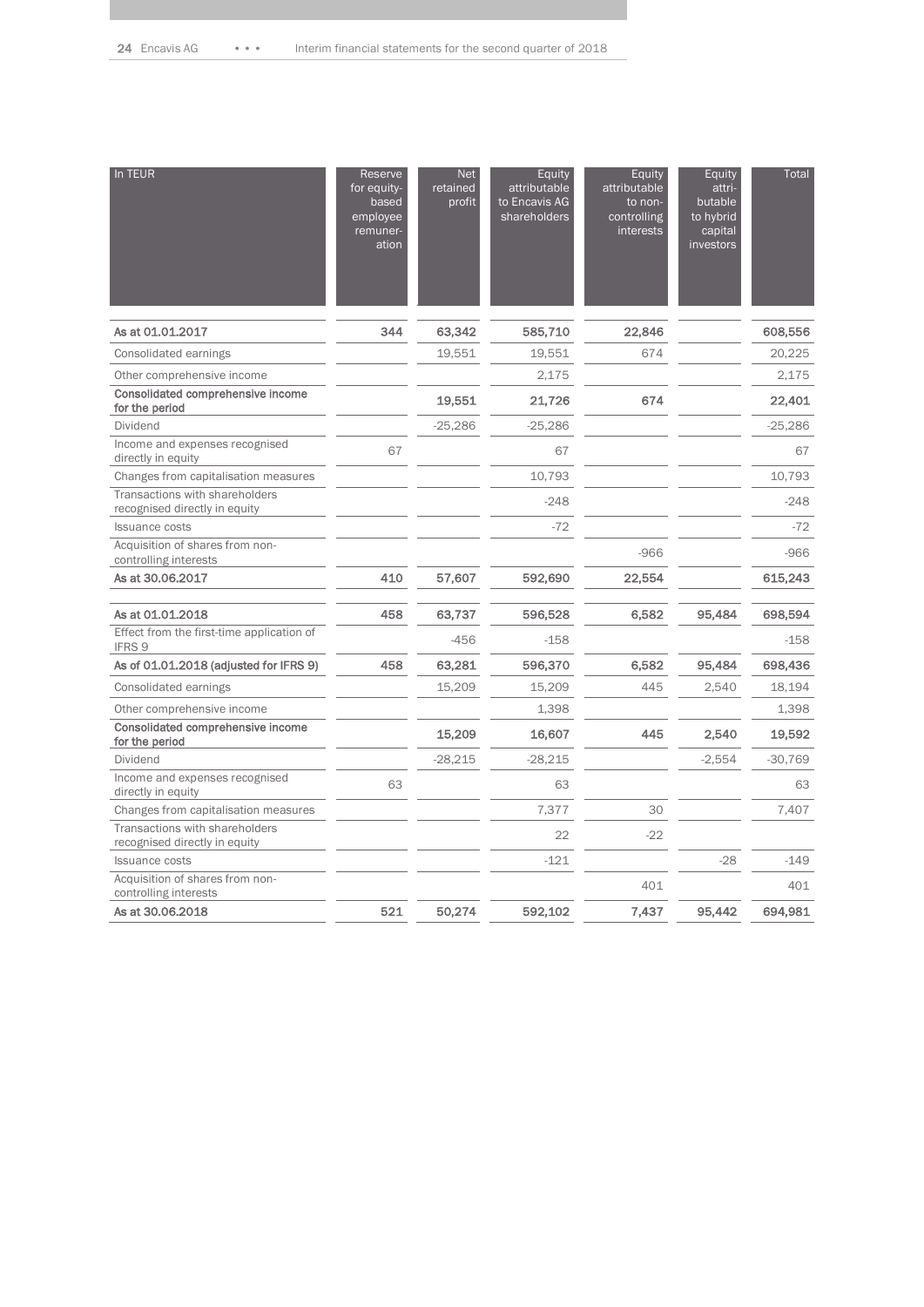# Selected notes and disclosures in the notes

# General remarks

These condensed and unaudited interim consolidated financial statements have been prepared in accordance with section 37w, paragraph 3, of the German Securities Trading Act (*Wertpapierhandelsgesetz* – WpHG) and with IAS 34 "Interim Financial Reporting". They do not include all the information that is required under IFRS for the consolidated financial statements as of the end of a financial year and should therefore only be read in conjunction with the consolidated financial statements as of 31 December 2017.

The interim financial statements and the interim management report have not been audited in accordance with section 317 of the German Commercial Code (*Handelsgesetzbuch* – HGB) nor reviewed by an auditor.

The condensed consolidated statement of comprehensive income and the condensed consolidated cash flow statement contain comparative figures for the first half of the previous year. The condensed consolidated financial statements include comparative figures as of the end of the previous financial year.

The interim financial statements have been prepared in conformity with International Financial Reporting Standards (IFRS) as applicable within the European Union.

The accounting policies applied are the same as those used for the last year-end consolidated financial statements. We published a detailed description of the methods applied in the notes to the consolidated financial statements for 2017. If there are any amendments to accounting policies, they will be explained in the individual notes.

# The reporting company

Encavis AG (hereafter known as "company" or together with its subsidiaries as "Group") is a German joint stock company based in Hamburg. The Group's main areas of activity are described in chapter 1 of the notes to the consolidated financial statements for the financial year ended 31 December 2017.

Subject to the interim consolidated financial statements are Encavis AG and its affiliates. For the group of consolidated companies, the reader is referred to section 17 of the notes to the consolidated financial statements as of 31 December 2017 and, with regard to the amendments in the first half of 2018, to the notes in the following section. The parent company of the Group, Encavis AG, was entered in the commercial register of Hamburg district court on 18 January 2002 under HRB 63197 and has its place of business in Grosse Elbstrasse 59, 22767 Hamburg.

Intra-Group transactions are conducted on arm's-length terms.

### Significant accounting policies and consolidation principles

### Seasonal influences

The business activities of the Group are subject to seasonal influences, leading to fluctuations in revenue and results throughout the course of the year. Due to seasonal influences, revenue from the PV Parks segment is usually higher in the second and third quarters of a financial year than in the first and fourth quarters, whereas revenue and results from the Wind Parks segment tend to be higher in the first and fourth quarters of a financial year than in the second and third quarters.

### New standards and amendments to standards and interpretations

In the first two quarters of 2018, the Group applied the following new and revised IFRS standards and interpretations: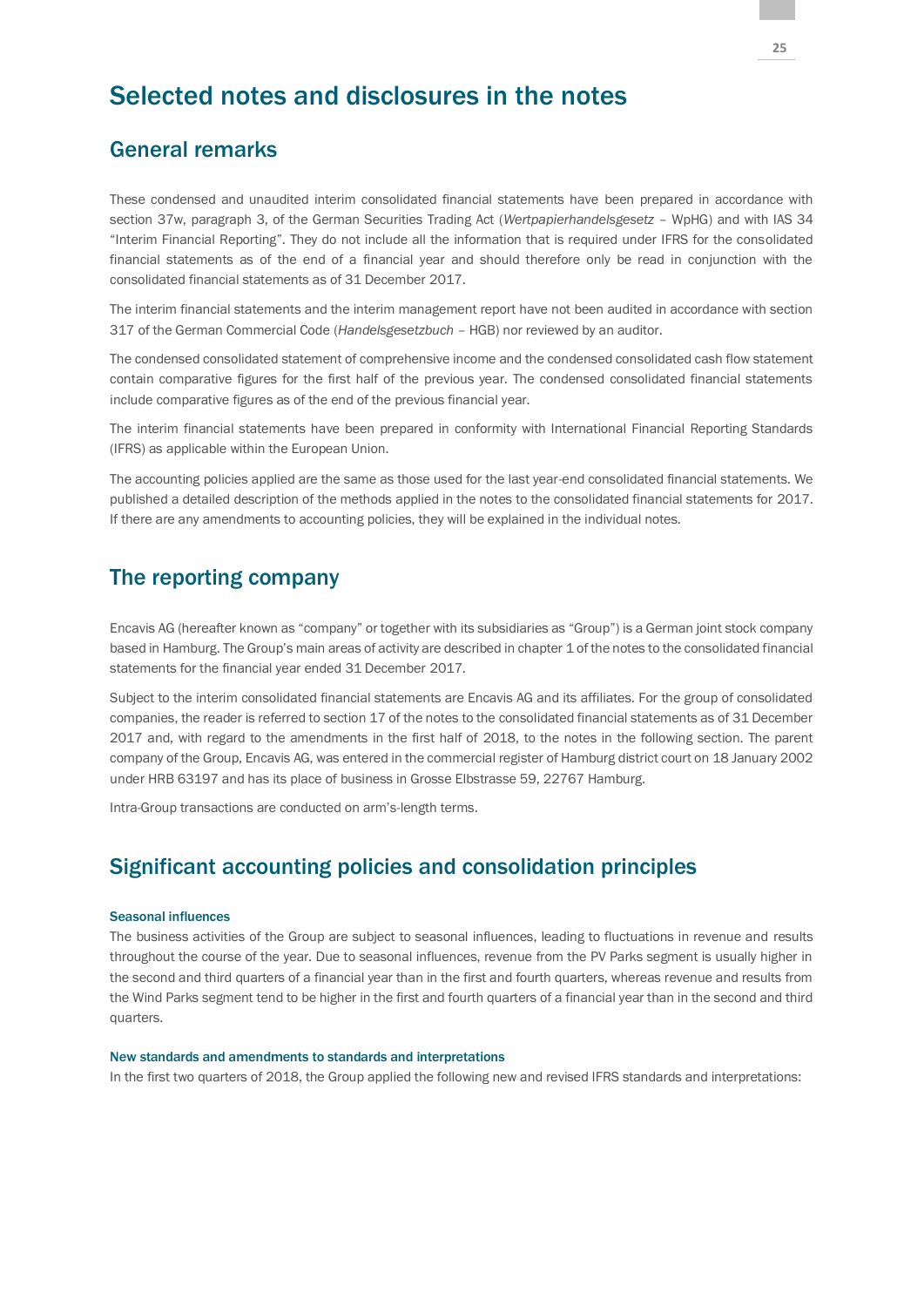| New and amended standards and interpretations |                                                                                                                  | Required to be applied for<br>financial years beginning on or<br>after the specified date | EU endorsement status<br>(as at: 30.06.2018) |
|-----------------------------------------------|------------------------------------------------------------------------------------------------------------------|-------------------------------------------------------------------------------------------|----------------------------------------------|
| IFRIC <sub>22</sub>                           | Foreign Currency Transactions and Advance<br>Consideration                                                       | 01.01.2018                                                                                | Adopted                                      |
| <b>IAS 40</b>                                 | Amendment - Transfers of Investment Property                                                                     | 01.01.2018                                                                                | Adopted                                      |
| IFRS 2                                        | Amendment - Classification and Measurement of<br><b>Share-based Payment Transactions</b>                         | 01.01.2018                                                                                | Adopted                                      |
| AIP                                           | Annual Improvement Programme for IFRS: 2014-2016<br>cvcle                                                        | 01.01.2017-01.01.2018                                                                     | Adopted                                      |
| IFRS 4                                        | Amendment - Application of IFRS 9 "Financial<br>Instruments" in combination with IFRS 4 "Insurance<br>Contracts" | 01.01.2018                                                                                | Adopted                                      |
| IFRS 15                                       | Amendment - Clarifications to IFRS 15                                                                            | 01.01.2018                                                                                | Adopted                                      |
| IFRS 9                                        | New standard - Financial Instruments (2014)                                                                      | 01.01.2018                                                                                | Adopted                                      |
| IFRS 15                                       | New standard - Revenue from Contracts with<br>Customers                                                          | 01.01.2018                                                                                | Adopted                                      |

The new and amended standards/interpretations – with two exceptions – have no significant impact on these interim consolidated financial statements. With regard to the standards IFRS 9 "Financial Instruments" (2014) and IFRS 15 "Revenue from Contracts with Customers", the effects on the presentation and measurement in the consolidated financial statements are explained below, in addition to the comments in the consolidated financial statements as of 31 December 2017.

### **Status of IFRS and interpretations which are not yet obligatory and which the Group has not applied before the effective date**

There is no new significant information relating to the standard IFRS 16 "Leases" – which has received the EU endorsement – which is why the reader is referred to the information contained in the consolidated financial statements as of 31 December 2017.

### **IFRS 15 – Revenue from Contracts with Customers**

In the financial year beginning 1 January 2018, Encavis applied the new standard IFRS 15 "Revenue from Contracts with Customers" for the first time – which replaces the existing standards IAS 11 "Construction Contracts" and IAS 18 "Revenue" – using the modified retrospective method. There was no conversion effect on retained earnings from the first-time application of IFRS 15 for Encavis.

The core principle of IFRS 15 is the recognition of revenue in the amount that an entity can expect in return for the transfer of goods or services to a customer. Revenue is recognised when the customer has control over the goods or services. IFRS 15 also contains requirements for the disclosure of existing power reserves or service obligations at contract level. In addition, the standard requires financial statement issuers to provide more detailed information to users of the financial statements than previously.

To determine the timing (or period) and the amount of revenue to be recognised, IFRS 15 has introduced a five-step model, which Encavis uses in assessing its business transactions.

The goods transferred by Encavis (supply of electricity) and services offered represent individual service obligations or service obligation bundles. The allocation of transaction prices to the individual service obligations on the basis of the individual sale prices does not change from previous practice. There are therefore no effects on the carrying amounts of assets and liabilities reported in the consolidated balance sheet.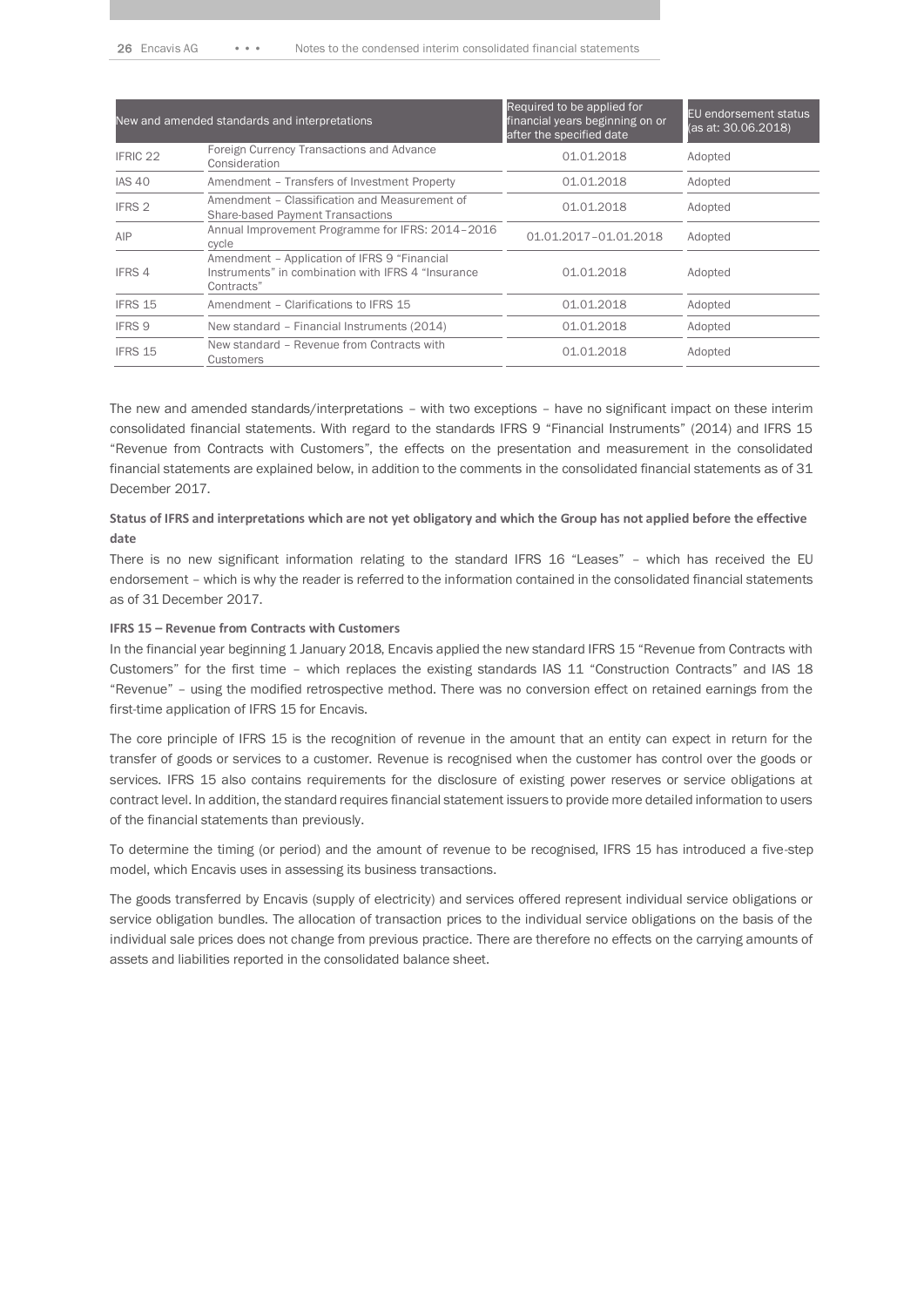The following table shows a breakdown of revenue with third parties by the main geographical markets and the time of revenue recognition in order to illustrate the influence of economic factors on the type, amount, time and uncertainty of revenues and cash flows:

| In TEUR                                                           | <b>PV Parks</b> | Wind Parks | <b>PV Service</b> | Asset<br>Management | <b>Total</b> |
|-------------------------------------------------------------------|-----------------|------------|-------------------|---------------------|--------------|
|                                                                   |                 |            |                   |                     |              |
| Main geographical markets                                         |                 |            |                   |                     |              |
| Germany                                                           | 36,711          | 20,270     | 144               | 1,332               | 58,457       |
| Italy                                                             | 29,255          | 931        | $\Omega$          | 0                   | 30,186       |
| France                                                            | 17,542          | 3,913      |                   | 0                   | 21,455       |
| United Kingdom                                                    | 8,816           | 0          | $\cap$            | 0                   | 8,816        |
| Austria                                                           | $\Omega$        | 2,861      |                   | 0                   | 2,861        |
| Denmark                                                           | 0               | 982        | $\Omega$          | 0                   | 982          |
| Total                                                             | 92,324          | 28,957     | 144               | 1,332               | 122,757      |
|                                                                   |                 |            |                   |                     |              |
| Date of revenue realisation                                       |                 |            |                   |                     |              |
| Performance obligations provided over a certain period<br>of time | 92,324          | 28,957     | 144               | 1,332               | 122,757      |

Revenues from the supply of electricity are recognised in exact amounts using an output-based method, and revenues from the provision of services are recognised on an ongoing basis in accordance with the performance of the service. The simplification rule is applied here to record revenue in the amount invoiced by Encavis.

### **IFRS 9 – Financial Instruments (2014)**

This disclosure explains the effects of the first-time application of IFRS 9 "Financial Instruments" on Encavis's consolidated financial statements. In addition, the differences to previous accounting resulting from the new accounting standard are described in detail.

The new standard replaces the provisions previously contained in IAS 39 "Financial Instruments: Recognition and Measurement" for the classification and measurement of financial assets and also includes new regulations for hedge accounting. The previous regulations for determining impairments are being replaced by the so-called expected credit loss (ECL) model.

Encavis has applied IFRS 9 for the first time for the financial year beginning 1 January 2018. As a rule, first-time application is carried out retrospectively. In accordance with the transitional provisions, Encavis has elected to continue to present the comparative information in accordance with IAS 39.

Specifically, the first-time application of IFRS 9 at Encavis leads to the following changes. Overall, the Group considers the impact of the newly applied standard on the net assets, financial and earnings position to be immaterial. The effects are shown in a separate line in the condensed statement of changes in equity. The amendments to IAS 1 resulting from IFRS 9 (recognition of impairments as a separate item in the statement of comprehensive income) will not be made by Encavis due to the small amounts involved. As in the past, this is reported as a net amount under other operating expenses or income.

### Financial liabilities

The Group's financial liabilities include trade liabilities, financial liabilities, liabilities to non-controlling interests and other financial liabilities. These are still carried at amortised cost (AC). Liabilities from finance leases and liabilities from contingent consideration are not allocated to any category of IFRS 9.

### Financial assets

IFRS 9 introduces a uniform model for classifying financial assets, which classifies them into the following three categories:

- Financial assets measured at amortised cost (AC)
- Financial assets measured at fair value through profit or loss (FVPL)
- Financial assets measured at fair value in other comprehensive income (FVOCI)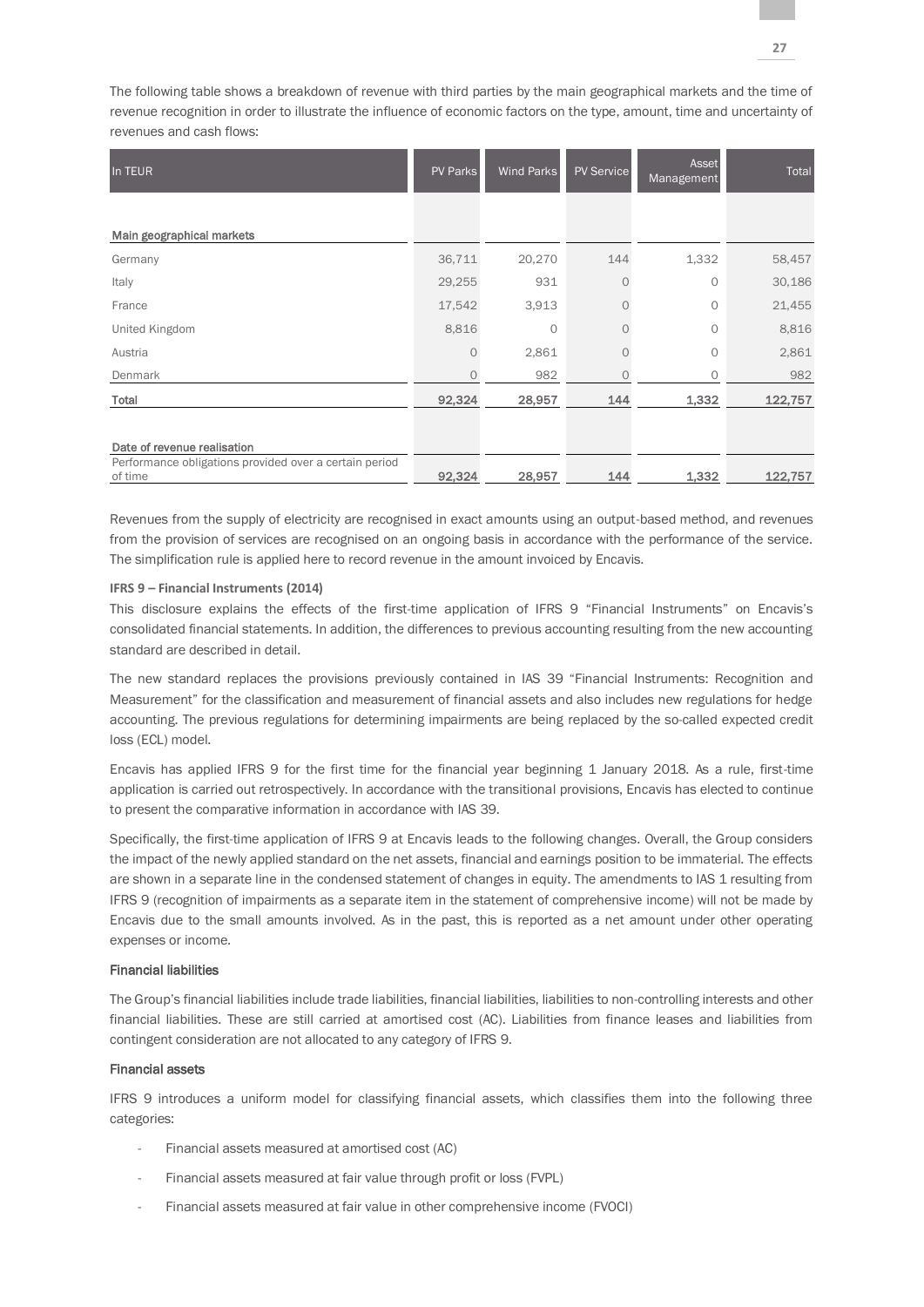Financial assets whose cash flows consist exclusively of interest and principal payments are classified according to Encavis's business model. Financial assets held within a business model that intends to hold the asset in order to collect the contractual cash flows are measured at amortised cost. These business models are managed primarily on the basis of the interest rate structure and the credit risk. If the business model generally provides for holding the assets, but disposals are also made if this is necessary, for example to cover a certain liquidity requirement, these assets are measured at fair value in other comprehensive income. Financial assets that contain only interest and principal payments but are not held within one of the two business models mentioned are measured at fair value through profit or loss.

At Encavis, financial assets whose cash flows do not consist exclusively of interest and principal payments, such as investments in investment funds, are measured at fair value through profit or loss. For equity instruments, IFRS 9 optionally permits measurement at fair value in other comprehensive income. Encavis does not currently use this option.

Trade receivables, loans, other current receivables and liquid assets were classified as loans and receivables (L&R) under IAS 39 and measured accordingly at amortised cost. All of these instruments are measured at amortised cost (AC) under IFRS 9 and are generally subject to the effective interest method.

Mezzanine capital held and investments in investment funds which are reported under non-current financial assets were classified as available for sale under IAS 39 and measured at fair value in other comprehensive income. These financial assets are now classified in the category at fair value through profit or loss (FVPL) in accordance with IFRS 9. They do not meet the criteria for measurement at amortised cost, as the cash flows from these do not only represent interest and principal payments. As of 1 January 2018, the valuation effects of these instruments, previously recognised directly in equity, were reclassified to the Group's net retained profit. In the first half of 2018, net losses from changes in the fair value of these investments amounting to TEUR 94 were recognised in consolidated earnings. Of this amount, TEUR 97 is recognised under financial income and TEUR –191 under financial expenses.

Assets or liabilities classified as held for trading under IAS 39 (derivatives without a hedging relationship) are allocated to the FVPL category in accordance with IFRS 9. This has not resulted in any changes in valuation.

### Impairment model based on expected credit losses (ECL model)

IFRS 9 introduces an impairment model based on expected credit losses, which is applicable to all financial assets (debt instruments) that are either measured at amortised cost or at fair value in other comprehensive income. While only losses actually incurred were recorded as impairment losses on financial assets under IAS 39, the new approach also includes expectations for the future. The recognition of expected credit losses generally uses a three-step procedure for allocating impairments:

### Level 1: Expected credit losses within the next 12 months

This includes all contracts without a significant increase in credit risk since initial recognition and regularly includes new contracts and those whose payments are not, or not materially, overdue. The portion of the expected credit losses over the term of the instrument that is attributable to a default within the next 12 months is recognised.

Level 2: Expected credit losses over the entire term – no impaired credit rating

A financial asset is allocated to this level if it has experienced a significant increase in credit risk but its credit rating is not impaired. The expected credit losses over the entire term of the financial asset are recorded as an impairment.

Level 3: Expected credit losses over the entire term – impaired credit rating

A financial asset is allocated to this level if its credit rating is impaired or defaulted. The expected credit losses over the entire term of the financial asset are recorded as an impairment. From Encavis's point of view, objective indications that the credit rating of a financial asset is impaired include, for example, an overdue period of 90 days or more and further information on the debtor's material financial difficulties.

The determination of whether a financial asset has experienced a significant increase in credit risk is based on an assessment of the probability of default, which is carried out at least quarterly and takes into account both external rating information and internal information on the credit quality of the financial asset. A significant increase in credit risk is primarily determined on the basis of information regarding overdue payments.

A financial asset is transferred to level 2 if the credit risk has significantly increased compared to its credit risk at the time of initial recognition. Credit risk is estimated on the basis of the probability of default. For trade receivables, the simplified approach is applied, according to which the expected credit loss for these receivables is calculated over the entire term. Accordingly, no assessment of a significant increase in credit risk is required. Encavis applies the simplified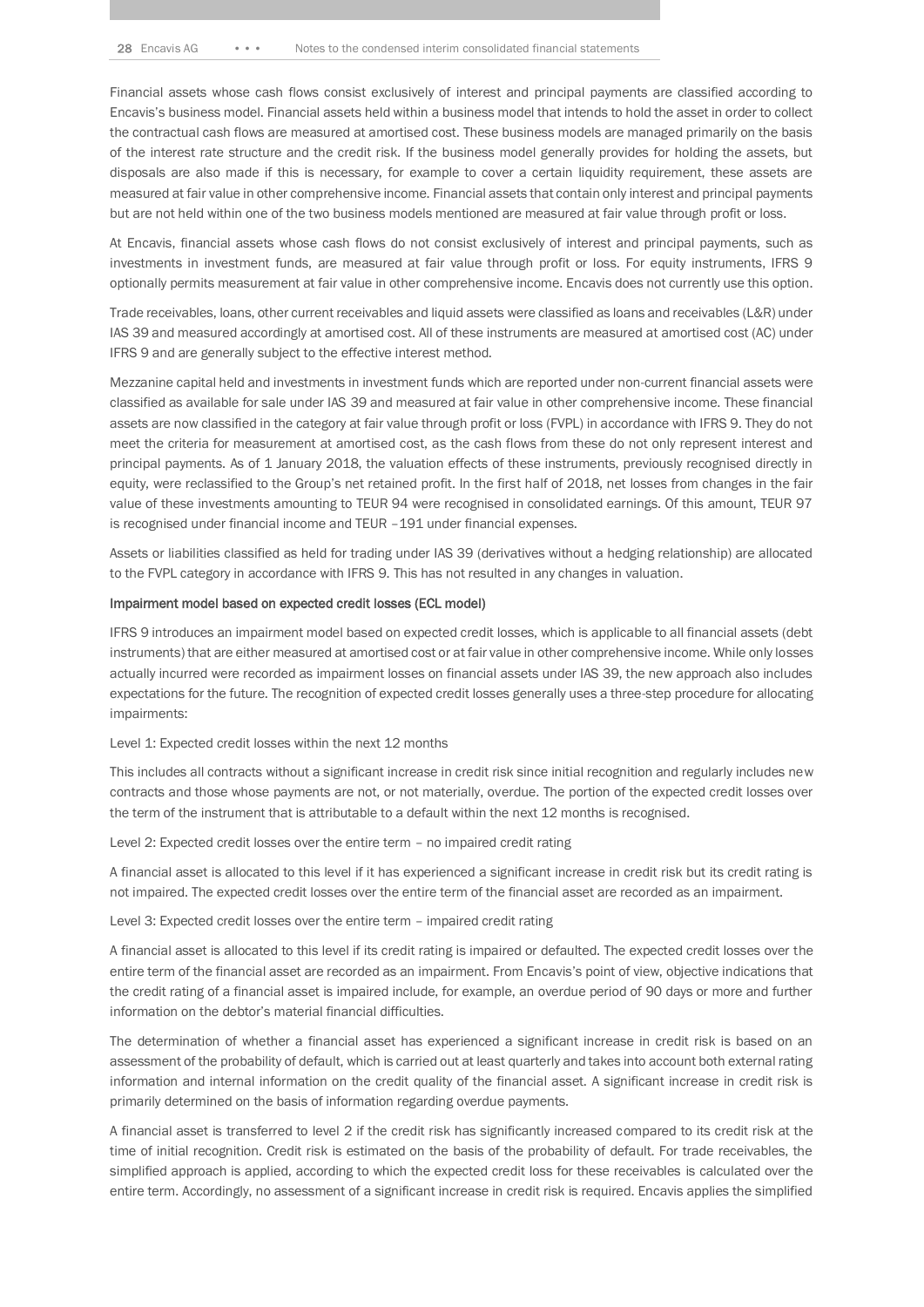impairment model of IFRS 9 to trade receivables and thus recognises the expected losses over the entire term. Other receivables and loans, including interest receivables, are shown using the general approach. There are currently no financial assets allocated to level 3 in the Group.

### Valuation of expected credit losses

Expected credit losses are calculated based on the following factors:

- a) credit risk, broken down by country (based on the one-year CDS of the respective country)
- b) credit risk divided into private and public or semi-public customers
- c) receivables, subdivided according to the aspects mentioned above as of the balance sheet date
- d) the expected default loss rate
- e) time value of money

A financial instrument is derecognised if it is reasonably unlikely that a financial asset can be fully or partially realised, for example after the end of insolvency proceedings or as a result of court decisions.

Significant modifications (for example if the present value of the contractual cash flows changes by 10 per cent) of financial assets result in derecognition. The expectation is that this will usually not be relevant for Encavis. If the terms of the contract are renegotiated or modified and this does not result in derecognition, the gross carrying amount of the contract is recalculated and any difference is recognised in profit or loss.

For reasons of materiality, despite the classification in the AC category, no expected loss is determined for liquid assets and recorded in the consolidated statement of comprehensive income.

In detail, the following items are affected by impairments:

### Trade receivables

The Group applies the simplified impairment model of IFRS 9 for trade receivables in accordance with the standard. This is based on the so-called lifetime expected loss.

In order to determine the expected credit defaults, trade receivables have been combined into largely homogeneous groups with similar characteristics with regard to their estimated credit risks. In particular, there was a separation between governmental and semi-public customers, which account for the majority of buyers in the electricity production sector, and private buyers. The Encavis Group has private buyers mainly in the Asset Management segment and, to a lesser extent, also in the electricity buyers segment.

As of 1 January 2018, the first-time application of IFRS 9 resulted in an impairment loss of TEUR 95 on trade receivables (the impairment loss pursuant to IAS 39 as of 31 December 2017 was TEUR 0).

The opening value for the impairment of trade receivables as of 1 January 2018 is calculated on the basis of the existing receivable as of 31 December 2017.

In the first half of 2018, impairments of trade receivables increased by TEUR 196 to TEUR 291. This development is due in particular to the increase in trade receivables and the development of credit risk factors. According to the incurred loss model from IAS 39, no impairment loss would have had to be recognised in the reporting period.

### Loans to associates and other loans as well as other current receivables

In principle, the Group estimates the credit risks for loans granted and other current receivables to be low, which is why a provision for losses on receivables was formed for these items in the amount of the expected 12-month losses on receivables. As of 1 January 2018, the first-time application of IFRS 9 resulted in a provision of TEUR 62 (the impairment loss pursuant to IAS 39 as of 31 December 2017 was TEUR 0).

### Significant estimation uncertainties and accounting judgements

Impairment losses on financial assets are based on estimates of loan defaults and expected default rates. The Group exercises its discretion in making this assessment. Even minor deviations in the valuation parameters used for calculation can lead to significant deviations in the calculation, particularly due to the amount of trade receivables.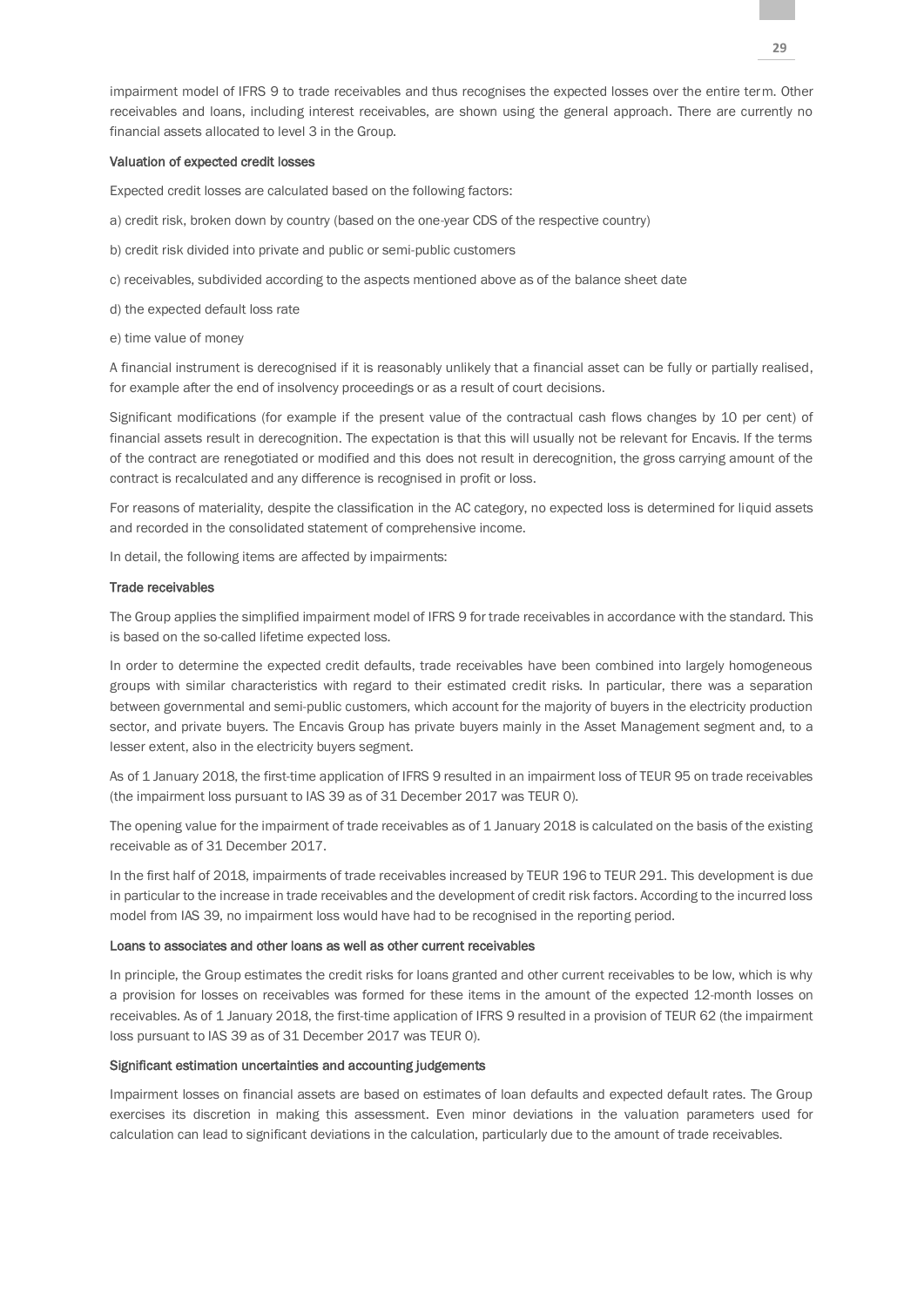### Derivative financial instruments and hedge accounting

Encavis only uses derivative financial instruments to hedge financial risks resulting from commercial business or refinancing activities. These are primarily interest rate and currency risks. Embedded derivatives are generally separated from the host contract and recorded separately. They are not separated if the host contract is a financial asset, if the entire hybrid contract is measured at fair value through profit or loss or if the embedded derivative is closely linked to the host contract.

Derivative financial instruments are recognised at fair value upon initial recognition and on each subsequent balance sheet date, as under IAS 39. The fair value of exchange-listed derivatives corresponds to their positive or negative market value. If no market values are available, they are calculated using recognised financial mathematical models, such as discounted cash flow models or option price models. Derivatives are recognised as assets when their fair value is positive and as liabilities when their fair value is negative.

If the requirements of IFRS 9 for hedge accounting are met, Encavis designates and documents the hedging relationship as a cash flow hedge from this point in time. In the case of a cash flow hedge, fluctuations in future cash flows from highly probable expected transactions or cash flows to be paid or received in connection with a recognised asset or liability are hedged. The documentation of the hedging relationships includes the objectives and strategy of risk management, the type of hedging relationship, the hedged risk, the designation of the hedging instrument and the underlying transaction, as well as an assessment of the effectiveness criteria, which include the risk-reducing economic relationship, the effects of the credit risk and the appropriate hedge ratio. Hedging relationships are regularly reviewed to determine whether they have been effective throughout the period for which they were designated.

Changes in the value of derivatives designated as hedges are regularly recognised in other comprehensive income. The future component of a forward as well as any foreign currency basis spreads are excluded from the designation of a derivative as a hedging instrument and recognised as cost of hedging. Changes in the fair value of these components are recognised temporarily in other comprehensive income (cost of hedging) and transferred to the income statement over the period of the hedge. Changes in the value of derivatives not designated are measured at fair value through profit or loss. Changes in the fair value of derivative financial instruments assigned to a cash flow hedge are initially recognised in other comprehensive income in the amount of the hedge-effective portion. Under IFRS 9, amounts recognised as effective hedging gains/losses from hedging transactions in other comprehensive income are removed from the equity reserve and directly added to the acquisition cost of the underlying transaction upon recognition if the underlying item, e.g. the expected transaction, results in the recognition of a non-financial asset or non-financial liability.

In the case of cash flow hedges, the cumulative hedging gains/losses from the hedging transactions are transferred from the equity reserve to the consolidated earnings for other underlying transactions at the same time as the effect on profit or loss of the hedged underlying transactions. The hedge-ineffective portions of changes in fair value are recognised directly in consolidated earnings.

If derivative financial instruments are not, or no longer, included in hedge accounting because the requirements for hedge accounting are not, or are no longer, met, they are measured at fair value through profit or loss (FVPL).

### Effects on the consolidated financial statements

The comparative figures for the previous year have to be adjusted due to changes in accounting and valuation methods. As explained in the next section, IFRS 9 was applied for the first time without adjusting the comparative figures for the previous year. The adjustments in recognition and measurement resulting from the new impairment model and the adjusted measurement categories are therefore not reflected in the closing balance sheet as of 31 December 2017, but are included in the opening balance sheet as of 1 January 2018 (if necessary by adjusting the opening value of net retained profit).

The following tables show the adjustments made for each individual valuation category. Report lines that were not affected by the changes are not displayed here. Subtotals and final totals therefore cannot be recalculated using the values displayed. The individual adjustments are explained in detail below. Due to the first-time application of IFRS 9, it was not necessary to adjust the statement of comprehensive income for the previous year.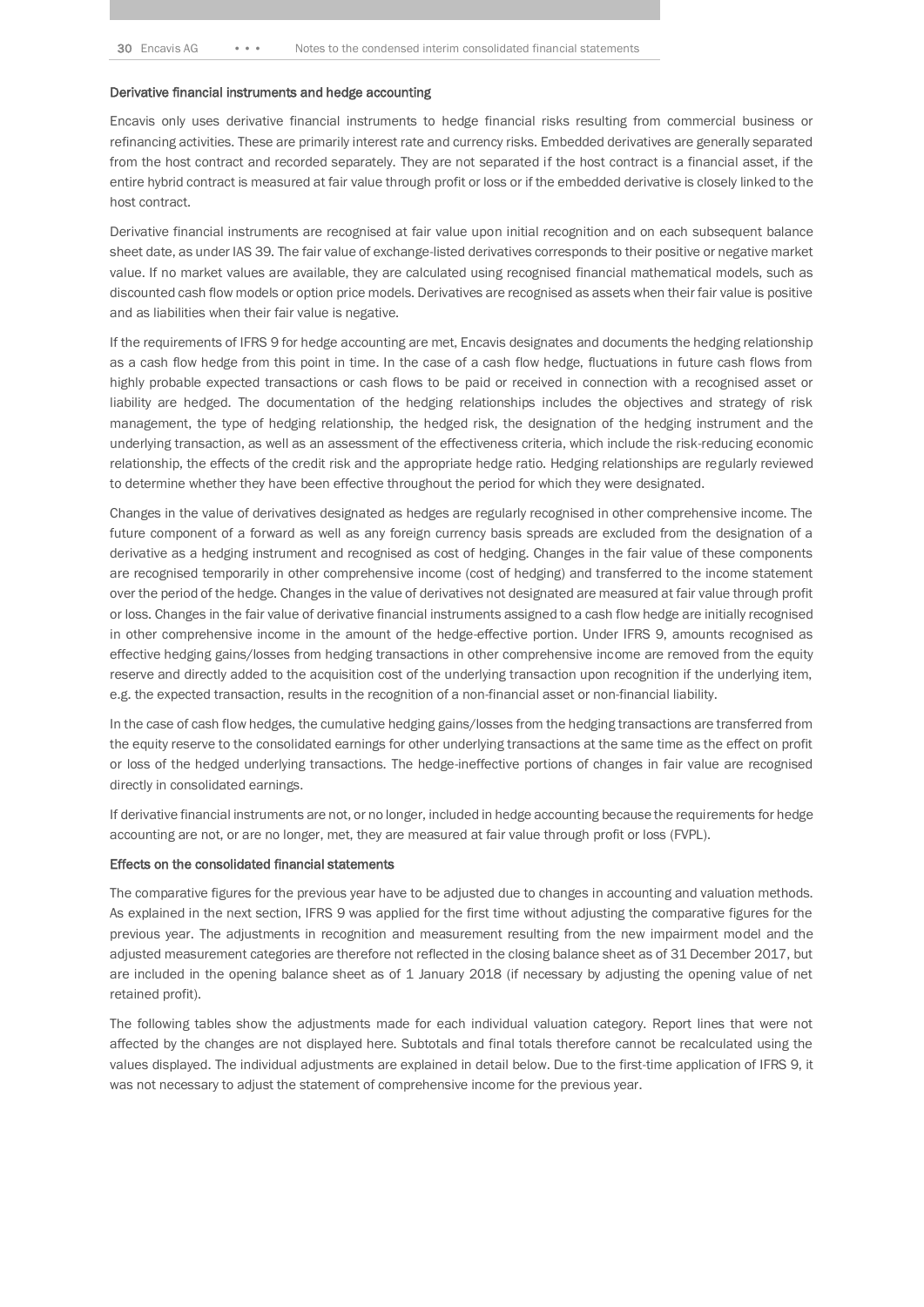| Reconciliation of carrying<br>amounts<br>in TEUR                  | Carrying amount as at<br>31. December 2017 | Reclassification<br>effects | Valuation<br>effects | Carrying amount as at<br>1. January 2018 |
|-------------------------------------------------------------------|--------------------------------------------|-----------------------------|----------------------|------------------------------------------|
| <b>Financial instruments</b><br>measured at amortised cost        |                                            |                             |                      |                                          |
|                                                                   |                                            |                             |                      |                                          |
| Trade receivables                                                 | 40,146                                     |                             | $-95$                | 40,051                                   |
| Loans to associates and other<br>loans                            | 5,116                                      |                             | $-50$                | 5,066                                    |
| Other current receivables                                         | 3,778                                      |                             | $-12$                | 3,766                                    |
| Available-for-sale financial<br>assets (AfS)                      |                                            |                             |                      |                                          |
| Long-term financial assets                                        | 5,955                                      | $-5,955$                    |                      | $\circ$                                  |
| Financial assets measured at<br>fair value through profit or loss |                                            |                             |                      |                                          |
| Long-term financial assets                                        |                                            | 5,955                       |                      | 5,955                                    |
|                                                                   |                                            |                             |                      |                                          |
| Net retained profit                                               | 63,737                                     | $-298$                      | $-158$               | 63,281                                   |
| Reserve from changes in fair<br>value                             | $-298$                                     | 298                         |                      | $\circ$                                  |

As of 31 December 2017, no impairments were required under IAS 39.

IFRS 9 replaces the provisions of IAS 39 on the recognition, disclosure and measurement of financial assets and liabilities and on the derecognition of financial instruments, impairment of financial assets and hedge accounting.

The application of IFRS 9 "Financial Instruments" since 1 January 2018 led to an adjustment of the accounting and valuation methods and to a change in the recognised amounts recorded in the consolidated financial statements. The new valuation methods are described below. In accordance with the transitional provisions of IFRS 9 (7.2.15 and 7.2.16), comparative information is not adjusted.

The overall effect on the Group's net retained profit as of 1 January 2018 is as follows:

| In TEUR                                                                                     | 2018   |
|---------------------------------------------------------------------------------------------|--------|
|                                                                                             |        |
| Balance of net retained profit as at 31 December 2017 in accordance with IAS 39             | 63.737 |
| Reclassification of financial investments from available for sale to FVPL                   | $-298$ |
| Increase in impairment of trade receivables                                                 | $-95$  |
| Increase in impairment of other loans (amortised cost)                                      | $-50$  |
| Increase in impairment of other current receivables (amortised cost)                        | $-12$  |
| Adjusted net retained profit from the first-time application of IFRS 9 as at 1 January 2018 | 63.281 |

### Adjustments to the previous year's figures

**Recognition changes in the condensed consolidated cash flow statement**

Encavis has adjusted the composition of individual items of the cash flow statement during the financial year to provide users of the financial statements with more reliable and relevant information. The previous year's information in the condensed consolidated cash flow statement includes the adjusted figures. The following table illustrates the adjustments for the previous-year period: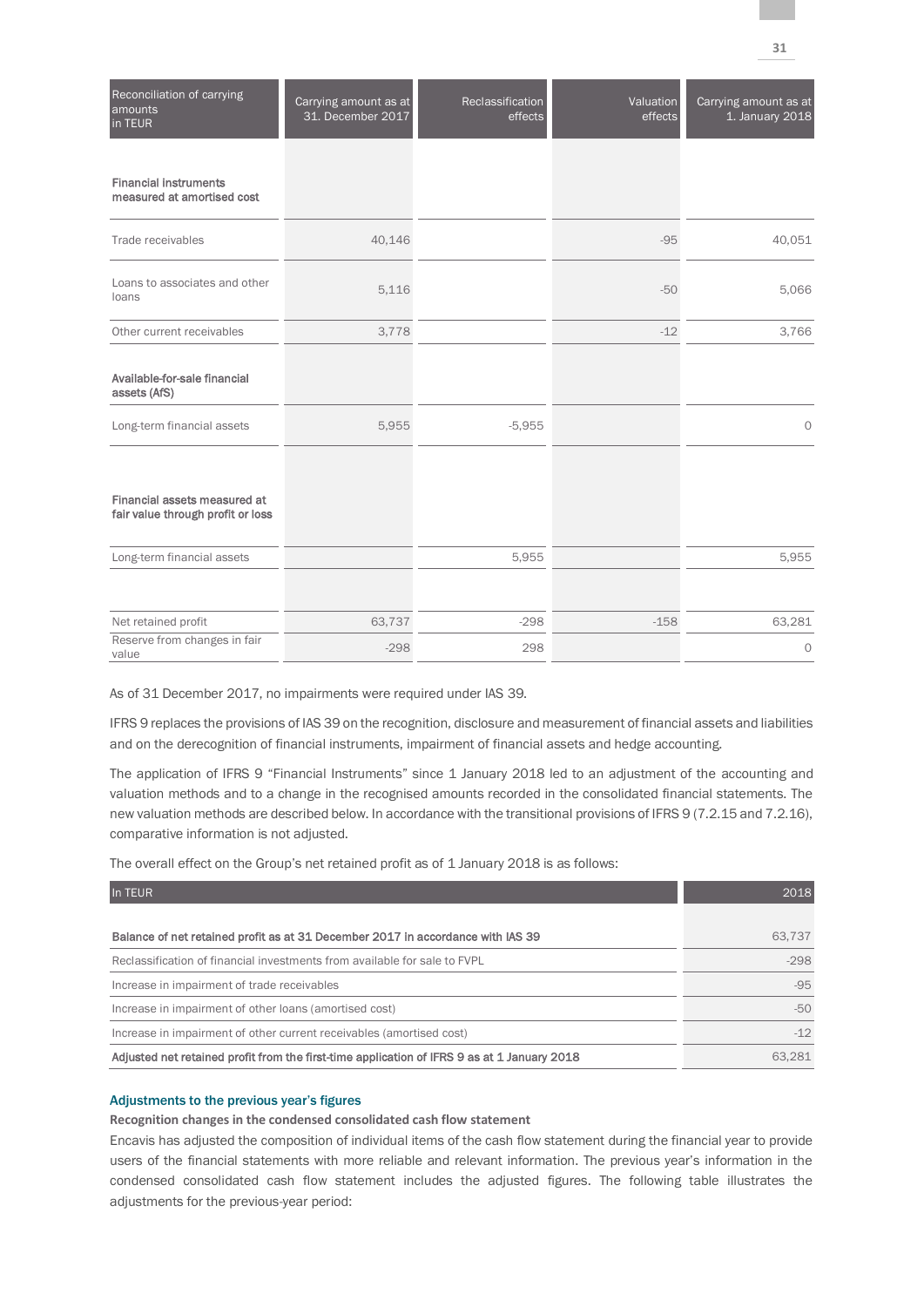32 Encavis AG • • • Notes to the condensed interim consolidated financial statements

| In TEUR                                                                                                                                   | After change in<br>recognition<br>01.01.-30.06.2017 | Before change in<br>recognition<br>01.01.-30.06.2017 |
|-------------------------------------------------------------------------------------------------------------------------------------------|-----------------------------------------------------|------------------------------------------------------|
| Cash flow from operating activities                                                                                                       | 69,908                                              | 69,927                                               |
| thereof changed subheadings                                                                                                               |                                                     |                                                      |
| Other non-cash income and expenses                                                                                                        | $-13,357$                                           | $-13,203$                                            |
| Taxes on income                                                                                                                           | 4,109                                               | 3,423                                                |
| Increase/decrease in other assets/liabilities not attributable to investment or<br>financing activities                                   | $-14,209$                                           | $-13,658$                                            |
| Cash flow from investing activities                                                                                                       | $-41,987$                                           | $-42,006$                                            |
| thereof changed subheadings                                                                                                               |                                                     |                                                      |
| Payments related to investments in property, plant and equipment/proceeds<br>from the disposal of assets in property, plant and equipment | $-29,964$                                           | $-29,983$                                            |
| Cash flow from financing activities                                                                                                       | $-39,984$                                           | $-39,833$                                            |
| thereof changed subheadings                                                                                                               |                                                     |                                                      |
| Change in restricted cash and cash equivalents                                                                                            | $-2,970$                                            | $-2,819$                                             |
| Change in cash and cash equivalents                                                                                                       | $-12,063$                                           | $-11,912$                                            |
| Changes in cash due to exchange rate changes                                                                                              | $-98$                                               | $-249$                                               |

In the following, all information that deviates from the figures published in the 2017 semi-annual financial report due to this adjustment have been marked with a "2". In tables, the "2" has been placed next to the year (column heading); in text blocks, the "2" has been placed directly behind the corresponding figure.

### **Segment reporting**

From the first half of 2018, management has decided to adjust the presentation of segment reporting, with the aim of presenting the profitability of the operating segments more transparently. Conversely, the Administration segment should only present those costs that do not generate an operating contribution. For this purpose, the circumstances were identified for all cost types that can be assigned to one or more operating segments. After identification, the relevant cost items were allocated to the operating segments via management allocation according to the respectively logical keys (e.g. employees, investment volume and generation capacity). Since this was carried out in the sense of a primary allocation, the corresponding internal Group legal offsetting settlements were eliminated.

In the following, all information that deviates from the figures published in the 2017 semi-annual financial report due to this adjustment have been marked with a " $3"$ . In tables, the " $3"$ " has been placed next to the year (column heading); in text blocks, the "3" has been placed directly behind the corresponding figure.

### Group of consolidated companies

In the first six months of 2018, the following companies were included in the consolidated financial statements in addition to those mentioned in note 17 to the consolidated financial statements as of 31 December 2017.

| Name and location of the company                 | Registered office         | % share |
|--------------------------------------------------|---------------------------|---------|
| <b>Fully consolidated Group companies</b>        |                           |         |
| Creevy Solar Farm DAC                            | Dublin, Ireland           | 75.00   |
| Encavis Real Estate GmbH                         | Hamburg, Germany          | 100.00  |
| Energiepark Hürth-Barbarahof WP HB GmbH & Co. KG | Bremerhaven, Germany      | 100.00  |
| Energiepark Odisheim GmbH & Co. WP ODI KG        | Bremerhaven, Germany      | 100.00  |
| Garrymore Solar Farm DAC                         | Dublin, Ireland           | 75.00   |
| Martinstown Solar Farm DAC                       | Dublin, Ireland           | 75.00   |
| Trequite Freehold Ltd.                           | London, United<br>Kingdom | 100.00  |
| Zonnepark Budel B.V.                             | Helmond, Netherlands      | 80.01   |

The equity interests are equal to the share of voting rights.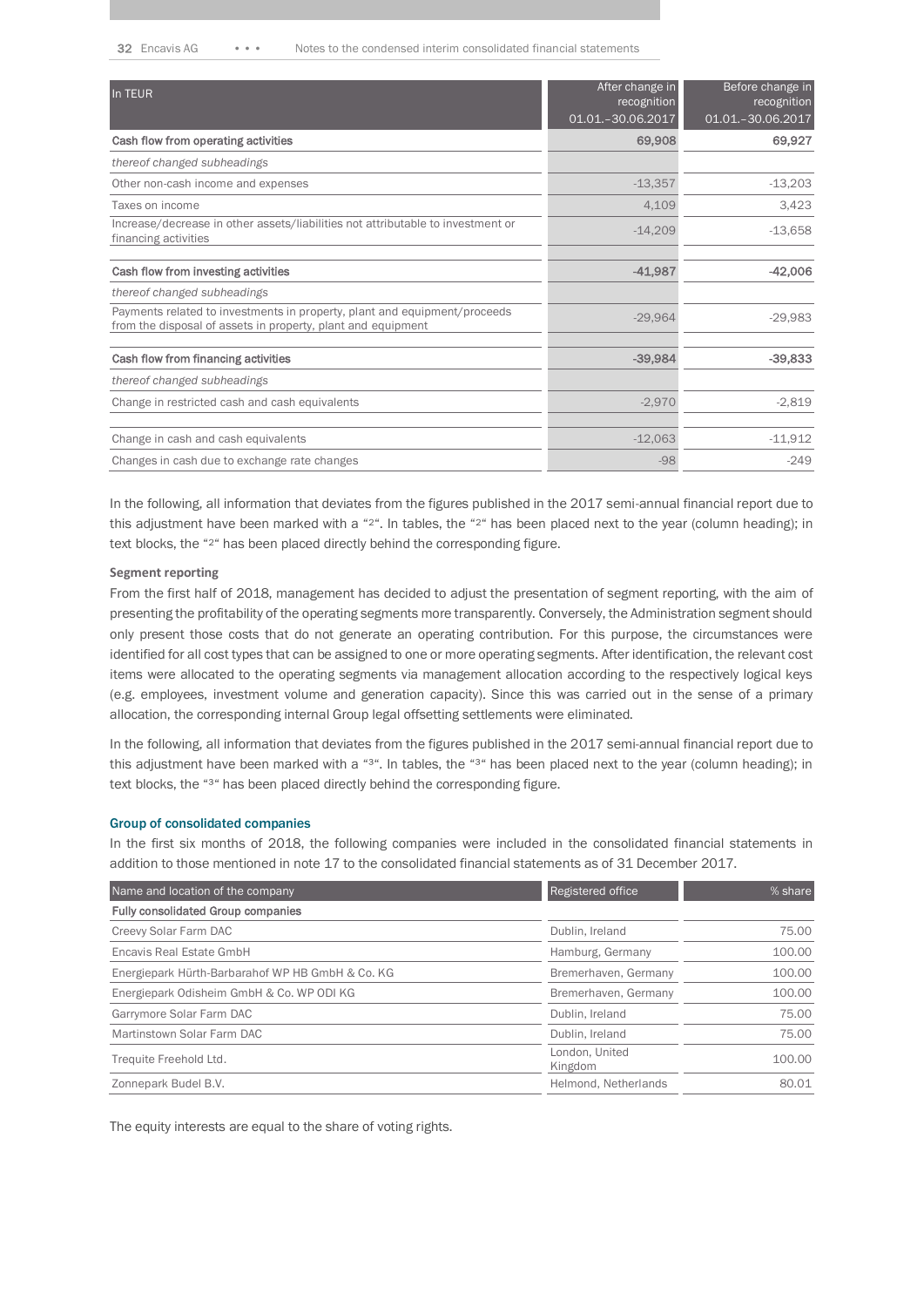The names of the following entities were changed in the first half of 2018:

| Former company name                             | New company name                  |
|-------------------------------------------------|-----------------------------------|
| Erinlake Ltd.                                   | Capital Stage Ireland GP Ltd.     |
| <b>CHORUS Clean Energy Advisor GmbH</b>         | <b>ENCAVIS AM Advisor GmbH</b>    |
| <b>CHORUS Vertriebs GmbH</b>                    | <b>ENCAVIS AM Capital GmbH</b>    |
| <b>CHORUS Clean Energy Invest GmbH</b>          | <b>ENCAVIS AM Invest GmbH</b>     |
| <b>CHORUS Clean Energy Assetmanagement GmbH</b> | <b>ENCAVIS AM Management GmbH</b> |
| <b>CHORUS Clean Energy Verwaltungs GmbH</b>     | <b>ENCAVIS AM Services GmbH</b>   |
| <b>CHORUS Clean Energy AG</b>                   | Encavis Asset Management AG       |
| Capital Stage Finance B.V.                      | Encavis Finance B.V.              |
| Capital Stage Solar Service GmbH                | Encavis Technical Services GmbH   |
| Capital Stage Wind Danmark ApS                  | Encavis Wind Danmark ApS          |
| <b>TC Asset Management GmbH</b>                 | <b>TC Wind Management GmbH</b>    |

### Business combinations

Business combinations are accounted for as described in the notes to the consolidated financial statements as of 31 December 2017.

The purchase price allocations (PPA) used for initial consolidation are only provisional, because in some cases facts may come to light after the PPA has been completed that result in subsequent changes up to one year after the acquisition. The changes may occur in particular in the valuation of intangible assets, property, plant and equipment and financial debt. All three PPAs are still provisional, because the technical reviews and the related final budgets, which form the basis for the valuation of the intangible assets, have also not yet been completed.

In addition to the operation of installations, the acquisition of existing solar parks and wind parks, as well as those currently under construction, is part of the business activities of the Group and therefore represents the primary reason for the acquisitions.

**Business combinations in the first half of 2018**

### Energiepark Hürth-Barbarahof WP HB GmbH & Co. KG – Wind Parks segment

|                                                    | $\Omega$    |        |
|----------------------------------------------------|-------------|--------|
| Intangible assets                                  |             | 2,106  |
| Property, plant and equipment                      | 9,888       | 10,059 |
| Short-term assets                                  | 1,166       | 1,166  |
| Cash and cash equivalents                          | 77          | 77     |
| Debt and provisions                                | 11,794      | 12,055 |
| Deferred tax assets                                | $\mathbf 0$ | 323    |
| Deferred tax liabilities                           | $\Omega$    | 771    |
| <b>Identified acquired net assets</b>              | $-663$      | 905    |
| Determining the amount of the difference           |             |        |
| Purchase price for acquired shares                 |             | 1      |
| Purchase price for acquired financial liabilities  |             | 2,547  |
| <b>Total purchase price</b>                        |             | 2,548  |
| Identified acquired net assets                     |             | 905    |
| Acquired financial liabilities (shareholder loans) |             | 2,547  |
| Badwill (-)                                        |             | $-904$ |
| Net outflow of cash from the acquisition           |             | 2,471  |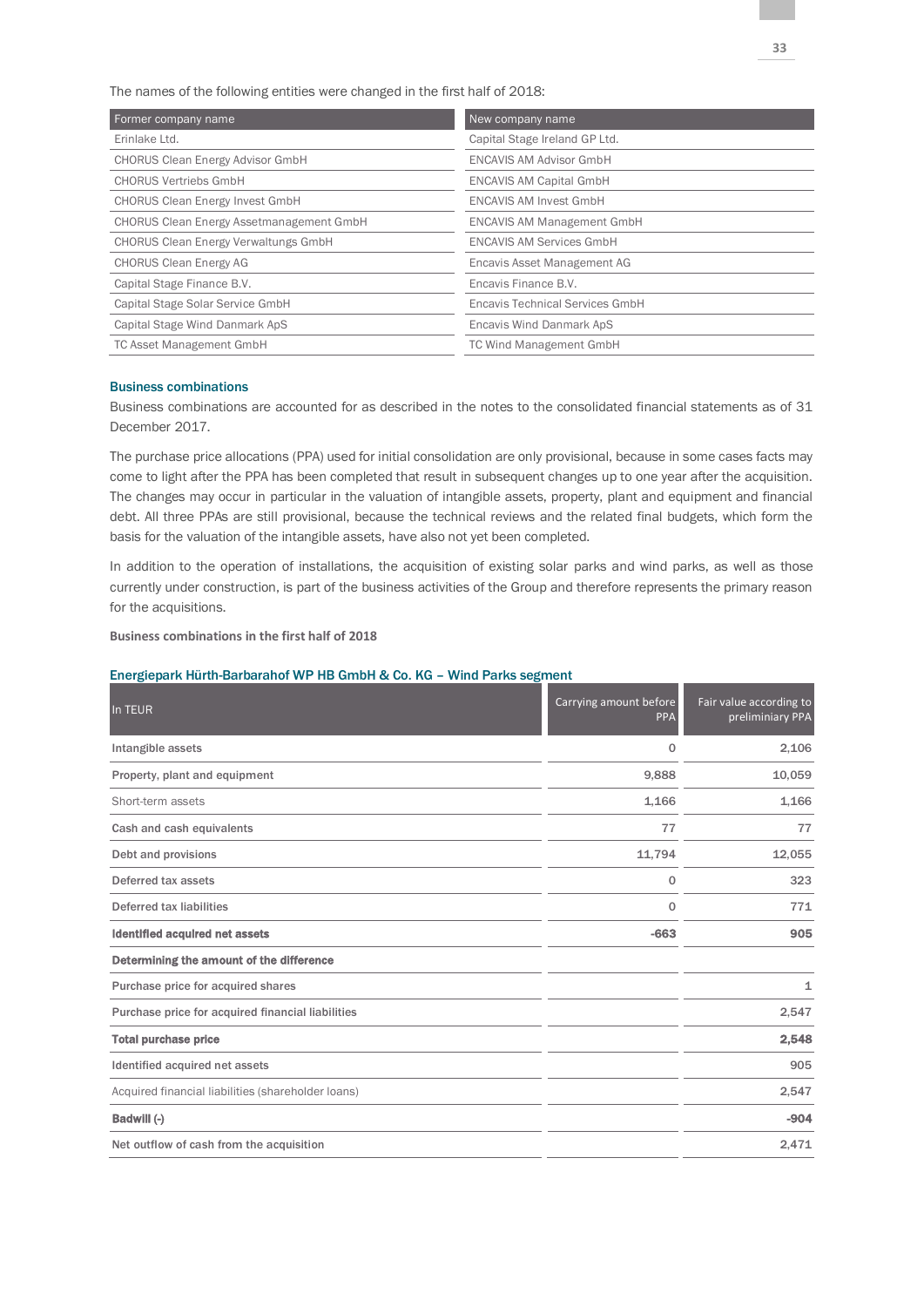34 Encavis AG • • • Notes to the condensed interim consolidated financial statements

This transaction refers to the 100 per cent acquisition of a German wind park near Cologne. The park was consolidated for the first time as of 8 January 2018. The business combination was carried out by applying the purchase (partial goodwill) method. The revaluated shareholders' equity at the time of initial consolidation was TEUR 905. The current receivables assumed as a result of the transaction, which are made up of tax receivables, have a fair value of TEUR 1,166. The best estimate, on the acquisition date, of the anticipated unrecoverable portion of the contractual cash flows was TEUR 0. There were no contingent assets or liabilities. The incidental transaction costs totalled TEUR 16. Revenue of TEUR 358 and a loss of TEUR 96 have been recognised from the acquired company since the date of first consolidation. Had the company been included in the Group since the beginning of 2018, projections would not have had a material impact on revenue or consolidated earnings. The purchase price for the shares and an assumed shareholder loan amounted to TEUR 2,548 and was fully discharged in cash.

### Energiepark Odisheim GmbH & Co. WP ODI KG – Wind Parks segment

| In TEUR                                            | Carrying amount before<br><b>PPA</b> | Fair value according to<br>preliminiary PPA |
|----------------------------------------------------|--------------------------------------|---------------------------------------------|
| Intangible assets                                  | 0                                    | 2,321                                       |
| Property, plant and equipment                      | 20,652                               | 20,721                                      |
| Short-term assets                                  | 641                                  | 641                                         |
| Cash and cash equivalents                          | 2,648                                | 2,648                                       |
| Debt and provisions                                | 25,054                               | 25,302                                      |
| Deferred tax assets                                | 0                                    | 471                                         |
| Deferred tax liabilities                           | 0                                    | 773                                         |
| <b>Identified acquired net assets</b>              | $-1.113$                             | 727                                         |
| Determining the amount of the difference           |                                      |                                             |
| Purchase price for acquired shares                 |                                      | 1                                           |
| Purchase price for acquired financial liabilities  |                                      | 5,840                                       |
| <b>Total purchase price</b>                        |                                      | 5,841                                       |
| Identified acquired net assets                     |                                      | 727                                         |
| Acquired financial liabilities (shareholder loans) |                                      | 5,840                                       |
| Badwill (-)                                        |                                      | $-726$                                      |
| Net outflow of cash from the acquisition           |                                      | 3,193                                       |
|                                                    |                                      |                                             |

This transaction refers to the 100 per cent acquisition of a German wind park in Odisheim, in the Cuxhaven district of Lower Saxony. The park was consolidated for the first time as of 2 February 2018. The business combination was carried out by applying the purchase (partial goodwill) method. The revaluated shareholders' equity at the time of initial consolidation was TEUR 727. The current receivables assumed as a result of the transaction, comprising trade receivables and tax receivables, have a fair value of TEUR 460. The best estimate, on the acquisition date, of the anticipated unrecoverable portion of the contractual cash flows was TEUR 0. There were no contingent assets or liabilities. The incidental transaction costs totalled TEUR 33. Revenue of TEUR 818 and a profit of TEUR 160 have been recognised from the acquired company since the date of first consolidation. Had the company been consolidated since the beginning of 2018, projections show that the consolidated financial statements would have reflected additional revenue of TEUR 992 and a profit of TEUR 205 from this company. The purchase price for the shares and an assumed shareholder loan amounted to TEUR 5,841 and was fully discharged in cash.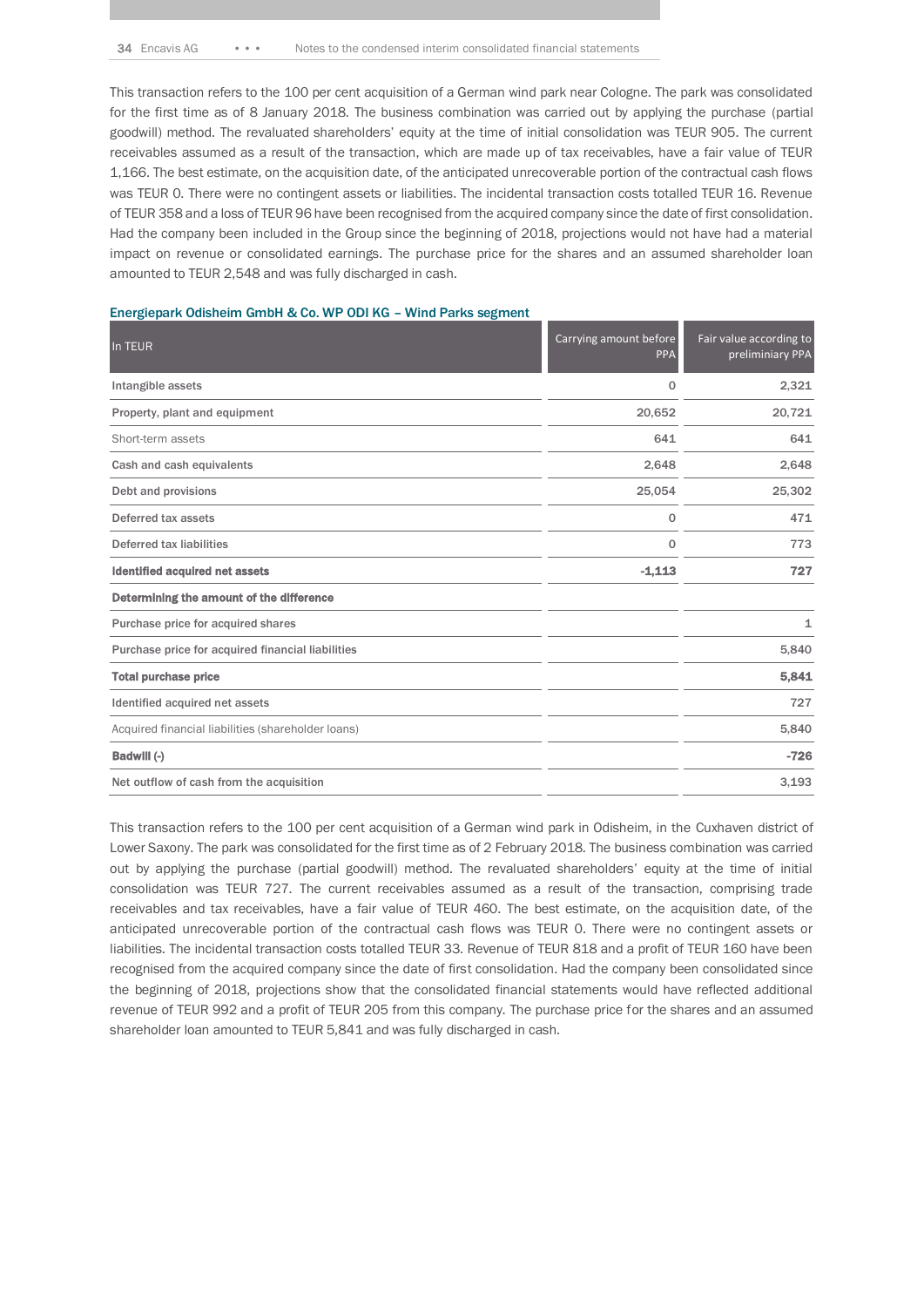| In TEUR                                  | Carrying amount before<br><b>PPA</b> | Fair value according to<br>preliminiary PPA |
|------------------------------------------|--------------------------------------|---------------------------------------------|
| Intangible assets                        | 0                                    | 557                                         |
| Property, plant and equipment            | 7,191                                | 10,930                                      |
| Short-term assets                        | 15                                   | 15                                          |
| Cash and cash equivalents                | 0                                    | 53                                          |
| Debt and provisions                      | 0                                    | 240                                         |
| Deferred tax assets                      | 0                                    | 53                                          |
| Deferred tax liabilities                 | $\circ$                              | 945                                         |
| Identified acquired net assets           | 7,206                                | 10,422                                      |
| Determining the amount of the difference |                                      |                                             |
| Purchase price for acquired shares       |                                      | 7,206                                       |
| Total purchase price                     |                                      | 7,206                                       |
| Identified acquired net assets           |                                      | 10,422                                      |
| <b>Badwill</b>                           |                                      | $-3,216$                                    |
| Net outflow of cash from the acquisition |                                      | 7,206                                       |

The transaction involved the acquisition of two wind parks not far from Ringkøbing on Denmark's North Sea coast. The acquisition was made as part of an asset deal and was recognised as a business combination, as all the criteria required for business operations within the meaning of IFRS 3 have been met. The date of acquisition was 24 April 2018. The business combination was carried out by applying the purchase (partial goodwill) method. The revaluated shareholders' equity at the time of initial consolidation was TEUR 10,422. No current receivables were assumed as part of the transaction. The best estimate as of the acquisition date of the anticipated unrecoverable portion of the contractual cash flows was TEUR 0. There were no contingent assets or liabilities. The incidental transaction costs totalled TEUR 145. Since the date of initial consolidation, revenue of TEUR 105 has been recognised. The results of operations cannot be reliably identified for the period of inclusion in the Group, as the transactions attributable to the acquired assets cannot be determined separately from the transactions of Encavis Wind Danmark ApS. No information can be provided with respect to profit or loss and revenue for the period prior to acquisition, as this information was not provided by the seller. The purchase price for the installations acquired amounted to TEUR 7,206 and was fully discharged in cash.

### Finalisation of the purchase price allocation for Todderstaffe Solar Ltd.

Rindum Enge 1 and 5 (Asset Deal) – Wind Parks segment

During the valuation period as per IFRS 3.45, the Company adjusted the purchase price allocation in the first half of 2018 due to the now finalised measurement of the intangible assets. The main changes to the provisional price allocation and the figures presented in the 2017 annual report are a decrease in intangible assets of TEUR 10 and a decrease in deferred tax assets of TEUR 2. This resulted in a reduction in badwill of TEUR 8.

### Overall impact of the business combinations on the Group's results

The interim financial statements for the period up to 30 June 2018 show profits of TEUR 64 from companies that were consolidated for the first time as a result of business combinations in the current financial year. The revenue recognised as of 30 June 2018 includes TEUR 1,176 from the newly consolidated companies. If the business combinations had taken place as of 1 January 2018, projections show that Group revenue as of 30 June 2018 would have been TEUR 174 greater and the earnings for the period TEUR 44 higher. These figures do not include the acquisition of the Rindum Enge 1 and 5 wind parks.

The negative difference (badwill) for the business acquisitions in the first six months of 2018 and adjustments to provisional purchase price allocations made in the 2017 financial year come to TEUR 4,838 in total and are shown in other income.

### Reasons for the realisation of badwill

The badwill was largely generated by the advantages that Encavis has over other potential purchasers. These advantages particularly include very strong liquidity and therefore the possibility of repaying the sellers' existing short-term loans promptly.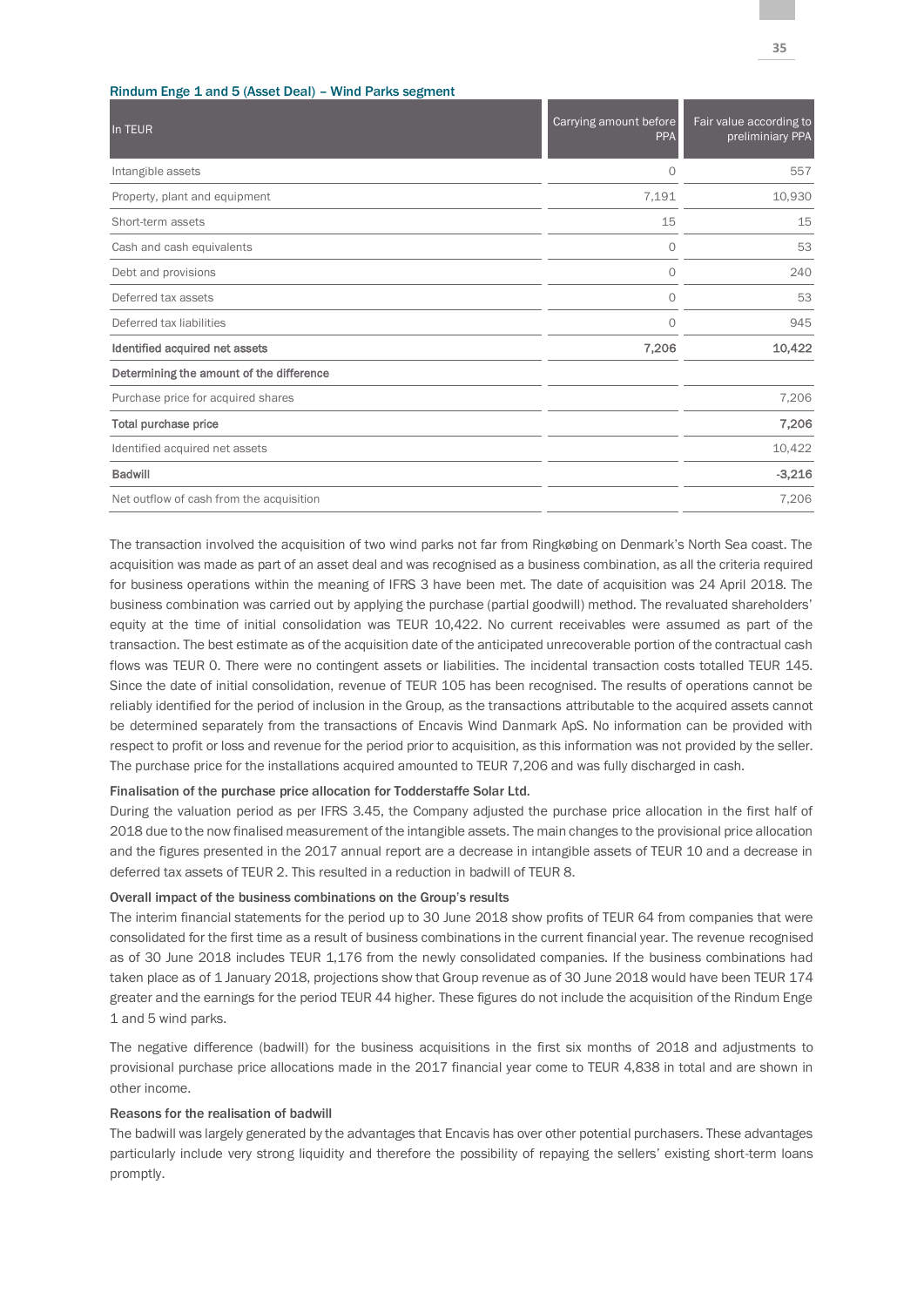Business combinations often require participation in a public sale process whereby the purchase price is significantly influenced by the bids made by competitors. However, the Group acquisitions result only from exclusive negotiations with the seller, which has a significant influence on the realisation of badwill. Additionally, public and structured sale processes take longer than exclusive negotiations. Many sellers prefer the quick and predictable conclusion of the transaction with a very small time period from contract signing to closing – i.e. payment of the purchase price – over a time-consuming and structured sale process, because this often results in a highest-bidding buyer who is unknown and possibly unable to pay, which results in a timely closing not being possible.

Another aspect for the generation of badwill is the discount that can be obtained when a portfolio of assets is acquired. This block discount reflects the greater speed of sale and associated savings in personnel, administration and transaction costs achieved through a portfolio sale rather than individual sales of the assets concerned.

Each year, the Group receives a multitude of solar and wind parks to analyse. During a clearly defined filtering process, these offers are reduced to the most attractive ones which are deemed worthy of additional scrutiny in the short term. Many years of experience and competent staff enable the Group to review and execute business combinations in a very short space of time. As the business relationships go back a long way in some cases, the sellers also have a high degree of trust in Encavis. Experience shows that this filtering process leads to between eight and ten transactions over the course of a year. Because several solar and wind parks could be acquired as part of a single transaction, this corresponds to the acquisition of around 20 solar and wind parks per year.

#### Acquisition of subsidiaries which do not meet the definition of business operation

Encavis acquired 80.01 per cent of the shares in the Dutch company Zonnepark Budel B.V. on 8 March 2018. This is a project company for the construction of a wind park in the Netherlands with a production capacity of 43.9 megawatts. It is planned to enter operation in the fourth quarter of 2018.

### Critical accounting judgements and key sources of estimation uncertainties

In some cases during the preparation of the consolidated financial statements, estimates and assumptions are made which affect the use of accounting methods and the amount of the presented assets, liabilities, income and expenses. The actual amounts may differ from these estimates. The estimates, and the assumptions upon which they are based, are continuously evaluated. Adjustments to estimates are recognised prospectively.

Below, the most important forward-looking assumptions as well as the other principal sources of estimation uncertainties as of the end of the reporting period are discussed, which could give rise to a substantial risk within the coming financial year that a significant adjustment of the reported assets and liabilities will be required.

### Economic life of property, plant and equipment and intangible assets

When measuring property, plant and equipment and intangible assets, the expected useful life of the assets must be estimated; in doing so, we take into account contractual agreements, knowledge of the industry and management estimates. Further disclosures can be found in the notes to the consolidated financial statements as of 31 December 2017.

### Impairment in goodwill

To determine the existence of an impairment in goodwill, the value in use of the group of cash-generating units to which the goodwill is allocated must be determined. The calculation of the value in use necessitates the estimation of future cash flows from the group of cash-generating units as well as an appropriate capitalisation interest rate for the cash value calculation. If the actual expected future cash flows are lower than previously estimated, this could result in a significant impairment.

### Business combinations

As part of business combinations, all identifiable assets and liabilities are recognised at fair value during their initial consolidation. The recognised fair values are subject to estimation uncertainties. If intangible assets are identified, the fair values are determined using generally acknowledged valuation methods. The valuations form the basis for the company's planning, which also takes into account contractual agreements and management estimates. The discount rate (WACC) applied in connection with the valuation of intangible assets was between 1.99 and 3.53 per cent (previous year: 2.54 to 4.15 per cent).

The acquisition of solar and wind parks already connected to the grid is treated like a business combination because, in the opinion of the Group, the requirements of an existing business operation exist.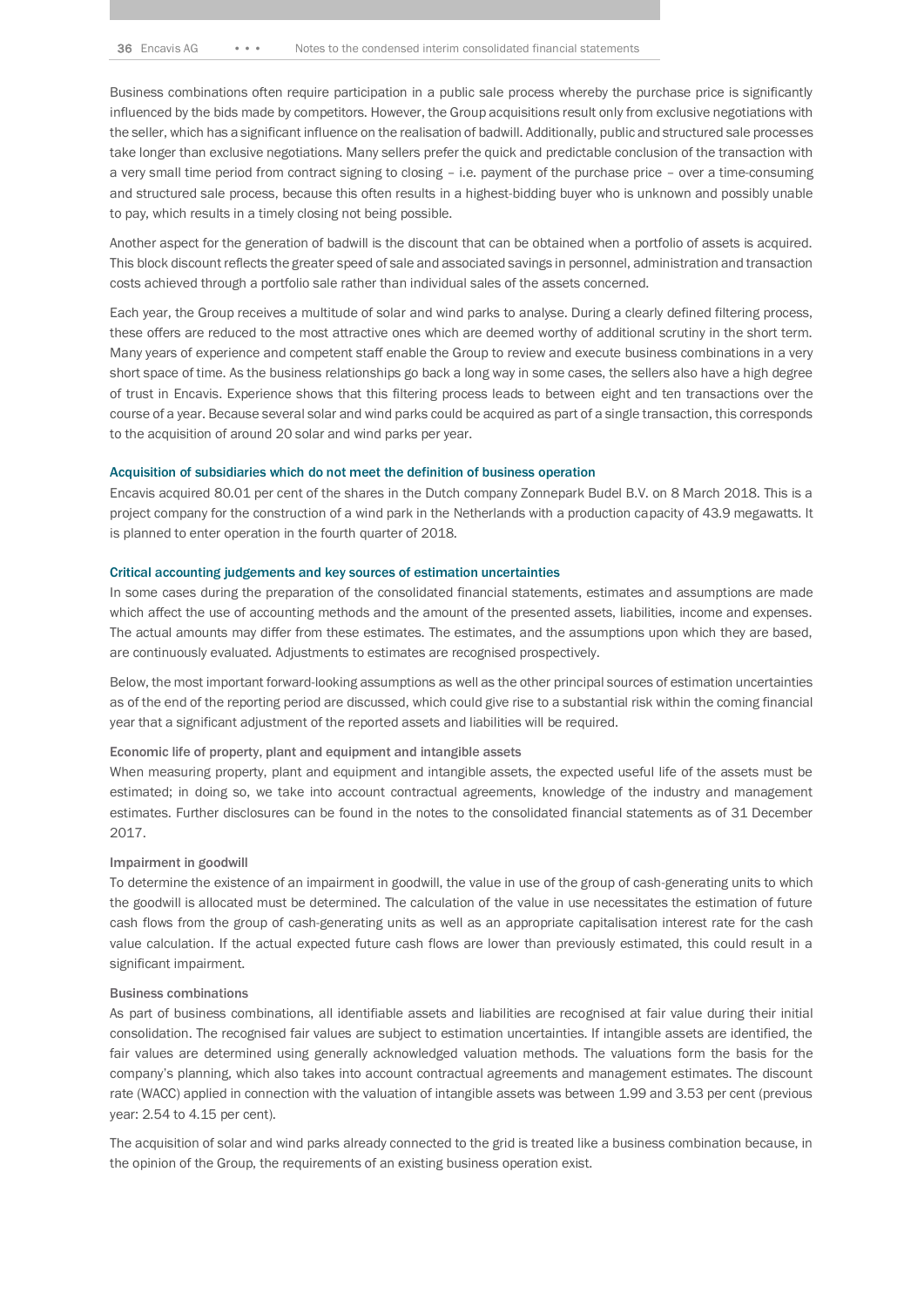The reader is referred to the discussion in note 7 of the notes to the consolidated financial statements as of 31 December 2017 for details of the assumptions made when determining the fair value of financial assets. The measurement methods and input factors applied have not changed since 31 December 2017.

# Additional disclosures related to financial assets and liabilities

| Carrying amounts, recognised amounts and fair value according to classes and valuation categories |                                        |                                        |                               |                                                           |                                                              |                                           |                                |
|---------------------------------------------------------------------------------------------------|----------------------------------------|----------------------------------------|-------------------------------|-----------------------------------------------------------|--------------------------------------------------------------|-------------------------------------------|--------------------------------|
|                                                                                                   |                                        |                                        | Carrying amount under IFRS 9* |                                                           |                                                              |                                           |                                |
| <b>Classes of financial</b><br>instruments in TEUR                                                | Valuation<br>category under<br>IFRS 9* | Carrying<br>amount as at<br>30.06.2018 | <b>Amortised cost</b>         | Fair value not<br>recognised<br>through profit<br>or loss | <b>Fair value</b><br>recognised<br>through profit<br>or loss | Carrying<br>amount under<br><b>IAS 17</b> | Fair value as at<br>30.06.2018 |
| <b>Financial assets</b>                                                                           |                                        |                                        |                               |                                                           |                                                              |                                           |                                |
| Long-term financial<br>assets                                                                     | <b>FVPL</b>                            | 5,796                                  |                               |                                                           | 5,796                                                        |                                           | 5,796                          |
| Non-current receivables<br>from contingent<br>consideration                                       | n.a.                                   | 303                                    |                               |                                                           | 303                                                          |                                           | 303                            |
| Trade receivables                                                                                 | AC                                     | 50,114                                 | 50,114                        |                                                           |                                                              |                                           | 50,114                         |
| Other current<br>receivables                                                                      | AC                                     | 10,580                                 | 10,580                        |                                                           |                                                              |                                           | 10,580                         |
| Loans to associated<br>companies and other<br>lendings                                            | AC                                     | 1,233                                  | 1,233                         |                                                           |                                                              |                                           | 1,233                          |
| Cash and cash<br>equivalents                                                                      | AC                                     | 209,937                                | 209,937                       |                                                           |                                                              |                                           | 209,937                        |
| <b>Derivative financial</b><br>assets                                                             |                                        |                                        |                               |                                                           |                                                              |                                           |                                |
| Derivatives in a hedging<br>relationship                                                          | Hedge<br>Accounting                    | 1,794                                  |                               | 1,794                                                     |                                                              |                                           | 1,794                          |
| <b>Financial liabilities</b>                                                                      |                                        |                                        |                               |                                                           |                                                              |                                           |                                |
| Trade payables                                                                                    | AC                                     | 26,946                                 | 26,946                        |                                                           |                                                              |                                           | 26,946                         |
| <b>Financial liabilities</b>                                                                      | AC                                     | 1,450,701                              | 1,450,701                     |                                                           |                                                              |                                           | 1,594,569                      |
| Liabilities from finance<br>leases                                                                | n.a.                                   | 83,906                                 |                               |                                                           |                                                              | 83,906                                    | 84,976                         |
| Liabilities to non-<br>controlling shareholders                                                   | AC                                     | 23,235                                 | 23,235                        |                                                           |                                                              |                                           | 23,235                         |
| Liabilities from<br>contingent<br>consideration                                                   | n.a.                                   | 79                                     |                               |                                                           | 79                                                           |                                           | 79                             |
| Other financial liabilities                                                                       | AC                                     | 722                                    | 722                           |                                                           |                                                              |                                           | 722                            |
| <b>Derivative financial</b><br>liabilities                                                        |                                        |                                        |                               |                                                           |                                                              |                                           |                                |
| Derivatives in a hedging<br>relationship                                                          | Hedge<br>Accounting                    | 17,967                                 |                               | 17,967                                                    |                                                              |                                           | 17,967                         |
| Derivatives not in a<br>hedging relationship                                                      | <b>FVPL</b>                            | 3,473                                  |                               |                                                           | 3,473                                                        |                                           | 3,473                          |

|                                                                                  |                                                 |                                     | Carrying amount under IFRS 9* |                                                           |                                                              |                                           |                                |
|----------------------------------------------------------------------------------|-------------------------------------------------|-------------------------------------|-------------------------------|-----------------------------------------------------------|--------------------------------------------------------------|-------------------------------------------|--------------------------------|
| <b>Classes of financial</b><br>instruments in TEUR                               | <b>Valuation</b><br>category under<br>IFRS $9*$ | Carrying<br>amount at<br>30.06.2018 | Amortised cost                | Fair value not<br>recognised<br>through profit<br>or loss | <b>Fair value</b><br>recognised<br>through profit<br>or loss | Carrying<br>amount under<br><b>IAS 17</b> | Fair value as at<br>30.06.2018 |
| Of which aggregated by<br>valuation categories as<br>per IFRS 9                  |                                                 |                                     |                               |                                                           |                                                              |                                           |                                |
| Financial assets<br>measured at amortised<br>cost                                | <b>AC</b>                                       | 271,863                             | 271,863                       |                                                           |                                                              |                                           | 271,863                        |
| <b>Financial assets</b><br>measured at fair value<br>through profit or loss      | <b>FVPL</b>                                     | 5,796                               |                               |                                                           | 5,796                                                        |                                           | 5,796                          |
| <b>Financial liabilities</b><br>measured at amortised<br>cost                    | <b>AC</b>                                       | 1,501,603                           | 1,501,603                     |                                                           |                                                              |                                           | 1,645,472                      |
| <b>Financial liabilities</b><br>measured at fair value<br>through profit or loss | <b>FVPL</b>                                     | 3,473                               |                               |                                                           | 3,473                                                        |                                           | 3,473                          |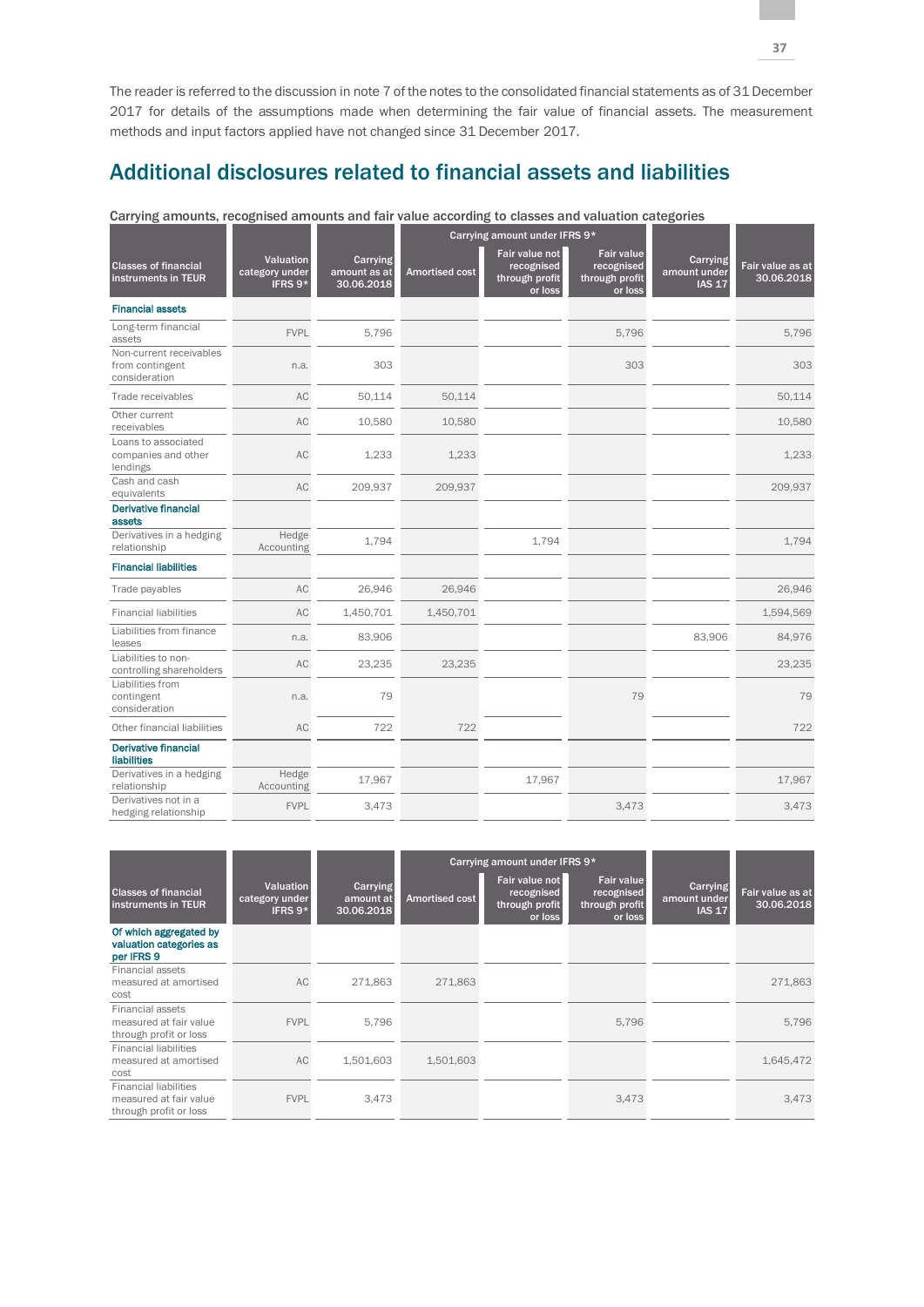38 Encavis AG • • • Notes to the condensed interim consolidated financial statements

|                                                             |                                        |                                        |                       | Carrying amount under IAS 39*                             |                                                              |                                           |                                |
|-------------------------------------------------------------|----------------------------------------|----------------------------------------|-----------------------|-----------------------------------------------------------|--------------------------------------------------------------|-------------------------------------------|--------------------------------|
| <b>Classes of financial</b><br>instruments in TEUR          | Valuation<br>category under<br>IAS 39* | Carrying<br>amount as at<br>31.12.2017 | <b>Amortised cost</b> | Fair value not<br>recognised<br>through profit<br>or loss | <b>Fair value</b><br>recognised<br>through profit<br>or loss | Carrying<br>amount under<br><b>IAS 17</b> | Fair value as at<br>31.12.2017 |
| <b>Financial assets</b>                                     |                                        |                                        |                       |                                                           |                                                              |                                           |                                |
| Long-term financial<br>assets                               | AfS                                    | 5,955                                  | 130                   | 5,825                                                     |                                                              |                                           | 5,955                          |
| Non-current receivables<br>from contingent<br>consideration | n.a.                                   | 301                                    |                       |                                                           | 301                                                          |                                           | 301                            |
| Trade receivables                                           | L&R                                    | 40,146                                 | 40.146                |                                                           |                                                              |                                           | 40.146                         |
| Other current<br>receivables                                | L&R                                    | 3,778                                  | 3,778                 |                                                           |                                                              |                                           | 3,778                          |
| Current receivables from<br>contingent consideration        | n.a.                                   | 552                                    |                       |                                                           | 552                                                          |                                           | 552                            |
| Loans to associated<br>companies and other<br>lendings      | L&R                                    | 5,116                                  | 5,116                 |                                                           |                                                              |                                           | 5.116                          |
| Cash and cash<br>equivalents                                | L&R                                    | 195,577                                | 195,577               |                                                           |                                                              |                                           | 195,577                        |
| <b>Derivative financial</b><br>assets                       |                                        |                                        |                       |                                                           |                                                              |                                           |                                |
| Derivatives in a hedging<br>relationship                    | n.a.                                   | 877                                    |                       | 877                                                       |                                                              |                                           | 877                            |
| Derivatives not in a<br>hedging relationship                | <b>FAHfT</b>                           | 737                                    |                       |                                                           | 737                                                          |                                           | 737                            |
| <b>Financial liabilities</b>                                |                                        |                                        |                       |                                                           |                                                              |                                           |                                |
| Trade payables                                              | <b>AC</b>                              | 20,261                                 | 20,261                |                                                           |                                                              |                                           | 20,261                         |
| <b>Financial liabilities</b>                                | <b>AC</b>                              | 1,378,403                              | 1,378,403             |                                                           |                                                              |                                           | 1,546,753                      |
| Liabilities from finance<br>leases                          | n.a.                                   | 87,190                                 |                       |                                                           |                                                              | 87,190                                    | 89,449                         |
| Liabilities to non-<br>controlling shareholders             | <b>AC</b>                              | 20,496                                 | 20,496                |                                                           |                                                              |                                           | 20,496                         |
| Liabilities from<br>contingent<br>consideration             | n.a.                                   | 79                                     |                       |                                                           | 79                                                           |                                           | 79                             |
| Other financial liabilities                                 | AC                                     | 1,941                                  | 1,941                 |                                                           |                                                              |                                           | 1,941                          |
| <b>Derivative financial</b><br>liabilities                  |                                        |                                        |                       |                                                           |                                                              |                                           |                                |
| Derivatives in a hedging<br>relationship                    | n.a.                                   | 16,379                                 |                       | 16,379                                                    |                                                              |                                           | 16,379                         |
| Derivatives not in a<br>hedging relationship                | <b>FAHfT</b>                           | 5,393                                  |                       |                                                           | 5,393                                                        |                                           | 5,393                          |

|                                                                  |                                               |                                        |                       | Carrying amount under IAS 39*                             |                                                              |                                           |                                |
|------------------------------------------------------------------|-----------------------------------------------|----------------------------------------|-----------------------|-----------------------------------------------------------|--------------------------------------------------------------|-------------------------------------------|--------------------------------|
| <b>Classes of financial</b><br>instruments in TEUR               | <b>Valuation</b><br>category under<br>IAS 39* | Carrying<br>amount as at<br>31.12.2017 | <b>Amortised cost</b> | Fair value not<br>recognised<br>through profit<br>or loss | <b>Fair value</b><br>recognised<br>through profit<br>or loss | Carrying<br>amount under<br><b>IAS 17</b> | Fair value as at<br>31.12.2017 |
| Of which: aggregated by<br>valuation categories as<br>per IAS 39 |                                               |                                        |                       |                                                           |                                                              |                                           |                                |
| Loans and receivables                                            | L&R                                           | 244.617                                | 244.617               |                                                           |                                                              |                                           | 244,617                        |
| Available for sale                                               | AfS                                           | 5.955                                  | 130                   | 5,825                                                     |                                                              |                                           | 5.955                          |
| Financial assets held for<br>trading                             | <b>FAHfT</b>                                  | 737                                    |                       |                                                           | 737                                                          |                                           | 737                            |
| Financial liabilities at<br>amortised cost                       | <b>AC</b>                                     | 1,421,101                              | 1,421,101             |                                                           |                                                              |                                           | 1,589,451                      |
| Financial liabilities held<br>for trading                        | <b>FAHfT</b>                                  | 5.393                                  |                       |                                                           | 5,393                                                        |                                           | 5,393                          |

\* FVPL: fair value through profit or loss; AC: amortised cost; Hedge Accounting: derivative financial instruments measured as part of hedging relationships; AfS: available for sale; L&R: loans and receivables; FAHfT: financial assets held for trading; FLHfT: financial liabilities held for trading. In comparison to the balance sheet, financial liabilities are shown separately in the following categories: financial liabilities, liabilities from contingent consideration, other financial liabilities, derivatives with a hedging relationship and derivatives without a hedging relationship.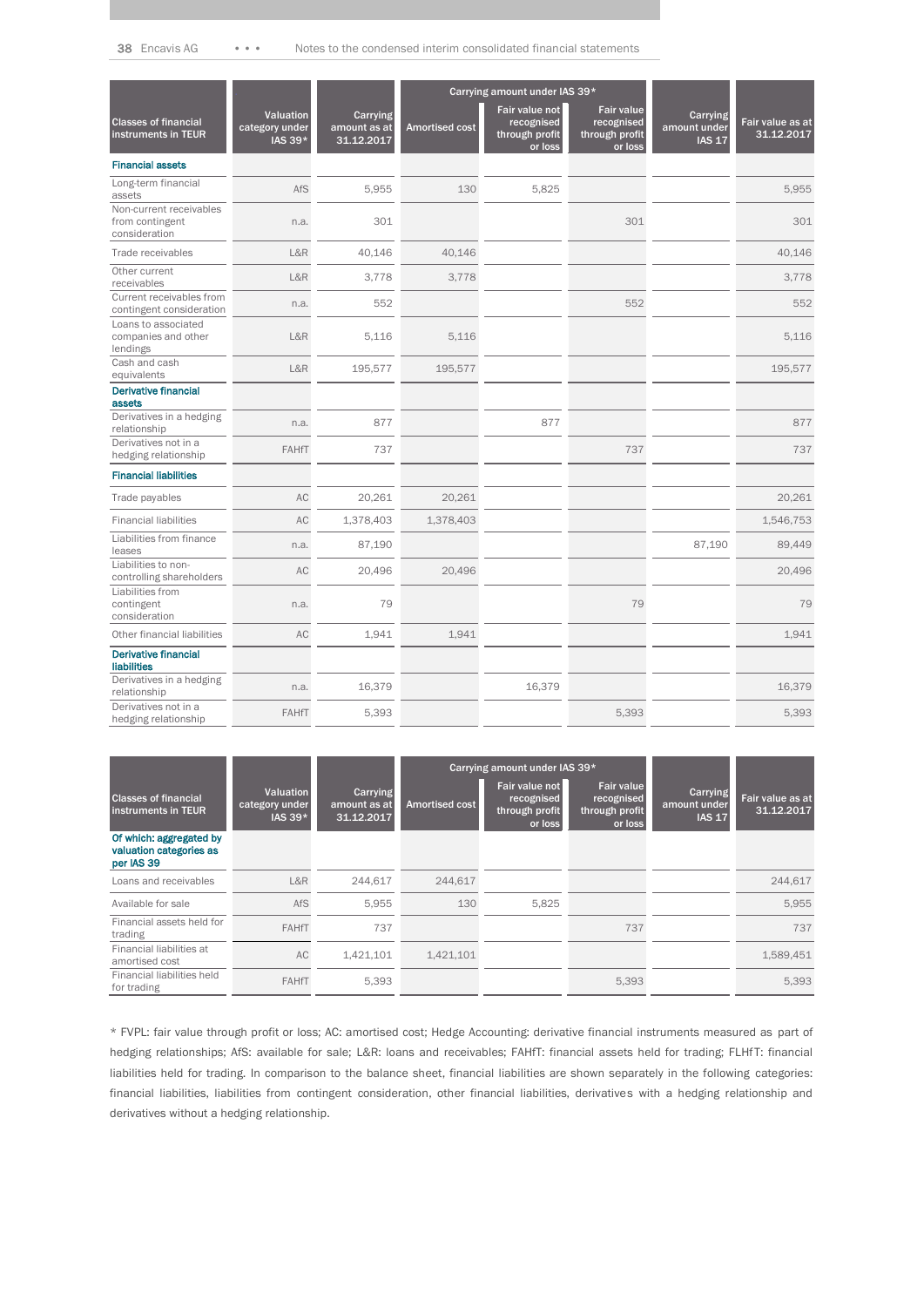| Fair value hierarchy                                   |   |                |         |
|--------------------------------------------------------|---|----------------|---------|
| Valuation levels in TEUR                               |   | Level          |         |
| 30.06.2018                                             | 1 | $\overline{2}$ | 3       |
| (31.12.2017)                                           |   |                |         |
| <b>Assets</b>                                          |   |                |         |
| Long-term financial assets                             |   |                | 5,796   |
| (31.12.2017)                                           |   |                | (5,825) |
| Non-current receivables from contingent considerations |   |                | 303     |
| (31.12.2017)                                           |   |                | (301)   |
| Current receivables from contingent considerations     |   |                | $\circ$ |
| (31.12.2017)                                           |   |                | (552)   |
| Derivative financial assets:                           |   |                |         |
| Derivatives in a hedging relationship                  |   | 1,794          |         |
| (31.12.2017)                                           |   | (877)          |         |
| Derivatives not in a hedging relationship              |   | ∩              |         |
| (31.12.2017)                                           |   | (737)          |         |
| <b>Liabilities</b>                                     |   |                |         |
| Liabilities from contingent consideration              |   |                | 79      |
| (31.12.2017)                                           |   |                | (79)    |
| Derivative financial liabilities:                      |   |                |         |
| Derivatives in a hedging relationship                  |   | 17,967         |         |
| (31.12.2017)                                           |   | (16, 379)      |         |
| Derivatives not in a hedging relationship              |   | 3,473          |         |
| (31.12.2017)                                           |   | (5, 393)       |         |

Interest rate and currency hedges are measured using yield and foreign exchange (FX) forward curves and acknowledged mathematical models (present value calculation). The market values recognised in the balance sheet therefore correspond to level 2 of the fair value hierarchy defined in IFRS 13.

The non-current and current receivables from contingent consideration as well as the financial investments and liabilities from contingent consideration carried at fair value in the consolidated financial statements are based on level 3 information and input factors.

Changes between measurement levels occurred neither in the current nor in the previous reporting year.

For each class of assets and liabilities not measured at fair value in the balance sheet and for which fair value is not approximately equal to the carrying amount, the following table shows the level of the fair value hierarchy to which the measurement of fair value has been assigned overall.

| <b>Valuation levels in TEUR</b>                  | Level |             |   |  |
|--------------------------------------------------|-------|-------------|---|--|
| 30.06.2018<br>(31.12.2017)                       | и.    | 2           | 3 |  |
| <b>Liabilities</b>                               |       |             |   |  |
| Financial liabilities measured at amortised cost |       |             |   |  |
| <b>Financial liabilities</b>                     |       | 1,594,569   |   |  |
| (31.12.2017)                                     |       | (1,546,753) |   |  |
| Liabilities from finance leases                  |       | 84,976      |   |  |
| (31.12.2017)                                     |       | (89, 449)   |   |  |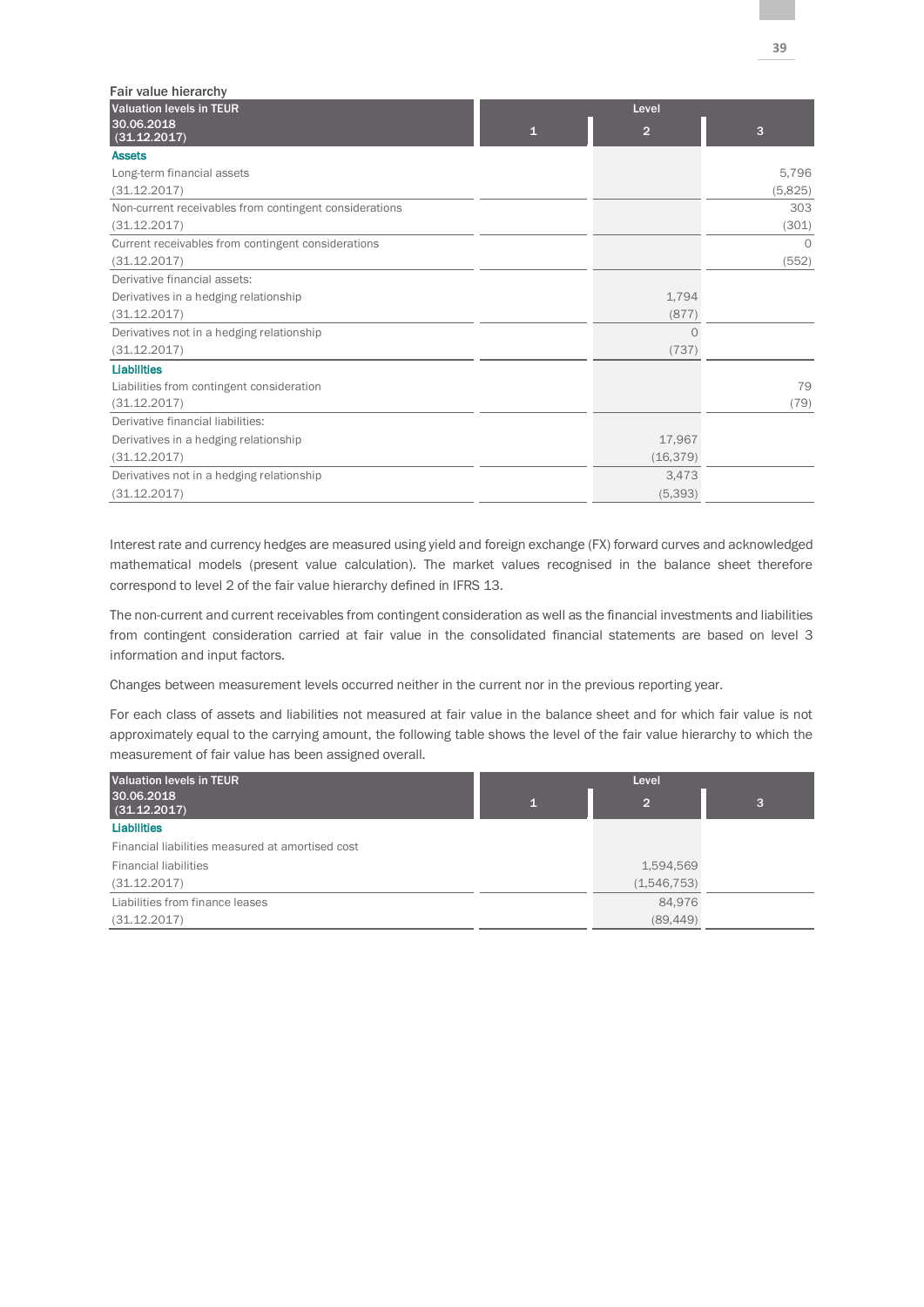The following tables show the valuation methods that were used to determine fair values.

| Financial instruments measured at fair value                          |                                                                                                                                                                                                                                                                                                                                                                                                                                                                                                         |                                                                                                                                                                                                                                          |  |  |  |
|-----------------------------------------------------------------------|---------------------------------------------------------------------------------------------------------------------------------------------------------------------------------------------------------------------------------------------------------------------------------------------------------------------------------------------------------------------------------------------------------------------------------------------------------------------------------------------------------|------------------------------------------------------------------------------------------------------------------------------------------------------------------------------------------------------------------------------------------|--|--|--|
| <b>Type</b>                                                           | <b>Valuation method</b>                                                                                                                                                                                                                                                                                                                                                                                                                                                                                 | Significant, unobservable input<br>factors                                                                                                                                                                                               |  |  |  |
| Long-term financial assets: Investment<br>funds                       | The financial investments are measured using<br>one of the following methods or a combination<br>of more than one of the following methods:<br>amortised costs relating to the most recent<br>financial investments, valuation standards<br>within the industry, standing offers, contractual<br>obligations.<br>The relative weighting of each valuation method<br>reflects a judgement as to the appropriateness<br>of each valuation method for the respective<br>non-realised financial investment. | Risk premium<br>The estimated fair value of the<br>financial investments available for<br>sale would increase (decrease) if<br>the risk premium were lower<br>(higher)                                                                   |  |  |  |
| Long-term financial assets: Mezzanine<br>capital                      | Discounted cash flows: The fair values are<br>determined using the future expected cash<br>flows discounted using the standard observable<br>market data of the corresponding interest<br>structure curves.                                                                                                                                                                                                                                                                                             | <b>Expected distributions</b><br>The estimated fair value of the<br>mezzanine capital would increase<br>(decrease) if the distributions<br>would be higher (lower) and/or<br>would be made at an earlier (later)<br>date                 |  |  |  |
| Interest rate swaps                                                   | Discounted cash flows: The fair values are<br>determined using the future expected cash<br>flows discounted using the standard observable<br>market data of the corresponding interest<br>structure curves.                                                                                                                                                                                                                                                                                             | Not applicable                                                                                                                                                                                                                           |  |  |  |
| Non-current and current receivables from<br>contingent considerations | Discounted cash flows based on contractually<br>fixed mechanisms                                                                                                                                                                                                                                                                                                                                                                                                                                        | Date of the addition of the other<br>wind parks<br>The estimated fair value of the<br>receivables from contingent<br>consideration would increase<br>(decrease) if the additional wind<br>parks were added at an earlier<br>(later) date |  |  |  |
| Liabilities from contingent consideration                             | Discounted cash flows based on contractually<br>fixed mechanisms                                                                                                                                                                                                                                                                                                                                                                                                                                        | Performance of the solar park<br>The estimated fair value of<br>liabilities from contingent<br>consideration would increase<br>(decrease) if the solar park's<br>performance were higher (lower)                                         |  |  |  |

| Financial instruments not measured at fair value             |                                                                                                                                                                                                                                                    |                                          |  |  |  |  |  |
|--------------------------------------------------------------|----------------------------------------------------------------------------------------------------------------------------------------------------------------------------------------------------------------------------------------------------|------------------------------------------|--|--|--|--|--|
| <b>Type</b>                                                  | Valuation method                                                                                                                                                                                                                                   | Important non-observable input<br>factor |  |  |  |  |  |
| Financial liabilities and liabilities from<br>finance leases | Discounted cash flows: The fair values are<br>determined using the future expected cash<br>flows discounted with equivalent terms using<br>the standard observable market interest rates<br>and taking an appropriate risk premium into<br>account | Not applicable                           |  |  |  |  |  |

For financial instruments with short-term maturities – including cash and cash equivalents, trace receivables, trade liabilities and other current receivables and liabilities – the assumption is made that their fair values are approximately equal to their carrying amounts.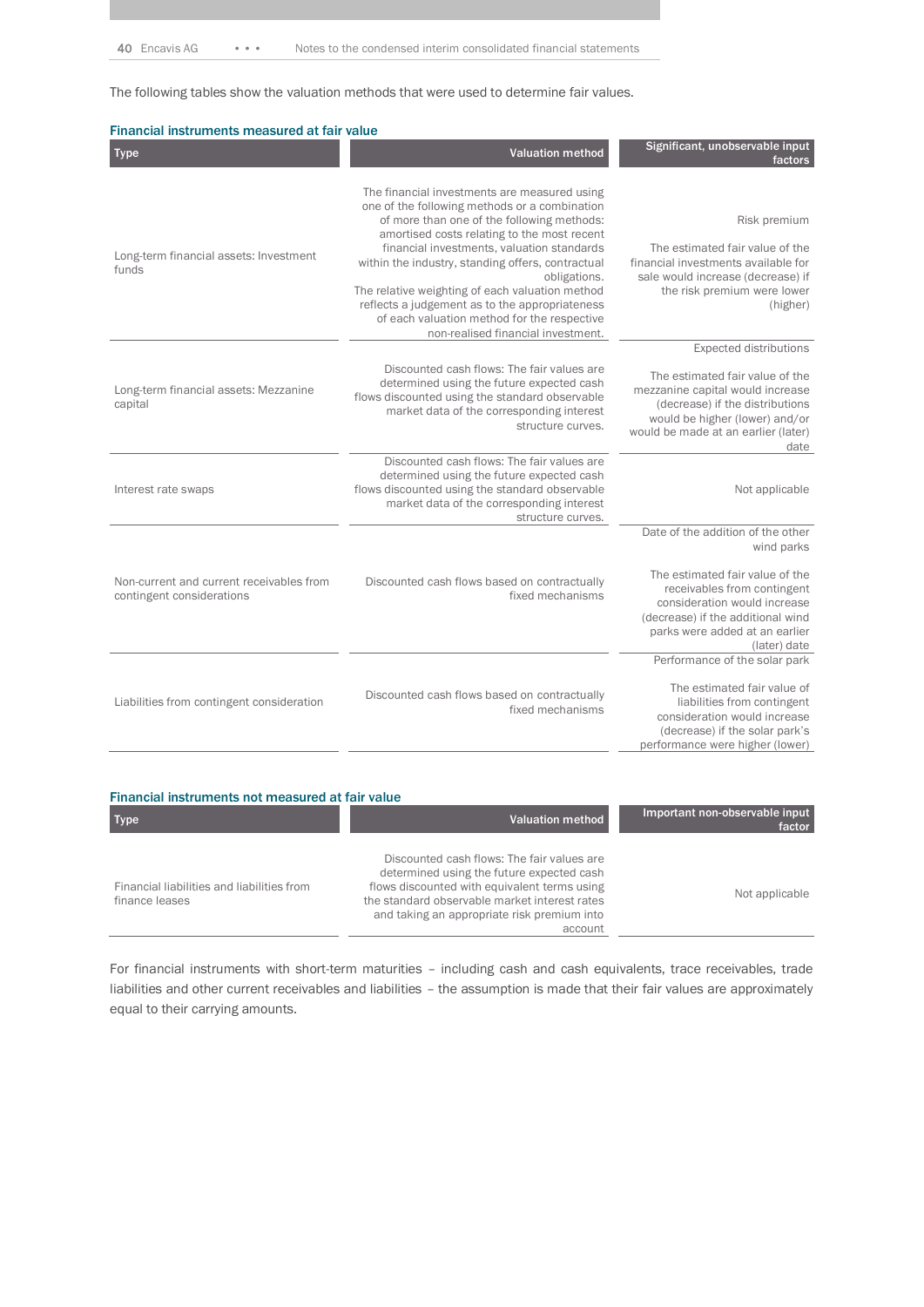The following overview provides a detailed reconciliation of the assets and liabilities regularly measured at fair value in level 3.

| In TEUR                                                      | 2018           | 2017        |
|--------------------------------------------------------------|----------------|-------------|
|                                                              |                |             |
| Long-term financial assets                                   |                |             |
| As of 1.1.                                                   | 5,825          | 7,266       |
| Purchases (including additions)                              | 102            | 5           |
| Sales (including disposals)                                  | $-33$          | $-141$      |
| Profit (-)/loss (+) in the consolidated result of the period | $-97$          | $-706$      |
| Changes in value recognised in other comprehensive income    | $\Omega$       | $-176$      |
| As at 30.06.                                                 | 5,796          | 6,248       |
| Liabilities from contingent consideration                    |                |             |
| As of 1.1.                                                   | 79             | 61          |
| Changes in value recognised in other comprehensive income    | $\Omega$       | $-1$        |
| As at 30.06.                                                 | 79             | 60          |
| Non-current receivables from contingent considerations       |                |             |
| As of 1.1.                                                   | 301            | $\circ$     |
| Profit (-)/loss (+) in the consolidated result of the period | $\overline{2}$ | $\circ$     |
| As at 30.06.                                                 | 303            | $\mathbf 0$ |
| Current receivables from contingent considerations           |                |             |
| As of 1.1.                                                   | 552            | $\circ$     |
| Sales (including disposals)                                  | $-552$         | 0           |
| As at 30.06.                                                 | $\mathbf 0$    | $\mathbf 0$ |

A deviation in the fair values of the investment funds recognised in long-term financial assets (formerly recognised as available-for-sale financial assets) by +/– 200 basis points would respectively increase or decrease consolidated earnings after taxes by TEUR 79.

The following interest income and expenses originate from financial instruments not measured at fair value through profit or loss:

| In TEUR           | 01.01. - 30.06.2018 | 01.01. - 30.06.2017 |
|-------------------|---------------------|---------------------|
|                   |                     |                     |
| Interest income   | 4.630               | 3.034               |
| Interest expenses | $-26.789$           | $-24,678$           |
| Total             | $-22,159$           | $-21,644$           |

Not included are, in particular, interest income and expenses from derivatives and interest income and expenses from assets and debt outside of the scope of IFRS 7.

### Interest rate swaps

The fair value of the interest rate swaps on the balance sheet date is determined by discounting future cash flows through application of both the yield curves on the balance sheet date and the credit risk of the contracts.

As of the reporting date, the Group held a total of 97 (31 December 2017: 88) interest rates swaps under which the Group receives interest at a variable rate and pays interest at a fixed rate. These are what are known as amortising interest rate swaps, whose nominal volume is reduced at regular, defined intervals. The following table shows the nominal amounts as of the reporting date, the average (volume-weighted) fixed interest rates and the fair values. It distinguishes between interest rate swaps that are part of an effective hedging relationship pursuant to IFRS 9 and those that are not.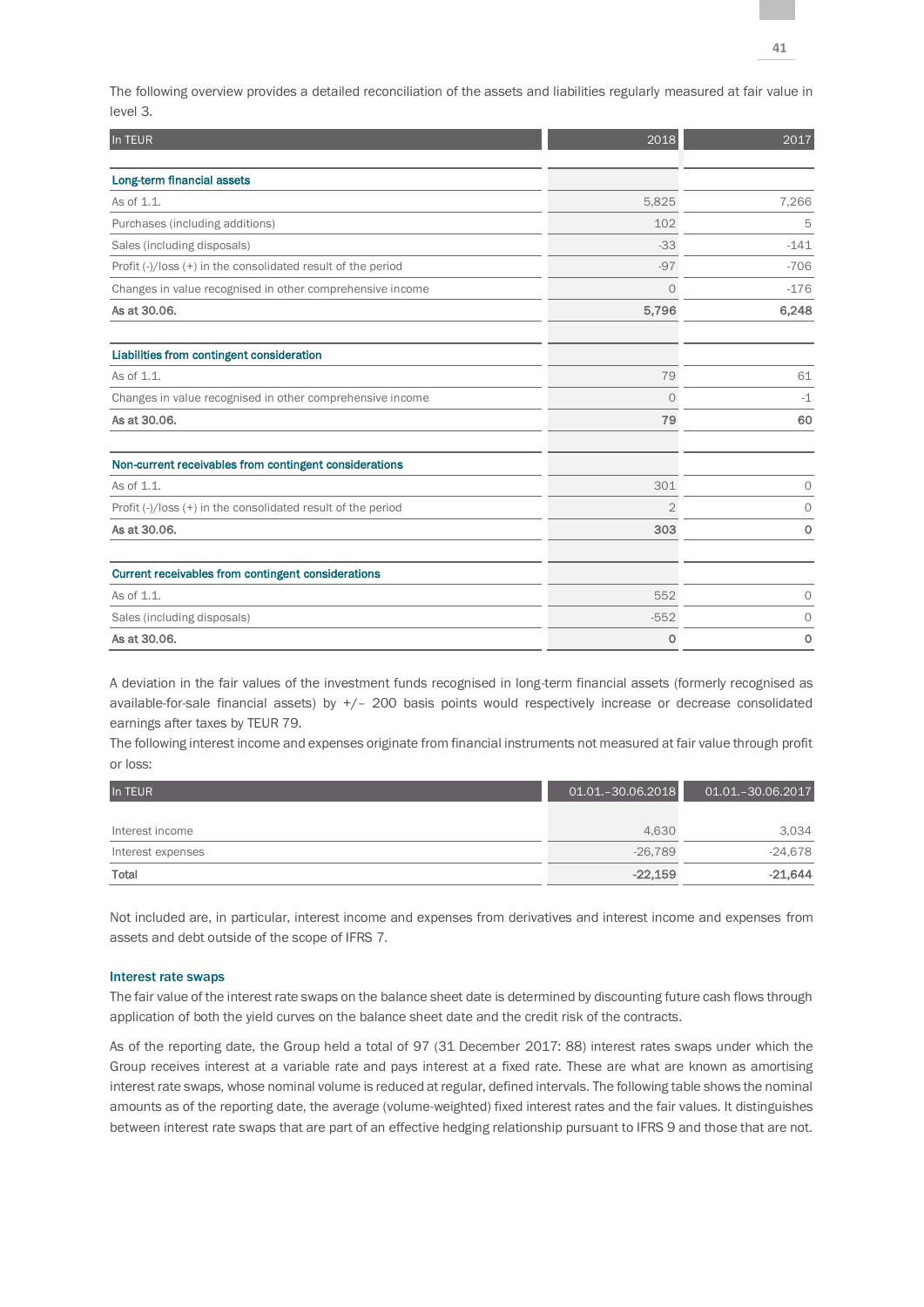|                                        | 30.06.2018 | 31.12.2017 |
|----------------------------------------|------------|------------|
| Nominal volume in TEUR                 | 434,330    | 378,503    |
| of which in a hedging relationship     | 341,112    | 250,555    |
| of which not in a hedging relationship | 93,218     | 127,947    |
|                                        |            |            |
| Average interest rate in %             | 2.26       | 2.40       |
|                                        |            |            |
| <b>Fair value in TEUR</b>              | $-19,646$  | $-20,219$  |
| of which in a hedging relationship     | $-16,173$  | $-15,502$  |
| of which not in a hedging relationship | $-3,473$   | $-4.717$   |

All hedges designated by Encavis in accordance with IAS 39 also meet the requirements of IFRS 9 and are therefore treated as continuing hedges.

The ineffective portion of the swaps in a hedging relationship was recognised as income of TEUR 791 through profit and loss (previous year: TEUR 628). The market value of swaps that are not in a hedging relationship was recognised as expenses of TEUR 161 through profit or loss (previous year: income in the amount of TEUR 1,422). The effective portion in the current financial year of TEUR –862 (previous year: TEUR 3,037) was adjusted for deferred tax effects in the amount of TEUR –64 (previous year: TEUR –877) and recognised in equity. For the interest rate swaps for which no more evidence of their effectiveness pursuant to IAS 39 could be provided prior to 1 January 2018 (applicable period of IAS 39), the changes in value formerly recognised in the hedge accounting reserves with no effect on profit or loss in the amount of TEUR 12 (previous year: TEUR 10), taking into account the deferred tax liabilities in the amount of TEUR –3 (previous year: TEUR –3), were amortised on schedule with effect on profit or loss.

### Principles of risk management

The main risk for Encavis's financial assets and liabilities and its planned transactions is interest rate risk. Risk management aims to limit this risk by means of ongoing activities. Depending on the assessment of the risk, derivative hedging instruments are used to do so. To minimise credit risk, only respected banks with good credit ratings are used as counterparties for interest rate hedges. Hedging is generally limited to risks that affect the Group's cash flow.

The risks facing the Encavis Group, as well as the extent of these risks, have either not changed or not changed significantly compared with the 2017 consolidated financial statements.

### **Equity**

As of 30 June 2018, equity amounted to TEUR 694,981 (31 December 2017: TEUR 698,594). The decrease in the amount of TEUR 3,613, or 0.5 per cent, results primarily from the payment of the dividends for the previous financial year. The issue of new shares and the positive earnings for the reporting period had the opposite effect. Share capital increased by TEUR 1,185 through contributions in kind. The equity ratio is 26.7 per cent (31 December 2017: 27.7 per cent).

The Management and Supervisory Boards of Encavis AG want the shareholders to share in the success of the company to an appropriate extent. With this in mind, the Supervisory and Management Boards of Encavis AG proposed, at the annual shareholders' meeting on 8 May 2018, to pay out a dividend of EUR 0.22 for each dividend-entitled share. This represents a year-on-year increase of 10 per cent (dividend for the 2016 financial year: EUR 0.20). The proposal by the Management and Supervisory Boards was approved by a clear majority.

The Management and Supervisory Boards wish to give Encavis AG shareholders the greatest possible freedom of choice in connection with the dividend. As a result, the dividend issued by Encavis AG was once again structured as an optional dividend. As such, the company's shareholders had the choice of receiving the dividend entirely in cash or a portion of the dividend in cash for payment of the tax liability and the remaining portion of the dividend in the form of shares in the company. Furthermore, the dividend is partially tax-free in accordance with section 27, paragraph 1, of the German corporation tax act (*Körperschaftssteuergesetz* – KStG).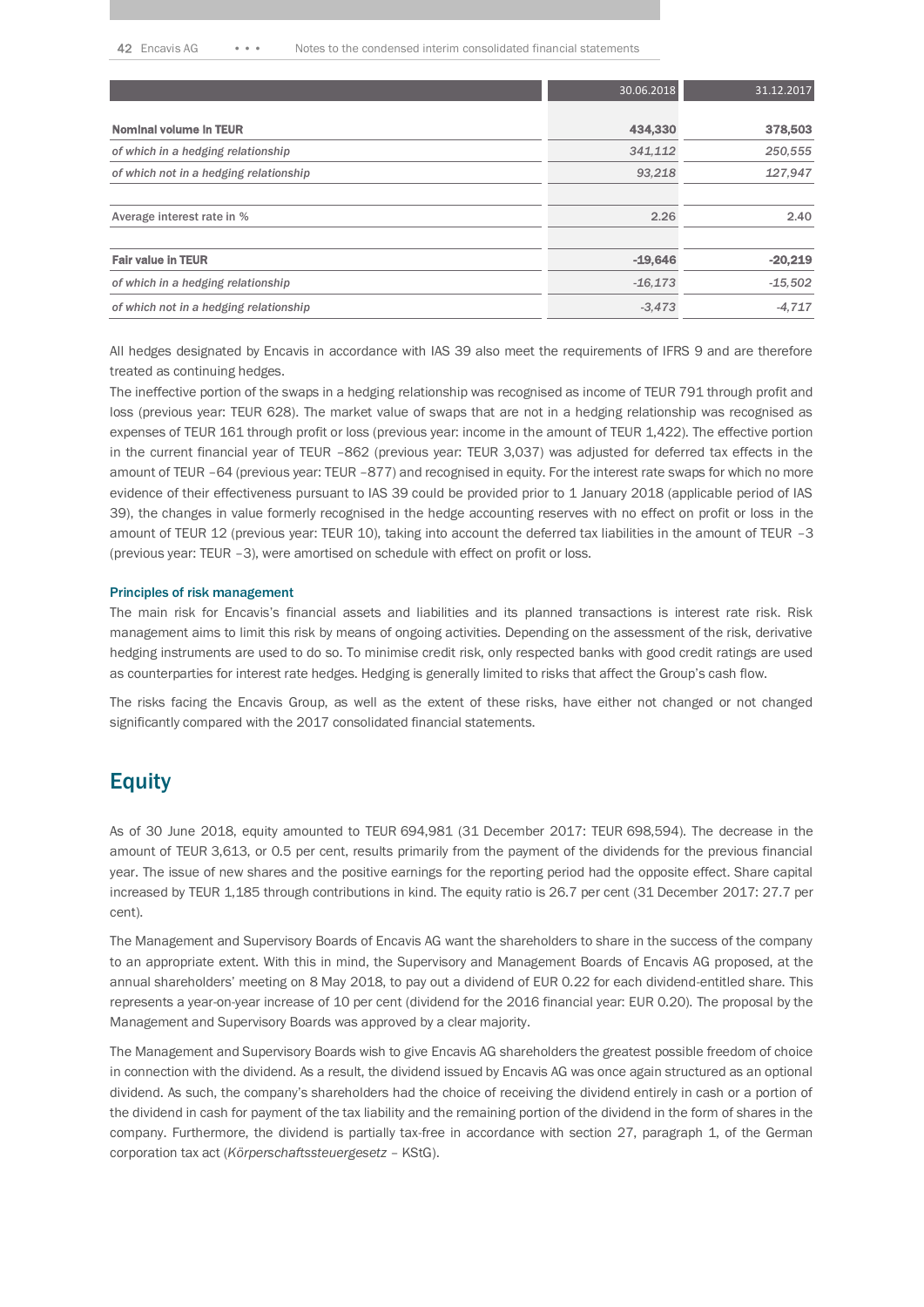The dividend was paid on 11 June 2018. Encavis AG gave the option of receiving the dividend either wholly or partially in cash or in the form of shares. The acceptance rate of almost 40 per cent is seen as a sign of the shareholders' confidence in the company. In total, 1,185,126 new bearer shares were issued. The new shares have dividend rights from 1 January 2018 onwards. Share capital increased from EUR 128,252,214.00 to EUR 129,437,340.00.

As of the reporting date, share capital therefore comes to EUR 129,437,340.00, divided into 129,437,340 shares with a nominal value of EUR 1.00 per share.

# Related-party disclosures

In the course of normal business, the parent company Encavis AG maintains relationships to subsidiaries and to other related companies (associates and companies with the same staff in key positions) and individuals (majority shareholders and members of the Supervisory Board and Management Board as well as their relatives).

### Associated companies

Transactions with associates are carried out under the same conditions as those with independent business partners. Outstanding items as of the reporting date are unsecured and interest-free, and settlement is made in cash. No guarantees were made to or by related companies or individuals with regard to receivables or liabilities.

| In TEUR                   | First half of 2018 | First half of 2017 |
|---------------------------|--------------------|--------------------|
| Transactions              |                    |                    |
| Services                  | 708                | 639                |
| <b>Total transactions</b> | 708                | 639                |
| <b>Balances</b>           | 1,484              | 599                |
| <b>Total balances</b>     | 1,484              | 599                |

### Joint arrangements

The participating interest in Richelbach Solar GbR in the amount of TEUR 240 as of 30 June 2018 (previous year: TEUR 240) is classified as a joint arrangement pursuant to IFRS 11. Encavis accounts for its participating interest in the joint arrangement through the recognition of its share of the assets, liabilities, income and expenses pursuant to its contractually transferred rights and obligations.

### Other related companies and individuals

As of the reporting date, rental contracts at arm's-length terms exist with B&L Holzhafen West GmbH & Co. KG, a company allocated to Supervisory Board members Albert Büll and Dr Cornelius Liedtke, for office space for Encavis AG. In the first half of 2018, the sum of the transactions with B&L Holzhafen West GmbH & Co. KG amounts to TEUR 276 (previous year: TEUR 263). As of the reporting date, there is an outstanding balance from transactions with B&L Holzhafen West GmbH & Co. KG. in the amount of TEUR 2.

For the company Encavis Asset Management AG, there is a rental agreement for the offices of the Asset Management segment in Neubiberg with PELABA Vermögensverwaltungs GmbH & Co. KG, a company that is allocated to Supervisory Board member Peter Heidecker. The rental agreement has a fixed term to 2019 and, after expiration of this term, will automatically extend for a period of one year each year unless terminated by either party with a notice period of six months. The monthly rent is based on arm's-length terms. In the first half of 2018, the sum of the transactions with PELABA Vermögensverwaltung GmbH & Co. KG amounts to TEUR 82 (previous year: TEUR 75). As of the reporting date, there is an outstanding balance from transactions with PELEBA Vermögensverwaltungs GmbH & Co. KG. in the amount of TEUR 8.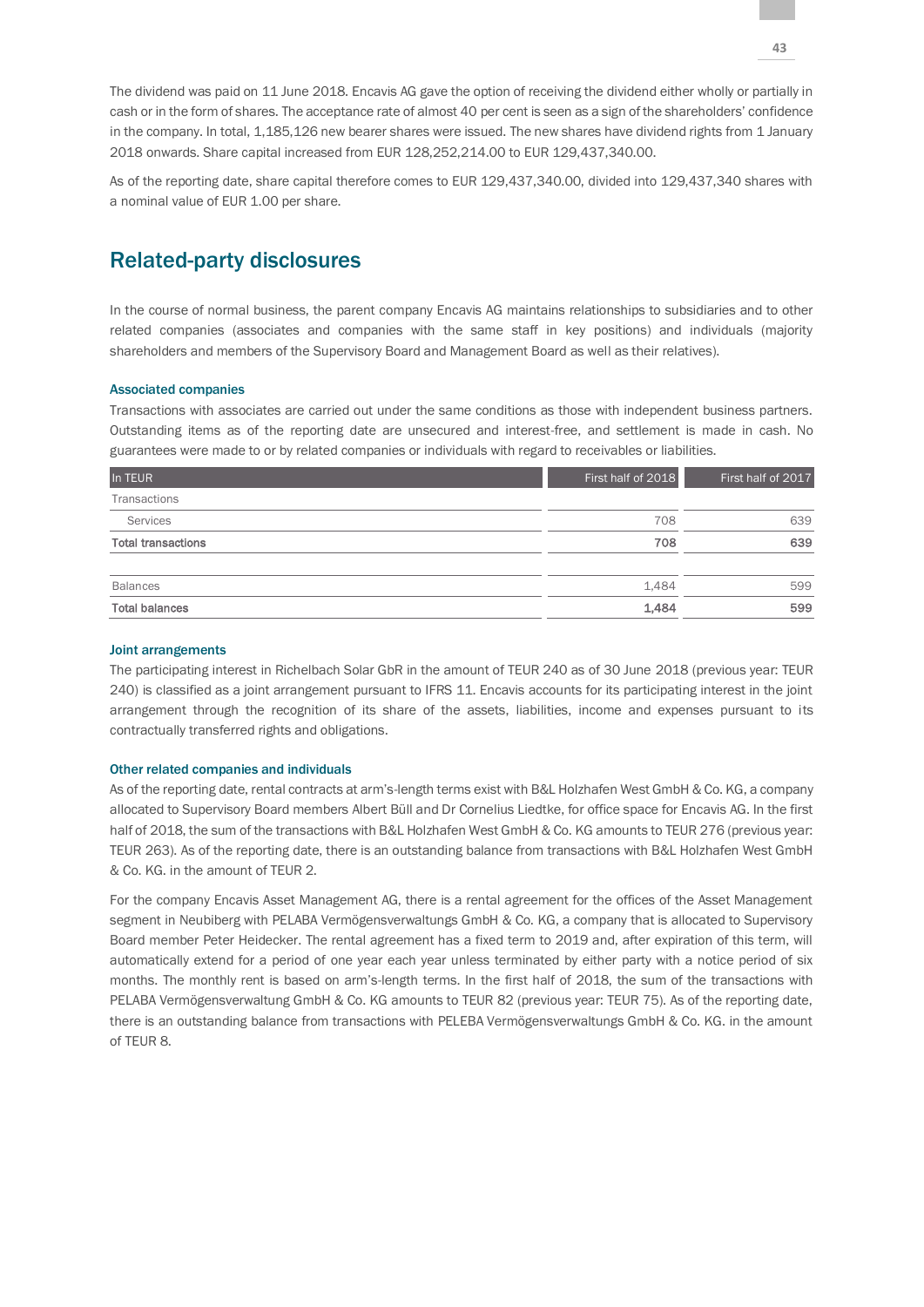# Other information

### **Employees**

In the first half of 2018, apart from the Management Board members, the Group had 117 employees on average (previous year: 92), determined on the basis of the figures on the respective reporting dates. Of these, 63 (previous year: 52) were employed at Encavis AG, 40 (previous year: 32) were employed at Encavis Asset Management AG, ten (previous year: eleven) were employed at Encavis Technical Services GmbH and four were employed at TC Wind Management GmbH (formerly: TC Asset Management GmbH). The increase in headcount is chiefly due to growth-driven team expansion, as well as the takeover of TC Wind Management GmbH midway through 2017.

#### Events after the balance sheet date

For the significant events after the end of the reporting period, the reader is referred to the section "Events after the reporting date" in the interim Group management report.

### Notification requirements

Notifications in accordance with section 21, paragraph 1, or paragraph 1a, of the Securities Trading Act (WpHG) are shown on the Encavis AG website at https://www.encavis.com/investor-relations/corporate-governance/.

### Forward-looking statements and forecasts

This report includes forward-looking statements based on current expectations, assumptions and forecasts by the Management Board and the information available to it. Known or unknown risks, uncertainties and influences may mean that the actual results, the financial position or the company's development differ from the estimates provided here. We assume no obligation to update the forward-looking statements made in this report.

Differences may arise in percentages and figures quoted in this report due to rounding.

### **Contact**

Encavis AG Investor Relations Grosse Elbstrasse 59 22767 Hamburg, Germany

Tel.: +49 (0)40 378 562 242 Email: ir@encavis.com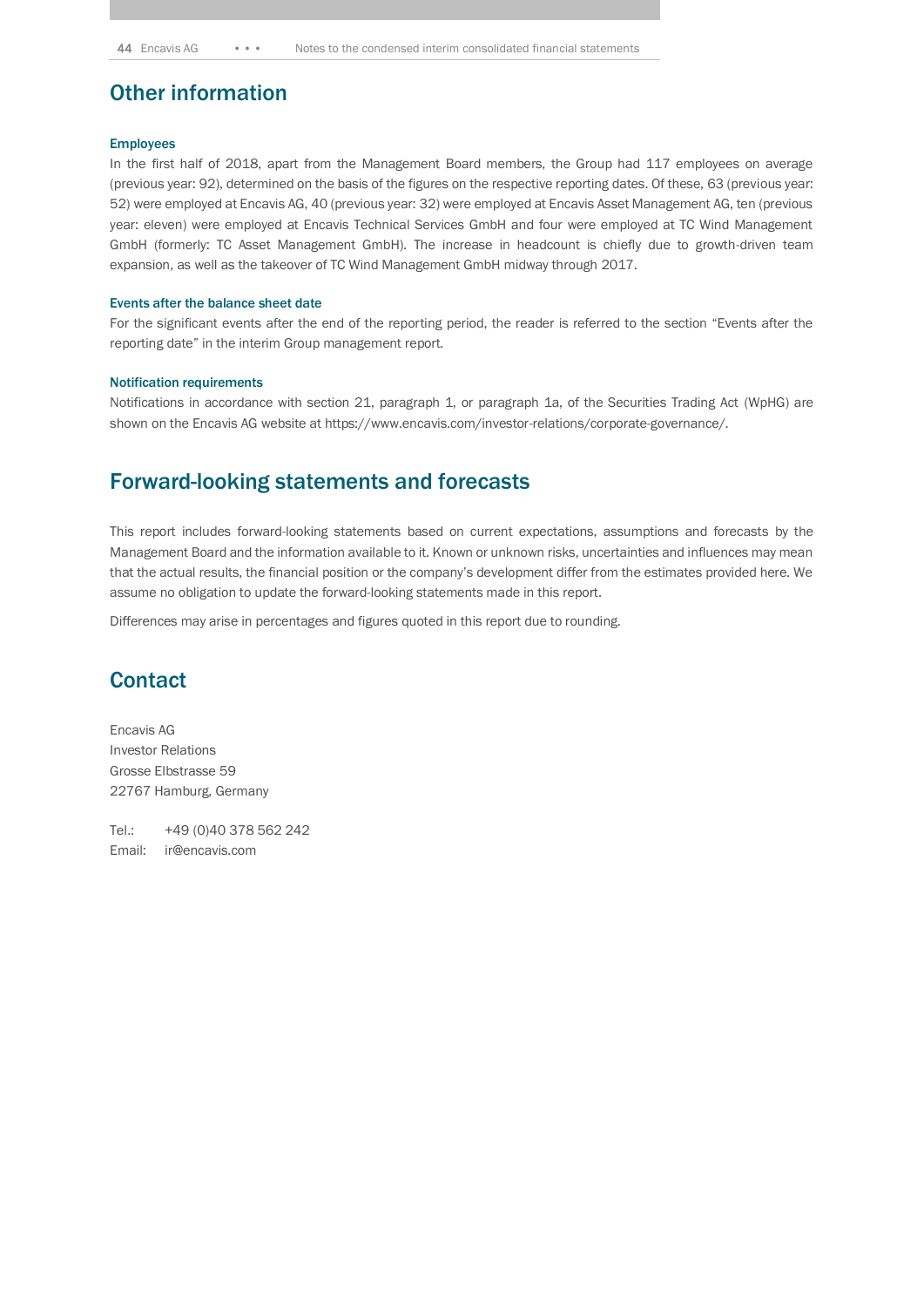# Assurance of the legal representatives

We declare that, to the best of our knowledge and according to the applicable accounting standards, the half-yearly financial reporting as of 30 June 2018, in connection with the annual report for 2017, gives a true and fair view of the net assets and financial and earnings positions of the Group, and that the situation of the Group is presented in a true and fair way as to suitably describe the principal opportunities and risks associated with the expected development of the Group.

Hamburg, August 2018

Encavis AG Management Board

Vin E flumpt Com

CEO CFO

Dr Dierk Paskert Dr Christoph Husmann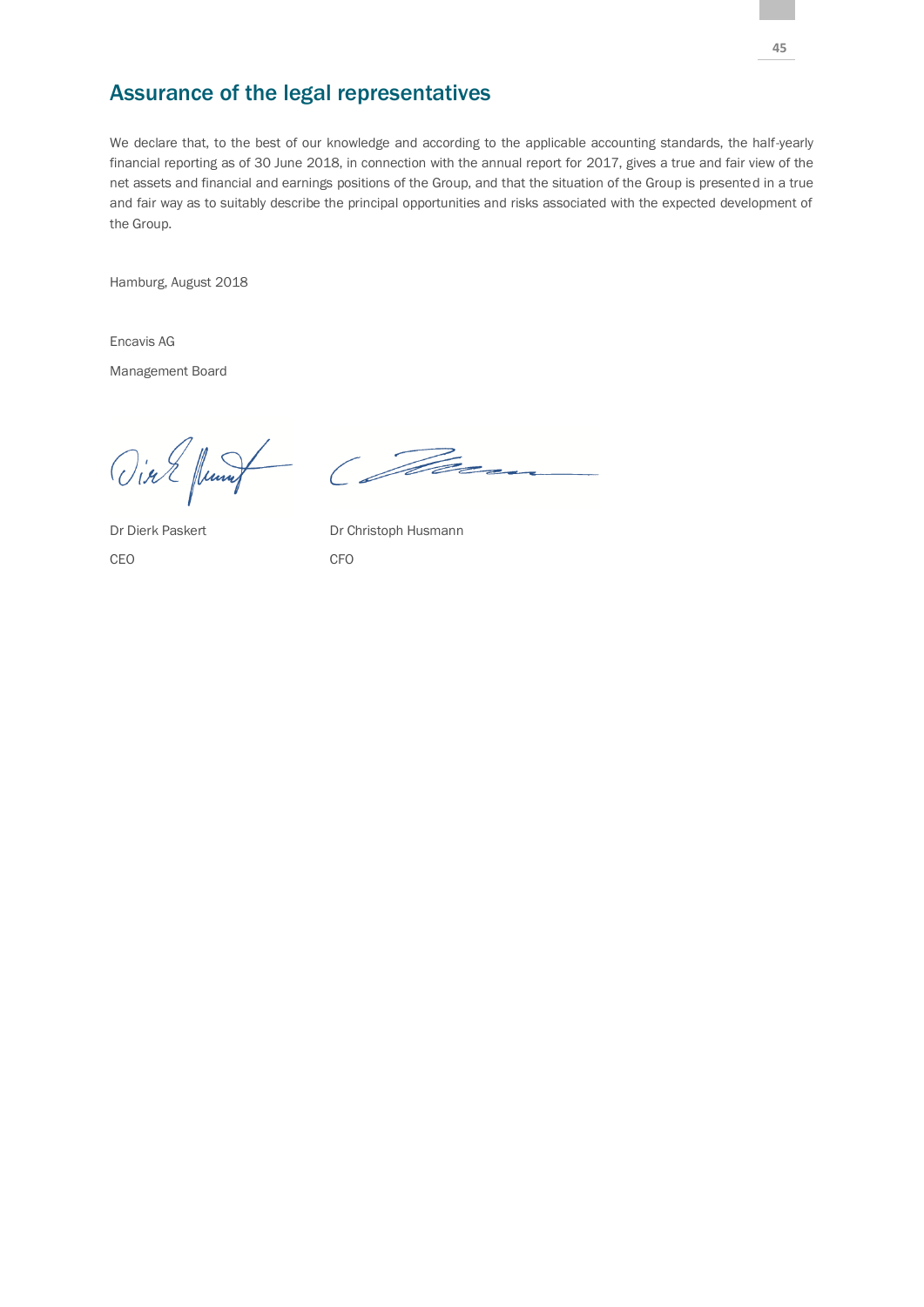# Condensed Group segment reporting (IFRS)

| In TEUR                                                                    | Administration | <b>PV Parks</b> | <b>PV Service</b> | Asset<br>Management |
|----------------------------------------------------------------------------|----------------|-----------------|-------------------|---------------------|
| Revenue                                                                    | $\circ$        | 92,325          | 1,993             | 1,332               |
| (Previous year's figures) <sup>3</sup>                                     | (0)            | (89, 470)       | (1, 713)          | (1,629)             |
| Earnings before interest, taxes, depreciation and<br>amortisation (EBITDA) | $-3,842$       | 77,005          | 743               | $-1,113$            |
| (Previous year's figures) <sup>3</sup>                                     | $(-3, 434)$    | (87, 247)       | (728)             | (621)               |
| Earnings before interest and taxes (EBIT)                                  | $-3,904$       | 36,587          | 720               | $-1,589$            |
| (Previous year's figures) <sup>3</sup>                                     | $(-3, 327)$    | (49, 232)       | (697)             | (197)               |
| <b>Financial result</b>                                                    | $-235$         | $-20,423$       | $\mathbf 0$       | $-91$               |
| (Previous year's figures) <sup>3</sup>                                     | $(-569)$       | $(-19,659)$     | (0)               | $(-712)$            |
| Earnings before taxes on income (EBT)                                      | $-4,139$       | 16,164          | 720               | $-1,681$            |
| (Previous year's figures) $3$                                              | $(-3,896)$     | (29, 573)       | (697)             | $(-515)$            |
| Consolidated profit for the period (EAT)                                   | $-5,421$       | 15,324          | 759               | $-1,954$            |
| (Previous year's figures) <sup>3</sup>                                     | $(-3, 553)$    | (21, 567)       | (575)             | $(-478)$            |
| Earnings per share, undiluted                                              | $-0.06$        | 0.12            | 0.01              | $-0.02$             |
| (Previous year's figures) <sup>3</sup>                                     | $(-0.05)$      | (0.17)          | (0.00)            | (0.00)              |
| Assets including investments                                               | 496,522        | 2.147.680       | 3,786             | 37,534              |
| (as at 31.12.2017)                                                         | (630, 416)     | (2,015,637)     | (6, 732)          | (39, 266)           |
| Cash flow from investing activities                                        | $-3,264$       | $-14,518$       | 898               | $-160$              |
| (Previous year's figures) <sup>2,3</sup>                                   | (551)          | $(-16, 284)$    | (993)             | $(-135)$            |
| <b>Debt</b>                                                                | 95,021         | 1,684,387       | 400               | 4,110               |
| (as at 31.12.2017)                                                         | (70, 679)      | (1,636,933)     | (1, 464)          | (6,844)             |

| In TEUR                                                                 | <b>Wind Parks</b> | Reconciliation | <b>Total</b> |
|-------------------------------------------------------------------------|-------------------|----------------|--------------|
| Revenue                                                                 | 28,956            | $-1,849$       | 122,757      |
| (Previous year's figures) <sup>3</sup>                                  | (22, 529)         | $(-1, 567)$    | (113, 775)   |
| Earnings before interest, taxes, depreciation and amortization (EBITDA) | 26,882            | -44            | 99,631       |
| (Previous year's figures) <sup>3</sup>                                  | (16,591)          | (8)            | (101, 760)   |
| Earnings before interest and taxes (EBIT)                               | 12,905            | $-37$          | 44,681       |
| (Previous year's figures) <sup>3</sup>                                  | (5, 169)          | (15)           | (51, 984)    |
| <b>Financial result</b>                                                 | $-3,423$          | 12             | $-24.161$    |
| (Previous year's figures) <sup>3</sup>                                  | (-2,422)          | $(-1)$         | $(-23, 364)$ |
| Earnings before taxes on income (EBT)                                   | 9,482             | $-25$          | 20,520       |
| (Previous year's figures) <sup>3</sup>                                  | (2,747)           | (14)           | (28, 621)    |
| Consolidated profit for the period (EAT)                                | 9,568             | $-81$          | 18.194       |
| (Previous year's figures) <sup>3</sup>                                  | (2,101)           | (13)           | (20, 225)    |

| Earnings per share, undiluted            | 0.07        | $-0.01$       | 0.12        |
|------------------------------------------|-------------|---------------|-------------|
| (Previous year's figures) <sup>3</sup>   | (0.02)      | (0.00)        | (0.15)      |
| Assets including investments             | 864.788     | $-951.243$    | 2,599,068   |
| (as at 31.12.2017)                       | (775, 835)  | $(-948, 188)$ | (2,519,698) |
| Cash flow from investing activities      | $-16,384$   | $-20,620$     | $-54,047$   |
| (Previous year's figures) <sup>2,3</sup> | $(-3, 796)$ | $(-23,316)$   | $(-41,987)$ |
| <b>Liabilities</b>                       | 609,014     | -488.846      | 1,904,087   |
| (as at 31.12.2017)                       | (578, 973)  | $(-473.788)$  | (1,821,105) |

3) The previous-year figures have been adjusted (see explanation in the notes to the interim consolidated financial statements).